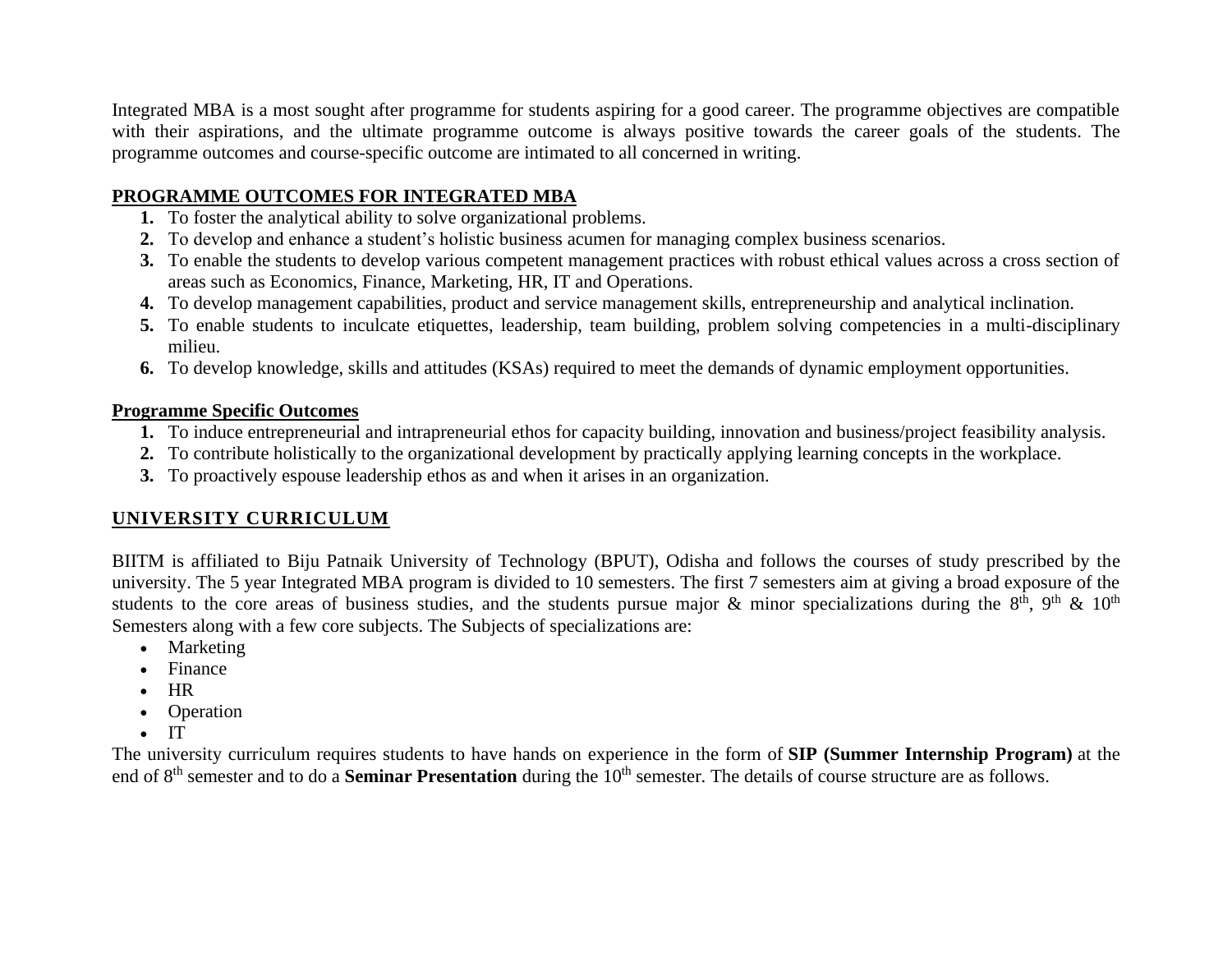#### **1 ST SEMESTER I-MBA**

| <b>SI</b>    | <b>Sub. Code</b> | <b>Subject</b>                       | <b>Credit</b> | University   | <b>Internal</b> | <b>Total</b> |
|--------------|------------------|--------------------------------------|---------------|--------------|-----------------|--------------|
| No.          |                  |                                      |               | <b>Marks</b> | <b>Marks</b>    | <b>Marks</b> |
|              | 16IMN101         | English Language Comm-I              |               | 100          | 50              | 150          |
| ⌒            | 16IMN102         | <b>Business Organization</b>         |               | 100          | 50              | 150          |
| 3            | 16IMN103         | <b>Business Statistics</b>           |               | 100          | 50              | 150          |
| 4            | 16IMN104         | <b>Basic Financial Accounting -I</b> |               | 100          | 50              | 150          |
|              | 16IMN105         | IT for Management                    |               | 100          | 50              | 150          |
| 6            | 16IMN106         | ELC Lab-I                            |               |              | 100             | 100          |
| $\mathbf{r}$ | 16IMN107         | IT Lab                               |               |              | 100             | 100          |

#### **2 ND SEMESTER I-MBA**

| <b>SI</b> | <b>Sub. Code</b> | <b>Subject</b>                        | <b>Credit</b>  | University   | <b>Internal</b> | <b>Total</b> |
|-----------|------------------|---------------------------------------|----------------|--------------|-----------------|--------------|
| No.       |                  |                                       |                | <b>Marks</b> | <b>Marks</b>    | <b>Marks</b> |
|           | 16IMN201         | English Language Comm - II            |                | 100          | 50              | 150          |
| 2         | 16IMN202         | Social Psychology                     |                | 100          | 50              | 150          |
| 3         | 16IMN203         | <b>Quantitative Method-I</b>          |                | 100          | 50              | 150          |
| 4         | 16IMN204         | <b>Basic Financial Accounting-II</b>  |                | 100          | 50              | 150          |
|           | 16IMN205         | <b>Environmental Studies</b>          |                | 100          | 50              | 150          |
| 6         | 16IMN206         | <b>English Language Communication</b> | $\overline{2}$ |              | 100             | 100          |
|           |                  | -Lab                                  |                |              |                 |              |

# **3 RD SEMESTER I-MBA**

| <b>SI</b>      | <b>Sub. Code</b> | <b>Subject</b>                 | <b>Credit</b> | <b>University</b> | <b>Internal</b> | <b>Total</b> |
|----------------|------------------|--------------------------------|---------------|-------------------|-----------------|--------------|
| No.            |                  |                                |               | <b>Marks</b>      | <b>Marks</b>    | <b>Marks</b> |
|                | 16IMN301         | <b>Quantitative Methods-II</b> |               | 100               | 50              | 150          |
|                | 16IMN302         | Principles of Management       |               | 100               | 50              | 150          |
|                | 16IMN303         | Law of Contract                |               | 100               | 50              | 150          |
| $\overline{4}$ | 16IMN304         | <b>Economic Analysis</b>       |               | 100               | 50              | 150          |
|                | 16IMN305         | <b>Cost Accounting</b>         |               | 100               | 50              | 150          |

## **4 TH SEMESTER I-MBA**

|     | <b>Sub. Code</b> | <b>Subject</b> | Credit | University   Internal |       | <b>Total</b> |
|-----|------------------|----------------|--------|-----------------------|-------|--------------|
| No. |                  |                |        | <b>Marks</b>          | Marks | <b>Marks</b> |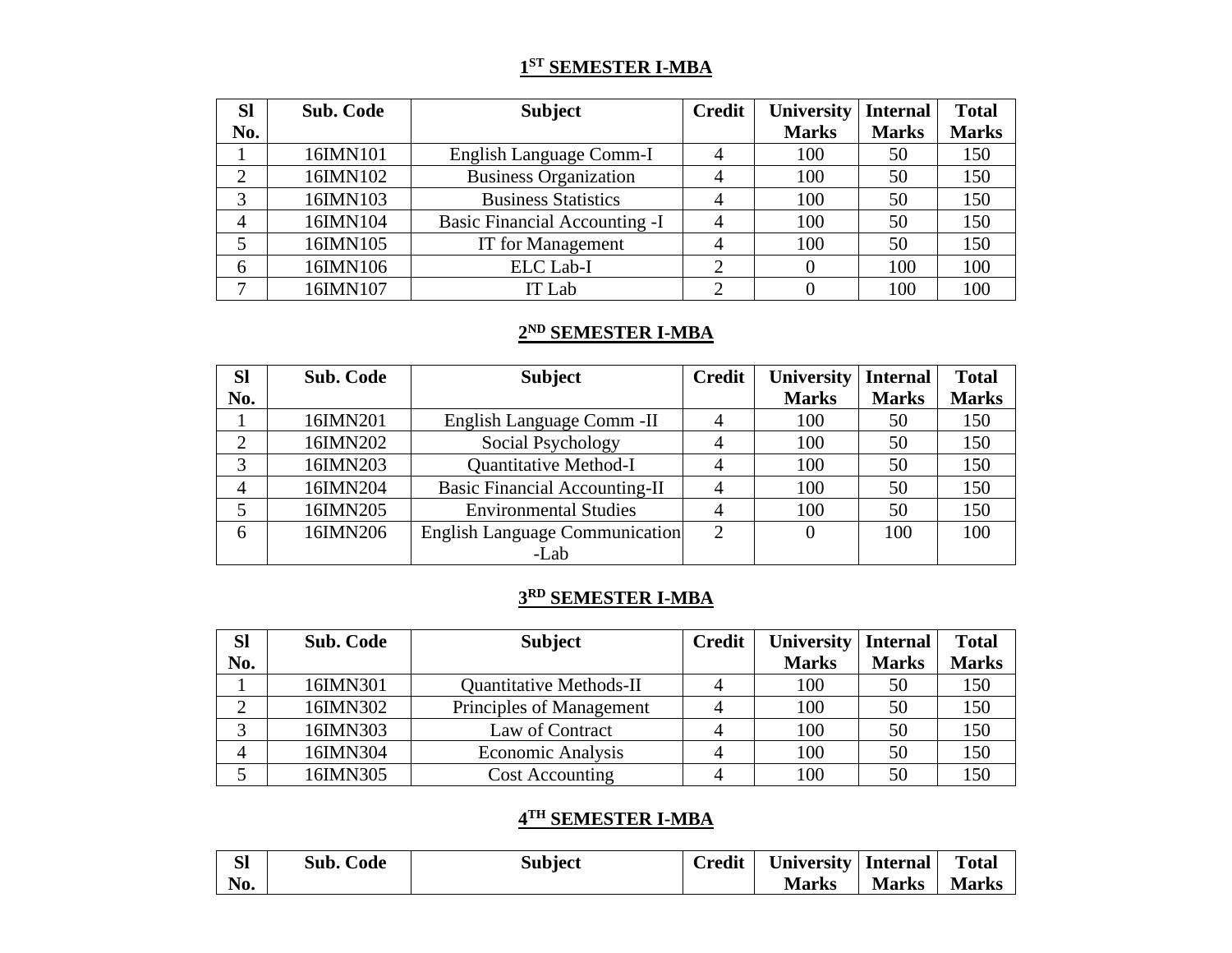| 16IMN401 | <b>Organizational Behaviour</b> | 100 | 50 | 150 |
|----------|---------------------------------|-----|----|-----|
| 16IMN402 | <b>Marketing Management-I</b>   | 100 | 50 | 150 |
| 16IMN403 | Company Law                     | 100 | 50 | 150 |
| 16IMN404 | Entrepreneurship & Small        | 100 | 50 | 150 |
|          | <b>Business Management</b>      |     |    |     |
| 16IMN405 | <b>Management Accounting</b>    | 100 | 50 |     |

## **5 TH SEMESTER I-MBA**

| <b>SI</b> | Sub. Code | <b>Subject</b>                  | <b>Credit</b> | University   | <b>Internal</b> | <b>Total</b> |
|-----------|-----------|---------------------------------|---------------|--------------|-----------------|--------------|
| No.       |           |                                 |               | <b>Marks</b> | <b>Marks</b>    | <b>Marks</b> |
|           | 16IMN501  | <b>Financial Management-I</b>   |               | 100          | 50              | 150          |
|           | 16IMN502  | Marketing Management-II         |               | 100          | 50              | 150          |
| っ         | 16IMN503  | <b>Operational Management-I</b> |               | 100          | 50              | 150          |
| 4         | 16IMN504  | Human Resource Mgt.-I           |               | 100          | 50              | 150          |
|           | 16IMN505  | <b>Employment Legislations</b>  |               | 100          | 50              | 150          |

## **6 TH SEMESTER I-MBA**

| <b>Sl</b> | <b>Sub. Code</b> | <b>Subject</b>                   | <b>Credit</b> | <b>University</b> | Internal     | <b>Total</b> |
|-----------|------------------|----------------------------------|---------------|-------------------|--------------|--------------|
| No.       |                  |                                  |               | <b>Marks</b>      | <b>Marks</b> | <b>Marks</b> |
|           | 16IMN601         | Financial Management-II          |               | 100               | 50           | 150          |
|           | 16IMN602         | <b>Research Methods</b>          |               | 100               | 50           | 150          |
|           | 16IMN603         | <b>Operational Management-II</b> |               | 100               | 50           | 150          |
| 4         | 16IMN604         | Human Resource Mgt.-II           |               | 100               | 50           | 150          |
|           | 16IMN605         | <b>Business Ethics</b>           |               | 100               | 50           | 150          |

#### **7 TH SEMESTER I-MBA**

| <b>Sl</b> | <b>Sub. Code</b> | <b>Subject</b>                 | <b>Credit</b> | University   | <b>Internal</b> | <b>Total</b> |
|-----------|------------------|--------------------------------|---------------|--------------|-----------------|--------------|
| No.       |                  |                                |               | <b>Marks</b> | <b>Marks</b>    | <b>Marks</b> |
|           | 16IMN701         | Fundamentals of ERP            |               | 100          | 50              | 150          |
|           | 16IMN702         | Banking & Insurance Management |               | 100          | 50              | 150          |
|           | 16IMN703         | <b>Managerial Economics</b>    |               | 100          | 50              | 150          |
| 4         | 16IMN704         | <b>International Business</b>  |               | 100          | 50              | 150          |
|           | 16IMN705         | <b>Corporate Strategy</b>      |               | 100          | 50              | 150          |

## **8 TH SEMESTER I-MBA**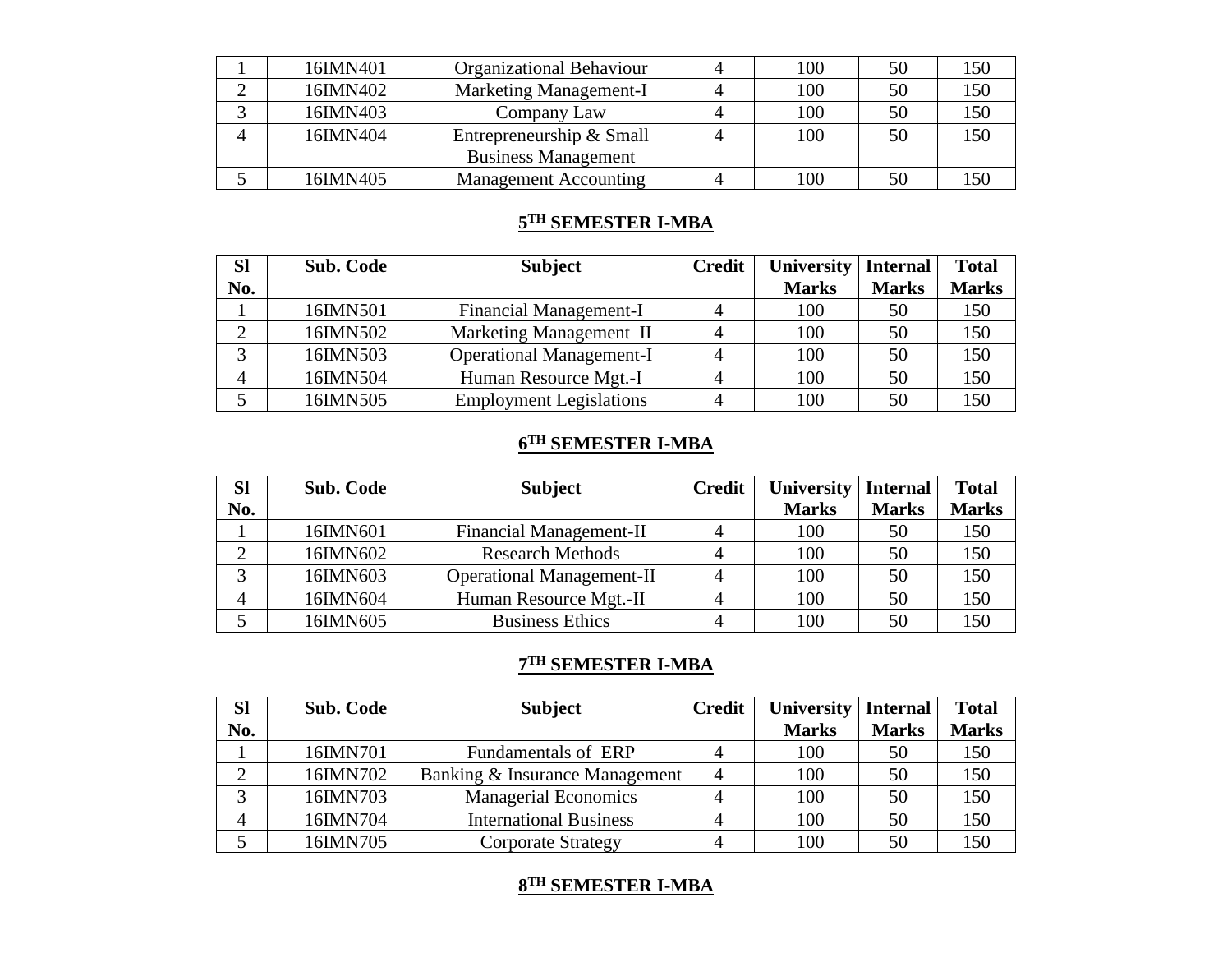| <b>SI</b>      | <b>Sub. Code</b> | <b>Subject</b>                  | <b>Credit</b>  | <b>University</b> | <b>Internal</b> | <b>Total</b> |
|----------------|------------------|---------------------------------|----------------|-------------------|-----------------|--------------|
| No.            |                  |                                 |                | <b>Marks</b>      | <b>Marks</b>    | <b>Marks</b> |
|                | 16IMN801A        | <b>Consumer Behaviour</b>       | 3              | 100               | 50              | 150          |
| $\overline{2}$ | 16IMN802A        | Sales & Distribution Management | 3              | 100               | 50              | 150          |
| 3              | 16IMN803A        | Digital Marketing               | 3              | 100               | 50              | 150          |
| $\overline{4}$ | 16IMN801B        | Security Analysis & Portfolio   | $\overline{3}$ | 100               | 50              | 150          |
|                |                  | Management                      |                |                   |                 |              |
| 5              | 16IMN802B        | <b>Financial Derivatives</b>    | 3              | 100               | 50              | 150          |
| 6              | 16IMN803B        | <b>Advanced Management</b>      | 3              | 100               | 50              | 150          |
|                |                  | Accounting                      |                |                   |                 |              |
| 7              | 16IMN801C        | <b>Manpower Planning</b>        | 3              | 100               | 50              | 150          |
| 8              | 16IMN802C        | <b>Employee Relations</b>       | 3              | 100               | 50              | 150          |
| 9              | 16IMN803C        | <b>Compensation and Benefit</b> | 3              | 100               | 50              | 150          |
|                |                  | Management                      |                |                   |                 |              |
| 10             | 16IMN801D        | Supply Chain Management &       | 3              | 100               | 50              | 150          |
|                |                  | Logistics                       |                |                   |                 |              |
| 11             | 16IMN802D        | Pricing & Revenue Management    | 3              | 100               | 50              | 150          |
| 12             | 16IMN803D        | <b>Operations Strategy</b>      | 3              | 100               | 50              | 150          |
| 13             | 16IMN804         | Summer Internship               | 4              | $\overline{0}$    | 100             | 100          |

#### **9 TH SEMESTER I-MBA**

| <b>Sl</b> | <b>Sub. Code</b> | <b>Subject</b>                  | <b>Credit</b> | <b>University</b> | <b>Internal</b> | <b>Total</b> |
|-----------|------------------|---------------------------------|---------------|-------------------|-----------------|--------------|
| No.       |                  |                                 |               | <b>Marks</b>      | <b>Marks</b>    | <b>Marks</b> |
|           | 16IMN901A        | <b>Service Marketing</b>        | 3             | 100               | 50              | 150          |
| 2         | 16IMN902A        | <b>Retail Management</b>        | 3             | 100               | 50              | 150          |
| 3         | 16IMN903A        | Product & Branding Management   | 3             | 100               | 50              | 150          |
| 4         | 16IMN901B        | Project Appraisal and Financing | 3             | 100               | 50              | 150          |
| 5         | 16IMN902B        | <b>Business Taxation</b>        | 3             | 100               | 50              | 150          |
| 6         | 16IMN903B        | <b>Behavioural Finance</b>      | 3             | 100               | 50              | 150          |
| 7         | 16IMN901C        | Performance Management System   | 3             | 100               | 50              | 150          |
| 8         | 16IMN902C        | <b>Team Dynamics at Work</b>    | 3             | 100               | 50              | 150          |
| 9         | 16IMN903C        | <b>Strategic HRM</b>            | 3             | 100               | 50              | 150          |
| 10        | 16IMN901D        | Sales and Operation Planning    | 3             | 100               | 50              | 150          |
| 11        | 16IMN902D        | Management of Manufacturing     | 3             | 100               | 50              | 150          |
|           |                  | System                          |               |                   |                 |              |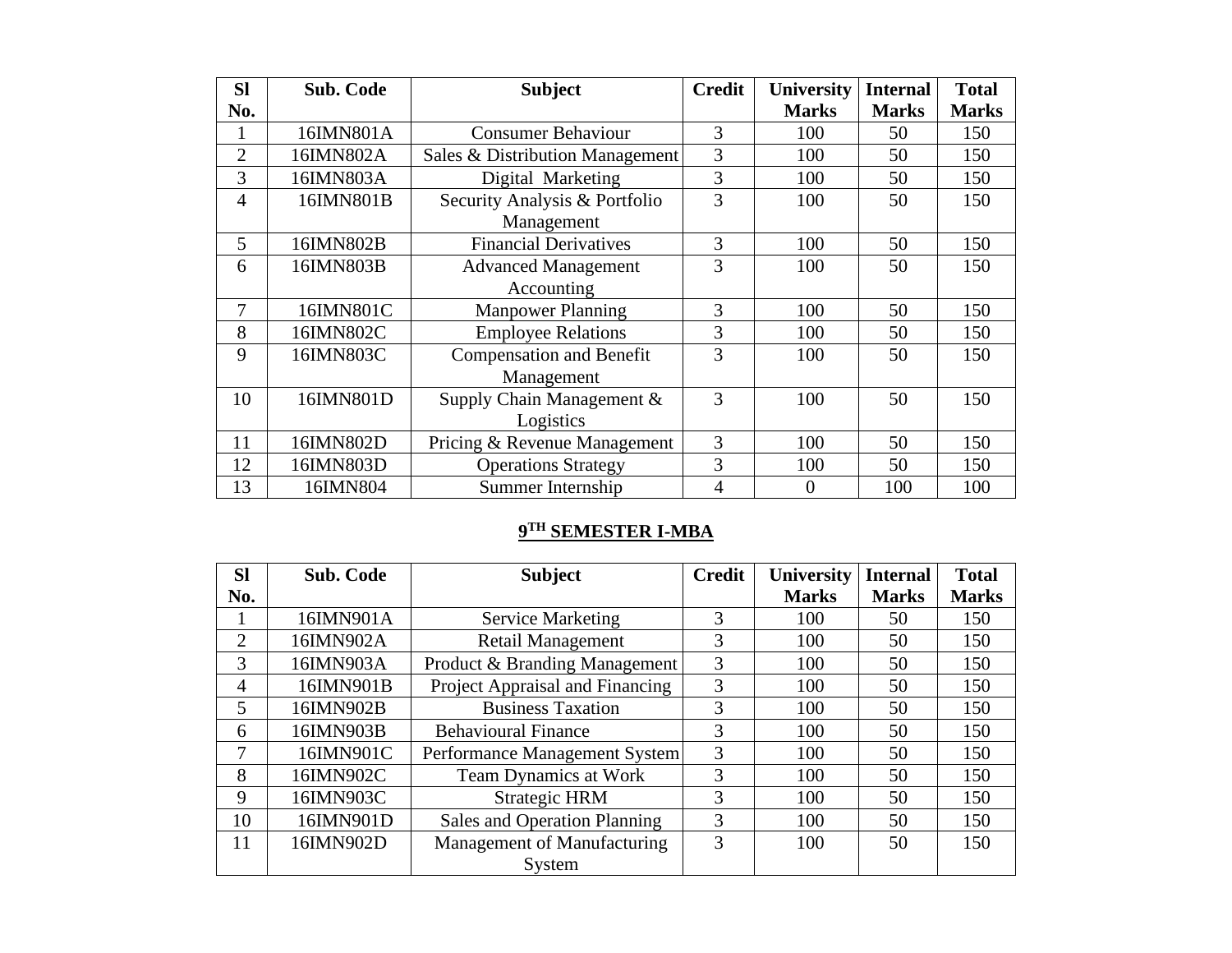|  | 6IMN903D | Sourcing Management |  | 00 <sub>1</sub> |  | 15U |
|--|----------|---------------------|--|-----------------|--|-----|
|--|----------|---------------------|--|-----------------|--|-----|

## **10TH SEMESTER I-MBA**

| <b>SI</b>      | <b>Sub. Code</b> | <b>Subject</b>                          | <b>Credit</b> | University   | <b>Internal</b> | <b>Total</b> |
|----------------|------------------|-----------------------------------------|---------------|--------------|-----------------|--------------|
| No.            |                  |                                         |               | <b>Marks</b> | <b>Marks</b>    | <b>Marks</b> |
|                | 16IMN1001A       | <b>B2B</b> Marketing                    | っ             | 100          | 50              | 150          |
| $\overline{2}$ | 16IMN1001B       | Mergers and Corporate                   | 2             | 100          | 50              | 150          |
|                |                  | Restructuring                           |               |              |                 |              |
|                | 16IMN1001C       | <b>Industrial Legislations</b>          |               | 100          | 50              | 150          |
| 4              | 16IMN1001D       | <b>Operations Research Applications</b> | 3             | 100          | 50              | 150          |
|                | 16IMN1002        | Seminar                                 | っ             |              | 100             | 100          |

## **Course Objective and Course Outcome**

Course Objectives and Course Outcomes are prepared for each course through a process of discussion in workshops among subject specialist teachers.

| <b>Semester</b>          | <b>Course Code</b> | Name of the Course                                                                                   | <b>Course Objectives</b>                                                                                                                            | <b>Course Outcomes</b>                                                                                               | Level of<br><b>Assessment</b> |
|--------------------------|--------------------|------------------------------------------------------------------------------------------------------|-----------------------------------------------------------------------------------------------------------------------------------------------------|----------------------------------------------------------------------------------------------------------------------|-------------------------------|
| 1 <sup>st</sup> Semester | 161MN101           | <b>English language</b><br><b>Communication-I</b>                                                    | The objectives of course are;                                                                                                                       | On completion of this course, a<br>student will be able to;                                                          |                               |
|                          |                    |                                                                                                      | <b>CO1.</b> To provide an overview of the<br>pre-requisites<br>business<br>to<br>communication.                                                     | PO1. Students will improve their<br>speaking ability in English both in<br>terms of fluency and<br>comprehensibility | 2                             |
|                          |                    |                                                                                                      | <b>CO2.</b> To familiarize the learners with<br>different format of organizational<br>communication.<br><b>CO3.</b> To impact the correct practices | PO2. Students will give oral<br>presentations and receive feedback on<br>their performance                           | 2                             |
|                          |                    | and strategies of effective business<br>writing and business.<br><b>CO4.</b> To put in use the basic | PO3.<br>give<br>Students<br>will<br>oral<br>presentations and receive feedback on<br>their performance                                              |                                                                                                                      |                               |
|                          |                    |                                                                                                      | mechanics of grammar,<br>usage,<br>punctuation and precise vocabulary.                                                                              | <b>PO4.</b><br>Students will improve their<br>skills<br>reading<br>fluency<br>through                                | $\mathbf{2}$                  |
|                          |                    |                                                                                                      | <b>CO5.</b> To provide an overview of the                                                                                                           | extensive reading.                                                                                                   |                               |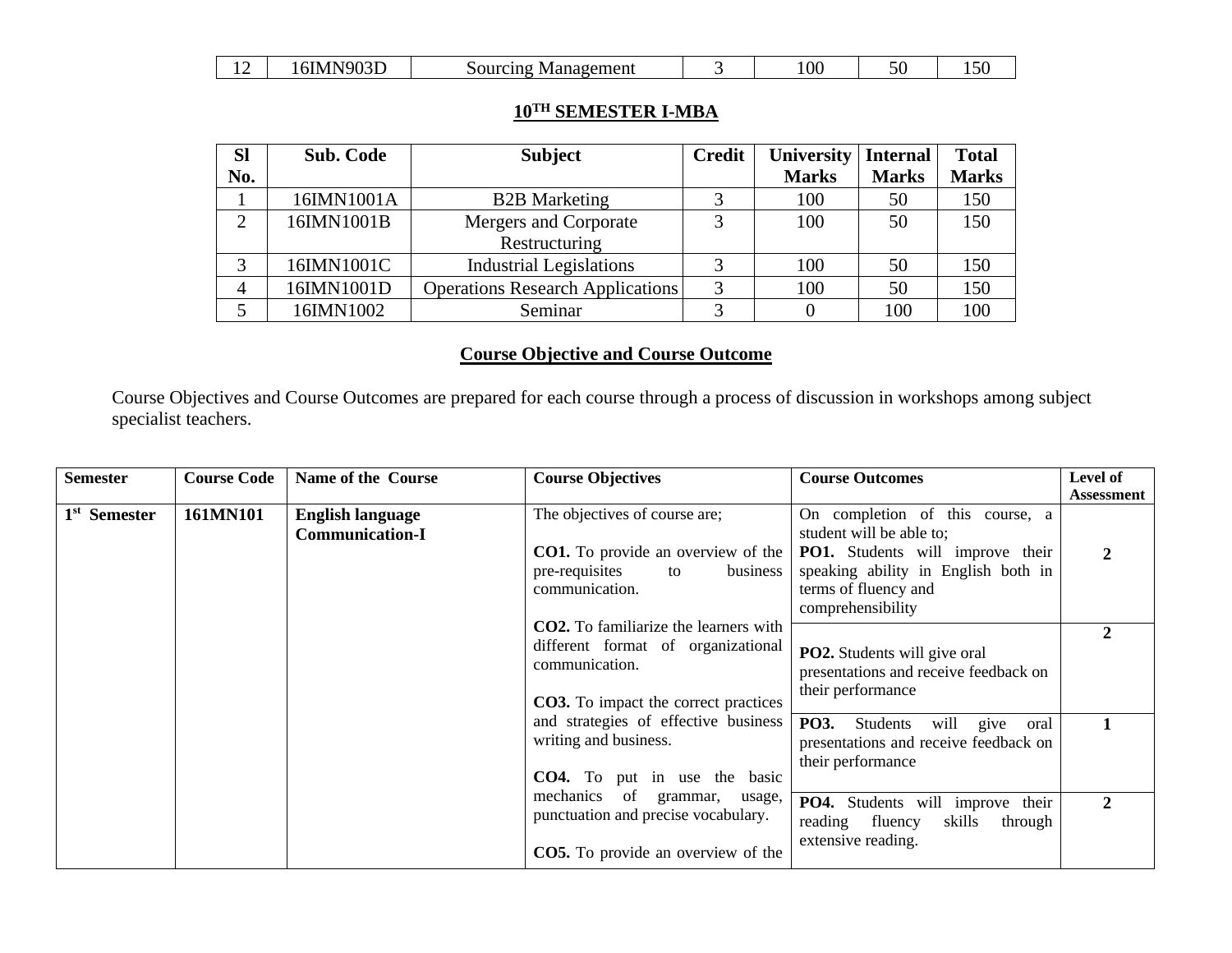|          |                              | pre-requisites<br>business<br>to<br>communication.                                                                                                                                                          | PO5. Students will enlarge their<br>vocabulary by keeping a vocabulary<br>journal.                                              | $\overline{2}$ |
|----------|------------------------------|-------------------------------------------------------------------------------------------------------------------------------------------------------------------------------------------------------------|---------------------------------------------------------------------------------------------------------------------------------|----------------|
|          |                              |                                                                                                                                                                                                             | PO6. Students will strengthen their<br>ability to write academic papers and<br>essays.                                          | $\mathbf{1}$   |
| 161MN102 | <b>Business Organization</b> | <b>CO1.</b> To provide students with an<br>understanding of the nature of<br>business<br>activities<br>and<br>the<br>environments within which they                                                         | PO1. Explain the concept of the<br>various constituents of organisations<br>and their impact on businesses.                     | $\overline{2}$ |
|          |                              | function.<br><b>CO2.</b> To provide students with a<br>knowledge of the theoretical and<br>practical aspects of the operation of                                                                            | PO2. Demonstrate and develop<br>conceptual framework of business<br>organisations and generate interest<br>in business.         | $\overline{2}$ |
|          |                              | the various types of business<br>organizations.<br><b>CO3.</b> To develop an understanding<br>of the role of business activities in<br>the modern world.<br><b>CO4.</b> To develop an awareness of          | PO3. Understand the definition of<br>ethics and the importance and role<br>of ethical behaviour in the business<br>world today. | $\mathbf{1}$   |
|          |                              | the changing and integrated nature<br>of business problems and an ability<br>to explore and deal with these<br>problems.<br>To develop the skill of<br><b>CO5.</b><br>analysis, synthesis and evaluation in | PO4. Explain different ways of<br>classifying businesses<br>by size<br>industries, sectors and industries<br>type.              | 3              |
|          |                              | the context of business decisions.<br>CO6.<br>To<br>develop<br>the<br>competencies and attitudes<br>in<br>playing the various roles in the<br>business world                                                |                                                                                                                                 |                |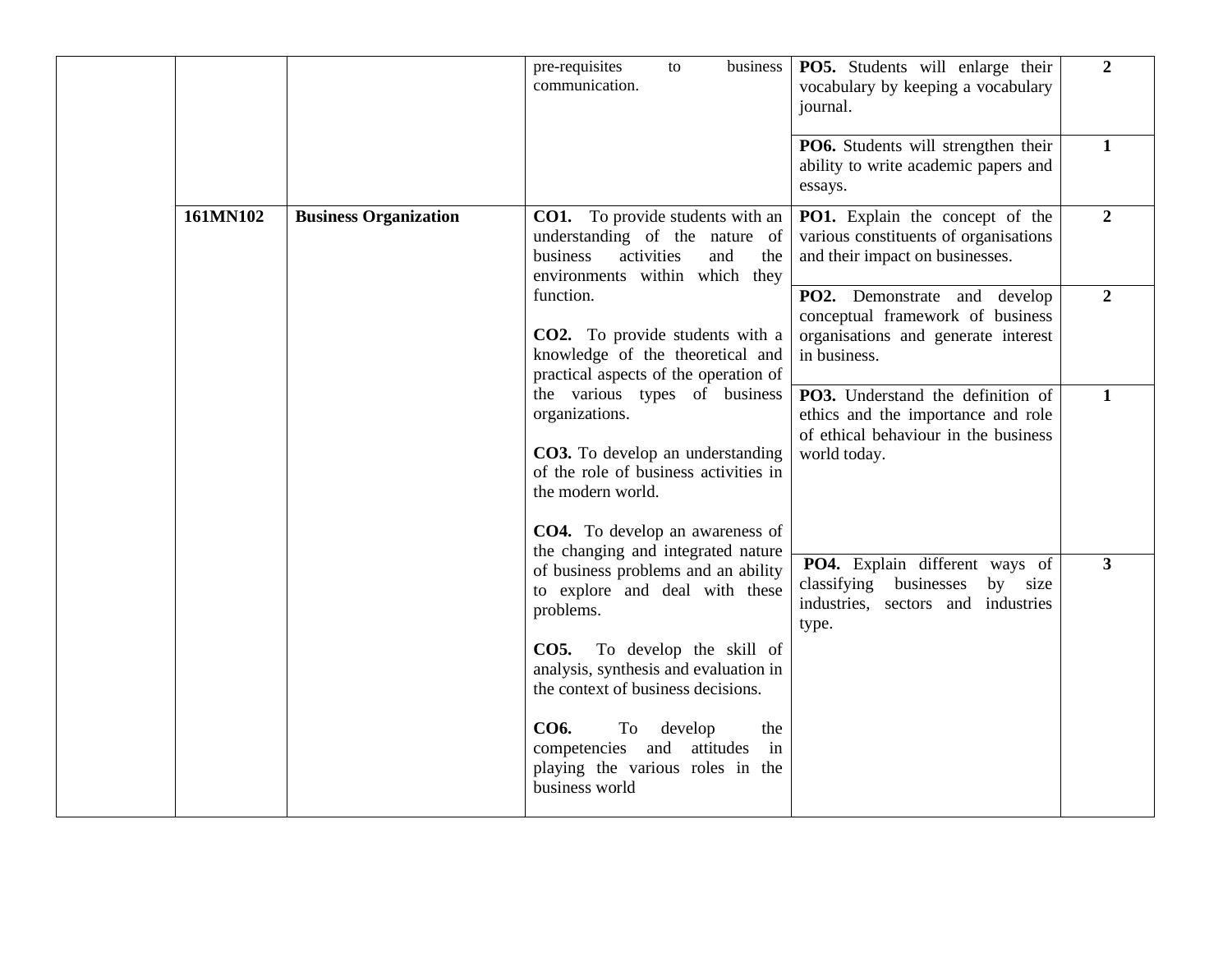| 161MN103 | <b>Business Statistics</b>          | <b>CO1.</b> To learn adequate theoretical<br>concept to study statistics &<br>mathematics for the use in various<br>applied fields in management<br>decision making.<br>CO2. To understand role of<br>quantitative<br>techniques<br>in | On successful completion of the<br>course students will be able to:<br>PO1. Demonstrate proficiency with<br>statistical analysis of data.<br><b>PO2.</b> Develop the ability to build and<br>assess data-based models. | 3<br>6           |
|----------|-------------------------------------|----------------------------------------------------------------------------------------------------------------------------------------------------------------------------------------------------------------------------------------|------------------------------------------------------------------------------------------------------------------------------------------------------------------------------------------------------------------------|------------------|
|          |                                     | managerial decision making.<br><b>CO3.</b> To understand applications of<br>various quantitative techniques in<br>managerial settings.                                                                                                 | PO3. Explain<br>skill in<br>data<br>management and apply data science<br>concepts and methods to solve<br>problems in real-world contexts and<br>will communicate these solutions<br>effectively.                      | $\mathbf{3}$     |
| 161MN104 | <b>Basic Financial Accounting-I</b> | CO1. To prepare<br>learners to<br>understand the Scope of Accounting<br>and it's principle in any business<br>activity.<br>CO2. To learn the Financial<br>Accounting treatment in relation to<br>Double entry system, Journal,         | On successful completion of the<br>course, students should be able to<br><b>PO1.</b> Identify the accounting<br>principle<br>concepts,<br>and<br>conventions.                                                          | 4                |
|          |                                     | Subsidiary book, Ledger and Trial<br><b>Balances</b>                                                                                                                                                                                   | PO2. Understand the process of<br>accounting.                                                                                                                                                                          | $\boldsymbol{2}$ |
|          |                                     | CO3. To enable the students to<br>establish the interface between<br>Financial Accounting Standards and<br>Preparation of Financial<br>the                                                                                             | PO3. Solve, and examine the<br>Journal Entries, Ledger, Trial<br><b>Balance</b>                                                                                                                                        | $\overline{3}$   |
|          |                                     | Statement.<br><b>CO4.</b> To analyse and interpret<br><b>Financial Statement and Balance</b><br>Sheet of different Companies.                                                                                                          | financial<br>PO4.<br>Evaluate<br>the<br>different<br>of<br>statements<br>companies.                                                                                                                                    | 5                |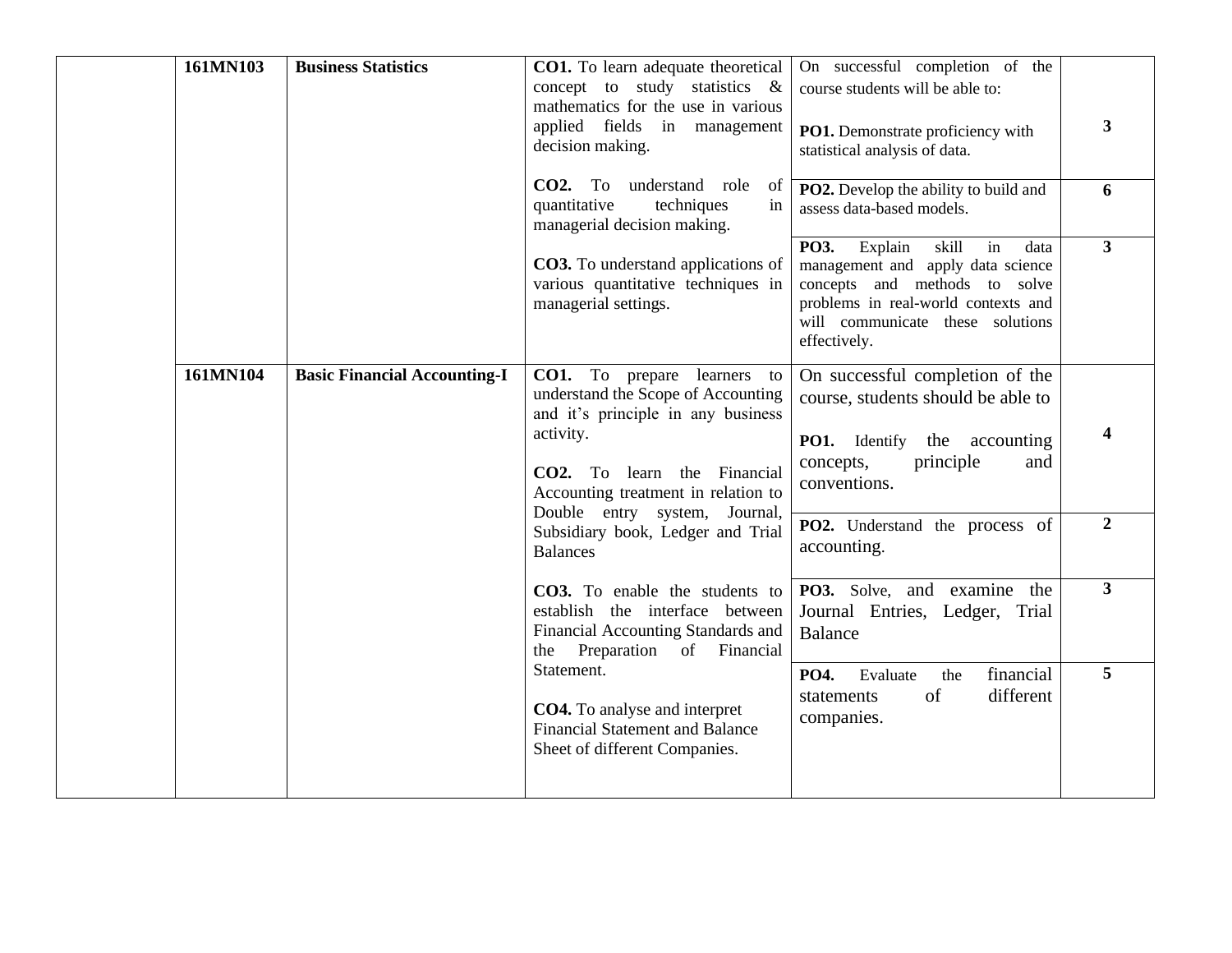|                          | 161MN105 | <b>IT for Management</b>                           | <b>CO1.</b> To help the students gain<br>understanding of the functions and<br>responsibilities of managers.<br>CO2. To provide them tools and<br>techniques to be used in the<br>performance of the managerial job.<br><b>CO3.</b> To enable them to analyze | On completion of this course, the<br>students will be able to<br><b>PO1:</b> Understand<br>the concepts $\vert 2 \vert$<br>related to Business.<br>PO2: Demonstrate the roles, skills<br>and functions of management. | $\overline{2}$          |
|--------------------------|----------|----------------------------------------------------|---------------------------------------------------------------------------------------------------------------------------------------------------------------------------------------------------------------------------------------------------------------|-----------------------------------------------------------------------------------------------------------------------------------------------------------------------------------------------------------------------|-------------------------|
|                          |          |                                                    | and understand the environment of<br>the organization.<br><b>CO4.</b><br>To help the students to<br>develop<br>of<br>cognizance<br>the<br>importance<br>of<br>management                                                                                      | PO3: Analyze effective application<br>of PPM knowledge to diagnose and<br>solve organizational problems and<br>develop<br>optimal<br>managerial<br>decisions.                                                         | $\overline{\mathbf{4}}$ |
|                          |          |                                                    | principles.                                                                                                                                                                                                                                                   | PO4: Understand the complexities<br>associated with management<br>of<br>in<br>human<br>the<br>resources<br>organizations<br>and integrate<br>the<br>learning<br>in<br>handling<br>these<br>complexities.              | $\overline{2}$          |
| 2 <sup>nd</sup> Semester | 161MN201 | <b>English language</b><br><b>Communication-II</b> | The objectives of course are;<br><b>CO1.</b> To provide an overview of the<br>pre-requisites<br>business<br>to<br>communication.<br><b>CO2.</b> To familiarize the learners with<br>different format of organizational                                        | On completion of this course, a<br>student will be able to;<br>PO1. Know and retain the complete<br>course outline, course objectives,<br>course outcome, the evaluation pattern<br>and the schedule of assignments.  | $\mathbf{1}$            |
|                          |          |                                                    | communication.<br><b>CO3.</b> To impact the correct practices<br>and strategies of effective business<br>writing and business presentation.                                                                                                                   | PO2. Demonstrate his/her ability to<br>compose reasonable error free<br>business correspondence with brevity<br>and clarity.                                                                                          | 3                       |
|                          |          |                                                    | <b>CO4.</b> To put in use the basic<br>mechanics of grammar, usage,<br>punctuation and precise vocabulary.                                                                                                                                                    | PO3. Distinguish among various<br>levels<br>of<br>organizational<br>communication and communication<br>barriers<br>while<br>developing<br>an<br>understanding of communication as<br>an organization process.         | $\boldsymbol{2}$        |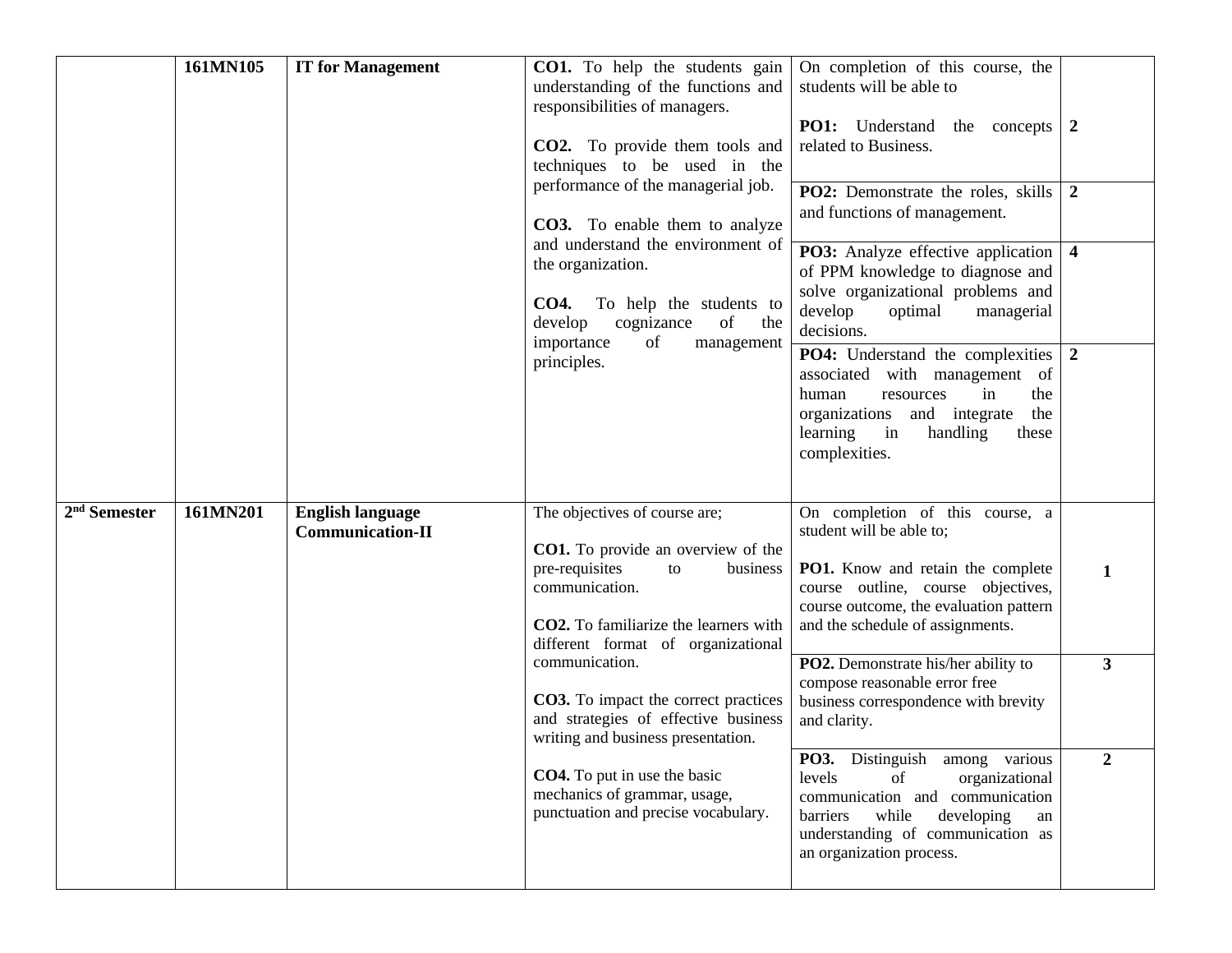|          |                               |                                                                                                                                                                                                               | <b>PO4.</b> Use creative as well as critical<br>thinking in preparing his/her resume<br>and in designing PPTs for<br>presentation                                              | 6              |
|----------|-------------------------------|---------------------------------------------------------------------------------------------------------------------------------------------------------------------------------------------------------------|--------------------------------------------------------------------------------------------------------------------------------------------------------------------------------|----------------|
| 161MN202 | <b>Social Psychology</b>      | CO1. Develops an understanding of<br>the social psychological concepts<br>attitudes, attributions and<br>like                                                                                                 | upon successful completion of this<br>course, students will be able to:                                                                                                        |                |
|          |                               | significance of communication in<br>social situations.<br>CO2. Inculcate in the students,<br>prosocial behaviour,<br>helps<br>in                                                                              | PO1. Demonstrate the ability to<br>articulate<br>independently<br>and<br>about human Social<br>creatively<br>Behavior and the cultural influences<br>that affect our behavior. | 2              |
|          |                               | understanding<br>in<br>the<br>steps<br>developing prosocial<br>behaviour<br>and emphasizes on the determinants<br>of prosocial behaviour.                                                                     | <b>PO2.</b> Describe, discuss and analyze<br>major issues and concepts in the<br>field of Social Psychology.                                                                   | 2              |
|          |                               | CO3. Helps to develop<br>an<br>understanding on group structure<br>and group functioning and about the<br>concepts related to<br>group<br>dynamics<br>obedience,<br>like<br>conformity,<br>cooperation<br>and | PO3. Compare and contrast the<br>research methodologies used in the<br>Scientific study of human Social<br>Behavior.                                                           | $\overline{4}$ |
|          |                               | competition.                                                                                                                                                                                                  | PO4. Demonstrate the ability to<br>state the fundamental principles of<br>Social Psychology.                                                                                   | 3              |
| 161MN203 | <b>Quantitative Methods-I</b> | CO1. To learn adequate theoretical<br>concept<br>to<br>study<br>Quantitative<br>Methods for the use in various                                                                                                | On successful completion of the<br>course students will be able to:                                                                                                            |                |
|          |                               | fields<br>applied<br>in<br>management<br>decision making.                                                                                                                                                     | PO1. Demonstrate proficiency with<br>Quantitative analysis of data.                                                                                                            | 3              |
|          |                               | CO2. To understand<br>role of<br>quantitative techniques in managerial<br>decision making.                                                                                                                    | PO2. Develop the ability to build and<br>assess data-based models.                                                                                                             | 6              |
|          |                               | CO3. To understand applications of<br>various quantitative techniques in<br>managerial settings.                                                                                                              | PO3. Execute quantitative analyses<br>with professional statistical software.                                                                                                  | $\overline{2}$ |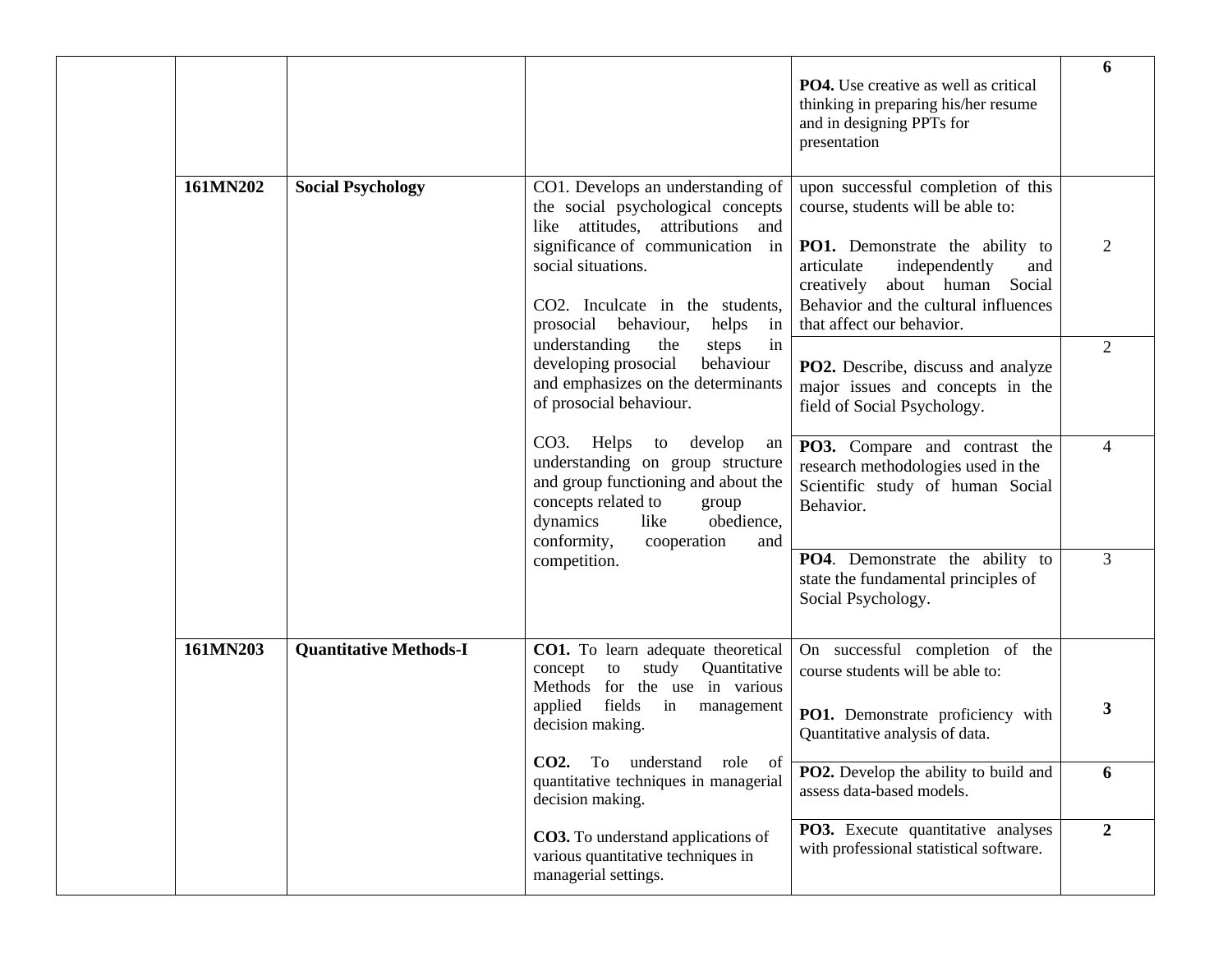|          |                                      |                                                                                                                                              | Explain<br>skill<br>PO4.<br>in<br>data<br>management and apply Quantitative<br>methods concepts and methods to<br>solve problems in real-world contexts<br>and will communicate these solutions<br>effectively. | $\mathbf{3}$            |
|----------|--------------------------------------|----------------------------------------------------------------------------------------------------------------------------------------------|-----------------------------------------------------------------------------------------------------------------------------------------------------------------------------------------------------------------|-------------------------|
| 161MN204 | <b>Basic Financial Accounting-II</b> | <b>CO1.</b> To to describe the Scope of<br>Company Accounting and it's<br>principle in Annual Reports of                                     | On successful completion of the<br>course, students should be able to                                                                                                                                           |                         |
|          |                                      | Comapnies<br>CO2. To learn the Financial<br>Accounting treatment in relation to<br>Share, issues of shares, disclosure                       | <b>PO1.</b> Identify the accounting<br>principle<br>concepts,<br>and<br>conventions company accounts                                                                                                            | 4                       |
|          |                                      | of share capital in balance sheet.<br>CO3. To enable the students to                                                                         | <b>PO2.</b><br>Understand<br>and interpret<br>disclosures in company annual reports                                                                                                                             | $\overline{2}$          |
|          |                                      | establish<br>the<br>edge<br>between<br>Financial Accounting Standards and<br>the Preparation of company annual<br>reports.                   | PO3. Solve, and examine the trend<br>analysis, ratio analysis, funds<br>flow etc.                                                                                                                               | $\overline{\mathbf{3}}$ |
|          |                                      | CO4. To analyse and interpret trend<br>analysis, funds flow, ratio anylsis<br>etc.                                                           | financial<br><b>PO4.</b><br>Evaluate<br>the<br>Shenanigans.                                                                                                                                                     | 5                       |
| 161MN205 | <b>Environmental Studies</b>         | CO1. To analyse different issue of<br>environment and measure to controls<br>it.                                                             | PO1. Explain the concept of the<br>various constituents of environment<br>and their impact on businesses.                                                                                                       | $\overline{2}$          |
|          |                                      | enrich the students<br>$CO2.$ To<br>understanding to current scenario of<br>society and related problems.<br>CO3. To direct the attention of | PO2. Demonstrate<br>and<br>develop<br>conceptual framework of business<br>environment and generate interest in<br>business.                                                                                     | $\overline{\mathbf{3}}$ |
|          |                                      | students towards activities meant for<br>betterment of the society.<br>CO4. To make the students<br>understand the initiatives of corporate  | PO3. Understand the definition of<br>ethics and the importance and role of<br>ethical behaviour in the business<br>world today.                                                                                 | $\boldsymbol{2}$        |
|          |                                      |                                                                                                                                              |                                                                                                                                                                                                                 |                         |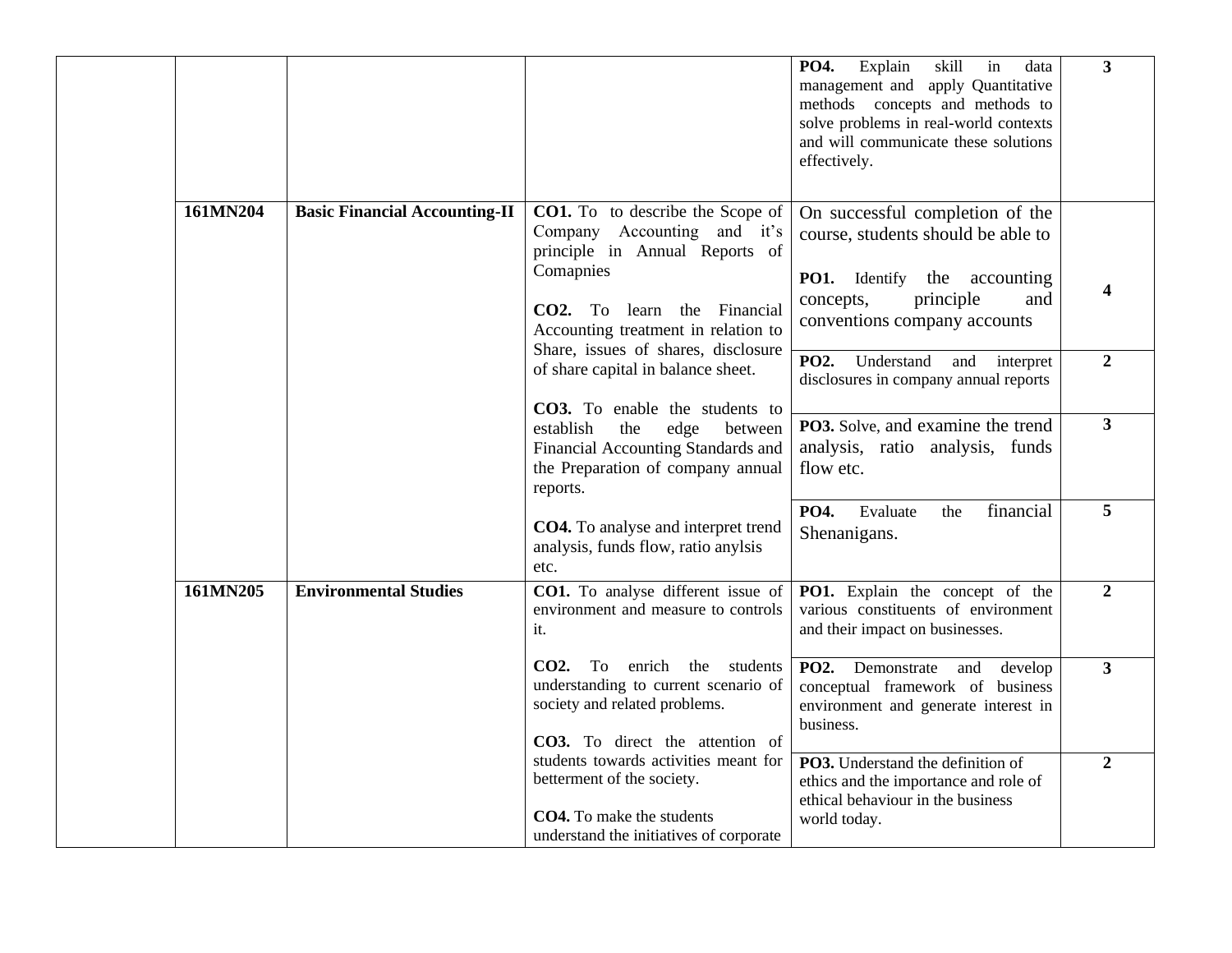|                          |          |                                | to pay back to the society and how<br>they derive social return in long run.                                                                                             | PO4. Understand the importance of<br>ethical business and corporate<br>governance.                                                                                                                  | $\overline{2}$ |
|--------------------------|----------|--------------------------------|--------------------------------------------------------------------------------------------------------------------------------------------------------------------------|-----------------------------------------------------------------------------------------------------------------------------------------------------------------------------------------------------|----------------|
| 3 <sup>rd</sup> Semester | 161MN301 | <b>Quantitative Methods-II</b> | CO1. To learn adequate theoretical<br>study<br>concept<br>to<br>Quantitative<br>Methods for the use in various<br>fields in<br>applied<br>management<br>decision making. | On successful completion of the<br>course students will be able to:<br>PO1. Demonstrate proficiency with<br>Quantitative analysis of data.                                                          | 3              |
|                          |          |                                | CO2. To understand role of<br>quantitative techniques in managerial<br>decision making.                                                                                  | PO2. Develop the ability to build and<br>assess data-based models.                                                                                                                                  | 6              |
|                          |          |                                | <b>CO3.</b> To understand applications of<br>various quantitative techniques in<br>managerial settings.                                                                  | PO3. Execute quantitative analyses<br>with professional statistical software.                                                                                                                       | $\overline{2}$ |
|                          |          |                                |                                                                                                                                                                          | PO4. Explain skill in data<br>management and apply Quantitative<br>methods concepts and methods to<br>solve problems in real-world contexts<br>and will communicate these solutions<br>effectively. | $\overline{3}$ |
|                          | 161MN302 | <b>Principle of Management</b> | <b>CO1.</b> To explain the various concepts<br>of management.                                                                                                            | PO1. Define management, its basic<br>functions and skills.                                                                                                                                          | $\mathbf{1}$   |
|                          |          |                                | CO2. To<br>make<br>the<br>students<br>understand<br>the<br>contemporary<br>management practices.                                                                         | <b>PO2.</b> Interpret and apply<br>critical<br>management<br>theories<br>and<br>philosophies.                                                                                                       | $\overline{2}$ |
|                          |          |                                | CO3. To highlight professional<br>challenges that manager's face in<br>various organization.                                                                             | PO3. Identify the stages of team<br>development and the skills a team<br>must acquire to become effective.                                                                                          | $\mathbf{1}$   |
|                          |          |                                | CO4. To enable the students to<br>appreciate the emerging ideas and<br>practices in the field of management.                                                             | PO4. Illustrate the<br>impact<br>of<br>continuous changes and ensure the<br>fitment of changes management vis-à-<br>vis the management functions.                                                   | 3 <sup>1</sup> |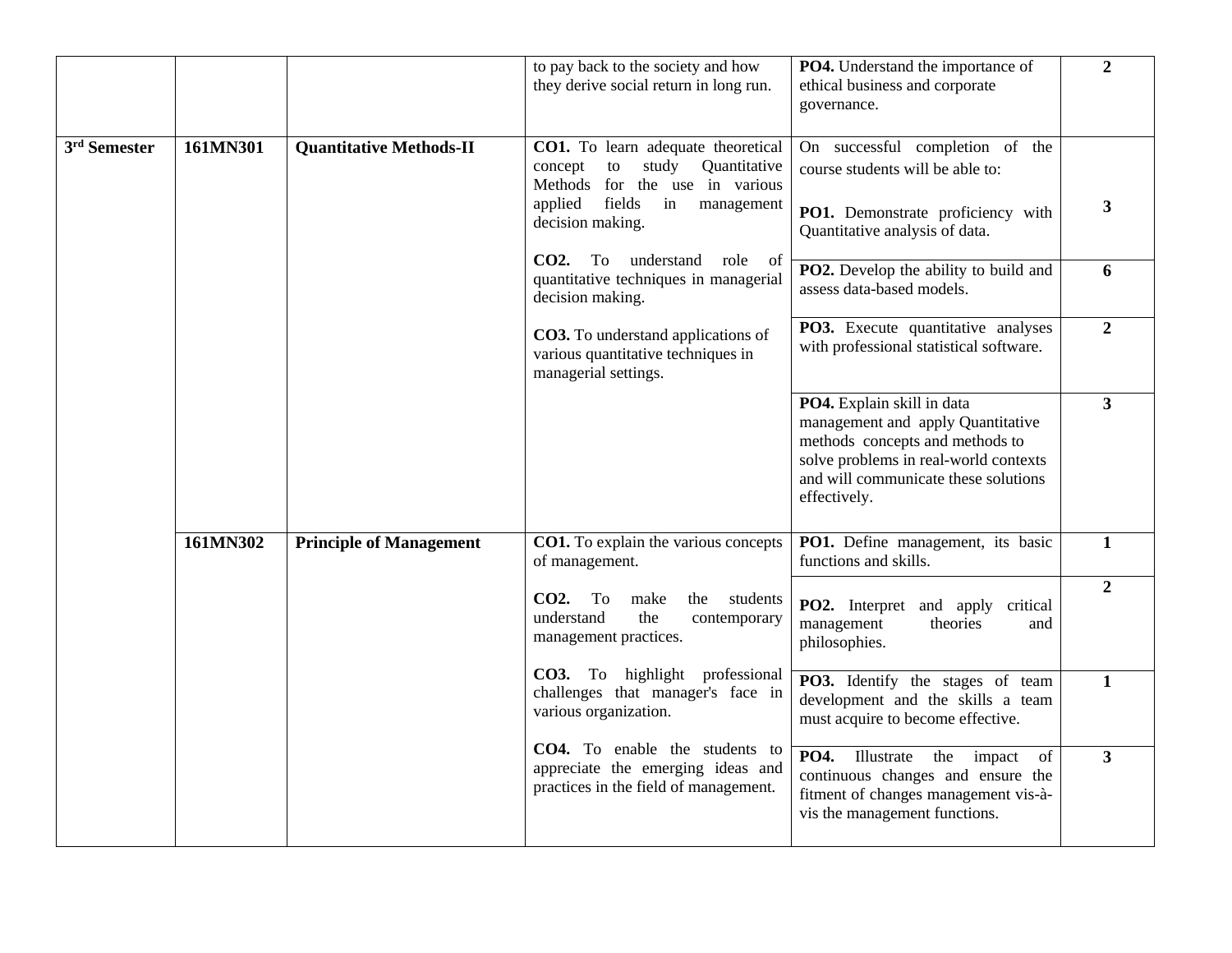| 161MN303 | <b>Law of Contract</b>   | <b>CO1.</b> Identify the relevant legal<br>issues that arise on a given set of<br>facts in the area of contract law.<br><b>CO2.</b> Select and apply a range of<br>approaches<br>to<br>written<br>communication, and apply the<br>critical thinking required to bring<br>about creative solutions to complex<br>legal problems in the area of<br>contract law. | Students graduating with Law of<br>Contract will be able to:<br>PO1 Define, distinguish and apply<br>the basic concepts and terminology<br>of the law of contract.<br>PO <sub>2</sub><br>Define<br>distinguish<br>and<br>amongst the various processes<br>involved in contract formation.<br><b>PO3</b> Identify the relevant legal 1<br>issues that arises on a given set of<br>facts in the area of contract law. | $\mathbf{1}$<br>$\mathbf{1}$                       |
|----------|--------------------------|----------------------------------------------------------------------------------------------------------------------------------------------------------------------------------------------------------------------------------------------------------------------------------------------------------------------------------------------------------------|---------------------------------------------------------------------------------------------------------------------------------------------------------------------------------------------------------------------------------------------------------------------------------------------------------------------------------------------------------------------------------------------------------------------|----------------------------------------------------|
| 161MN304 | <b>Economic Analysis</b> | CO1. To familiarize the students<br>with<br>the<br>basic<br>of<br>concept<br>microeconomics.<br>CO2. To make student understand<br>the demand and supply analysis in<br>business applications<br>CO3. To familiarize students with<br>the production and cost structure<br>under<br>different<br>of<br>stages                                                  | On completion of this course, the<br>students will be able to:<br>PO1. To understand the concepts of<br>cost, nature of production and its<br>relationship to Business operations.<br>PO2. To apply marginal analysis to<br>the "firm" under different market<br>conditions.                                                                                                                                        | 1<br>3                                             |
|          |                          | production.<br>CO4. To understand the pricing and<br>output decisions under various<br>market structure.<br>CO5. To help students understand<br>and apply the various decision tools<br>to understand the market structure.                                                                                                                                    | PO3. To analyse the causes and<br>consequences of different market<br>conditions.<br>PO4. To integrate the concept of<br>price and output decisions of firms<br>under various market structure.                                                                                                                                                                                                                     | $\overline{\mathbf{4}}$<br>$\overline{\mathbf{3}}$ |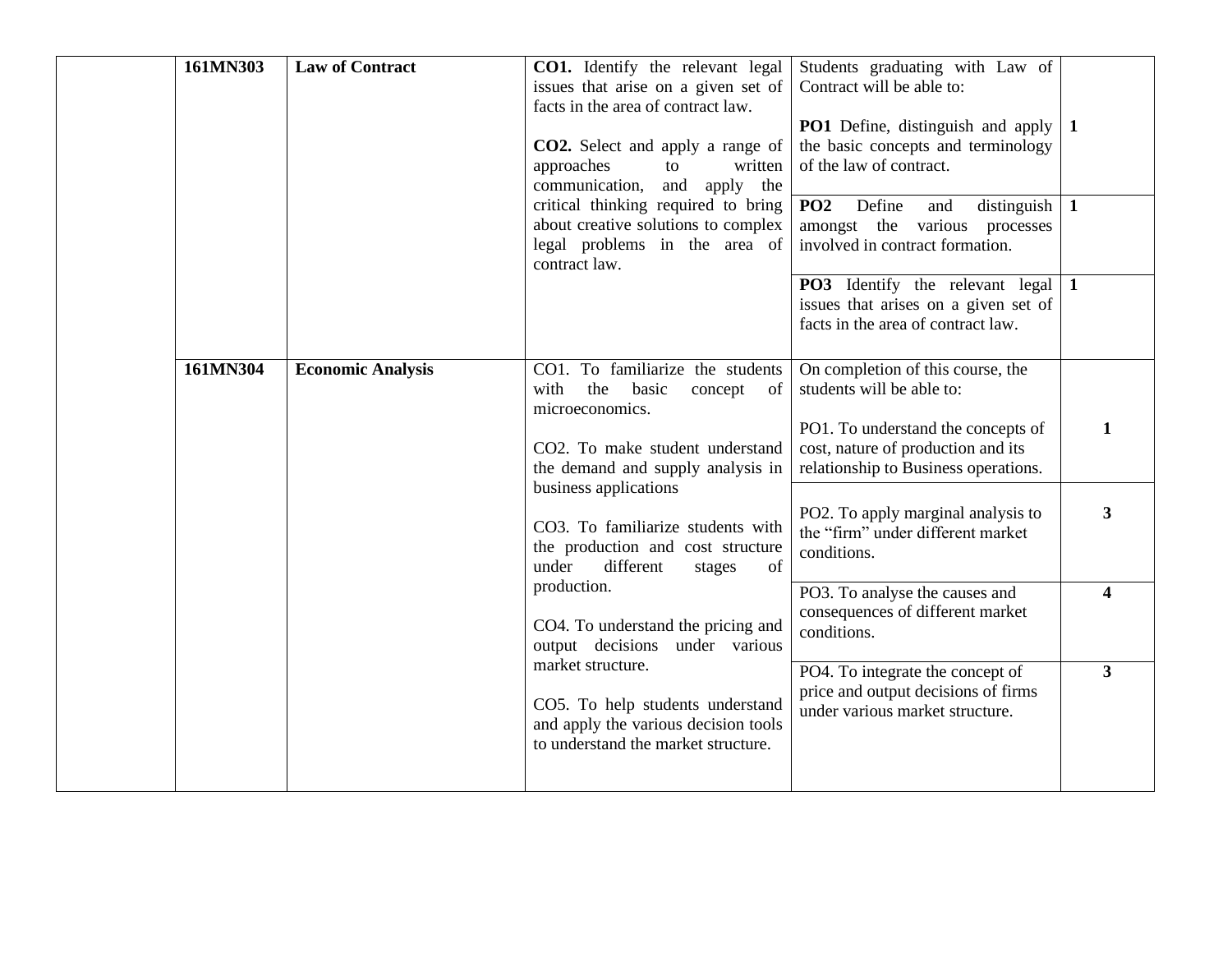|                          | 161MN305 | <b>Cost Accounting</b>        | CO1. To enable the learner to<br>understand the various concepts of<br>cost accounting.<br><b>CO2.</b> To provide information<br>regarding cost accounting as a tool<br>of managerial decisions.<br>CO3. develop various skills among<br>the students related with budget and<br>budgetary control | Students would be able to;<br><b>PO1.</b> Get a clear picture of<br>absorption<br>costing,<br>marginal<br>costing, break even analysis. They<br>will be able to take a decision while<br>solving the problems<br>PO2. Understand about profit<br>Planning, make or buy decisions,<br>cost reduction and cost control. | 1<br>$\overline{2}$ |
|--------------------------|----------|-------------------------------|----------------------------------------------------------------------------------------------------------------------------------------------------------------------------------------------------------------------------------------------------------------------------------------------------|-----------------------------------------------------------------------------------------------------------------------------------------------------------------------------------------------------------------------------------------------------------------------------------------------------------------------|---------------------|
|                          |          |                               | CO4. Make students understand<br>the various concepts of standard<br>costing.<br>CO5. To make students understand                                                                                                                                                                                  | PO3. Analyse the motive behind<br>preparing the various budgets,<br>Establishing a budgetary control<br>system and its administration.                                                                                                                                                                                | $\mathbf{3}$        |
|                          |          |                               | the concept of operating costing in<br>different areas.                                                                                                                                                                                                                                            | PO4. Determine standard cost and<br>its types, determine total standard<br>cost<br>and variances<br>and<br>its<br>applicability.                                                                                                                                                                                      | $\mathbf{3}$        |
|                          |          |                               |                                                                                                                                                                                                                                                                                                    | PO5. Understand the concept of<br>operating<br>costing<br>and<br>its<br>applicability in service industry i.e<br>hotel, hospital, transport, etc.                                                                                                                                                                     | $\overline{2}$      |
| 4 <sup>th</sup> Semester | 161MN401 | <b>Organization Behaviour</b> | CO1. To develop<br>understanding of<br>the behaviour of individuals and<br>groups inside organizations                                                                                                                                                                                             | <b>PO1.</b><br>Define<br>conceptual<br>the<br>underpinning<br>organizational<br>of<br>behavior.                                                                                                                                                                                                                       | $\mathbf{1}$        |
|                          |          |                               | CO <sub>2</sub> .<br>To<br>enhance<br>skills<br>in<br>understanding<br>appreciating<br>and<br>individuals interpersonal, and group<br>process for increased effectiveness<br>within<br>both<br>outside or<br>and                                                                                   | PO2. Explain how these theories and<br>empirical evidences can help to<br>understand<br>contemporary<br>organisational issues.                                                                                                                                                                                        | $\overline{2}$      |
|                          |          |                               | organization.<br><b>CO2.</b> To develop theoretical as well                                                                                                                                                                                                                                        | PO3. Apply theories to practical<br>problems in organisation in a critical<br>manner.                                                                                                                                                                                                                                 | $\mathbf{3}$        |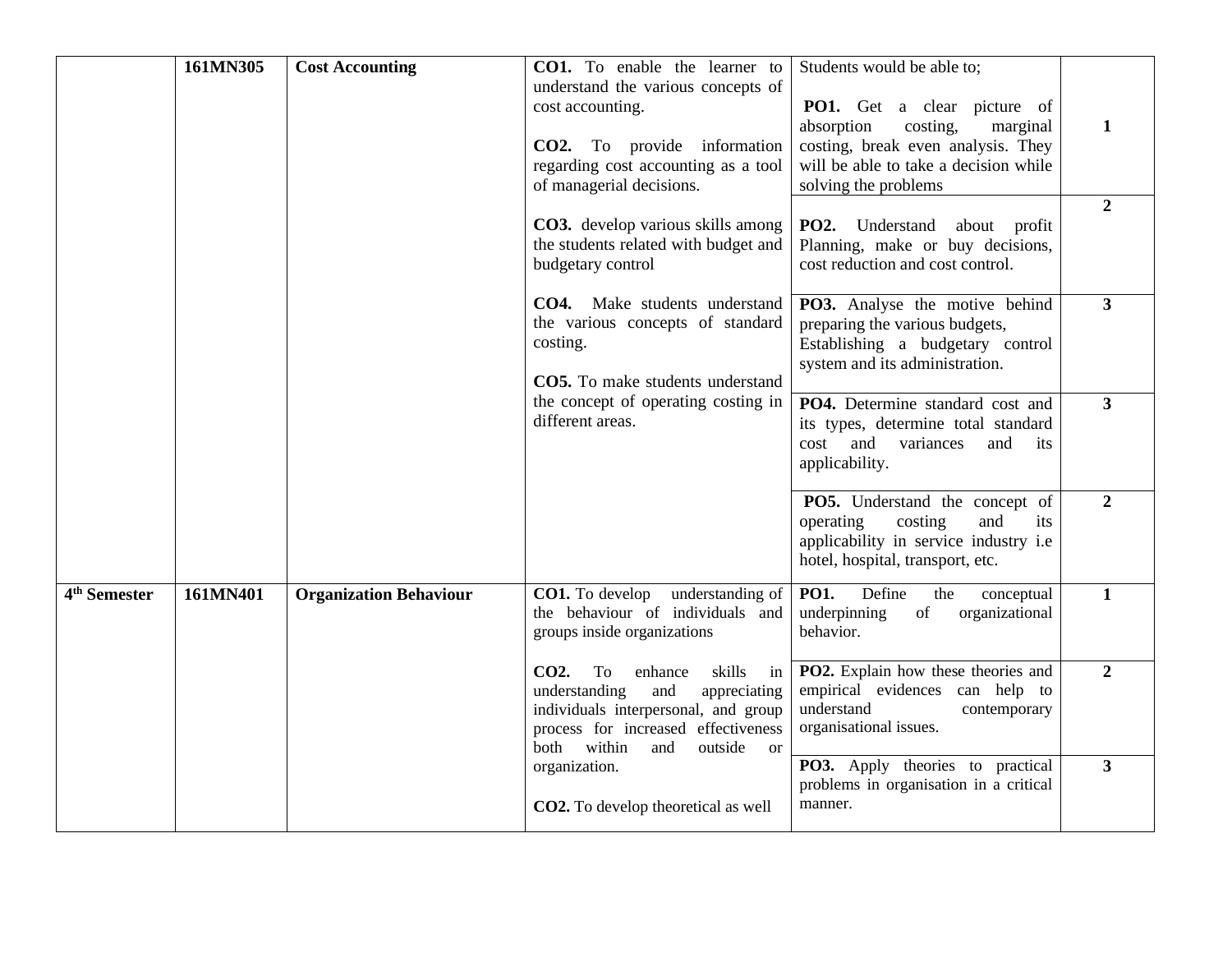| $\mathbf{1}$<br>as practical insights and problem-<br>PO4. Identify conflict management<br>strategies that managers can use to<br>solving capabilities for effectively<br>managing the organizational<br>resolve<br>organizational<br>conflict<br>effectively.<br>processes.<br>CO1. To sensitize the students to the<br>161MN402<br>On successful completion of the<br><b>Marketing Management-I</b><br>dynamic nature of Business and its<br>course students will be able to:<br>impact on Marketing Management.<br><b>PO1.</b> Identify the key analytical<br>1<br>frameworks<br>and tools<br>used<br>in<br>CO2. To expose students to a<br>marketing.<br>systematic frame work of marketing<br>Principles and practices and to<br>PO2. Utilize information of a firm's<br>$\mathbf{1}$<br>identify marketing problems and find<br>external and internal<br>marketing<br>out way for solution.<br>environment to identify and prioritise<br>appropriate marketing strategies.<br>CO3. To develop the skill of<br>implementation marketing strategies<br>$3^{\circ}$<br>PO3. Examine the marketing function<br>in competitive environment.<br>and the role it plays in achieving<br>success<br>both in<br>organisational<br>commercial<br>and non-commercial<br>settings.<br>161MN403<br><b>CO1.</b> To know basic of business law<br>$\overline{2}$<br><b>Company Law</b><br>PO1. Interpretation skill to explore<br>key elements that persist in law to<br>required while doing business.<br>adopt right approaches which are<br>befitting to law of land.<br><b>CO2.</b> To "ignorance of law is no<br>excuse".<br>PO2. Analyses human behaviour in<br>$\overline{\mathbf{4}}$<br><b>CO3.</b> To aware on adhere to rule of<br>response to activities being pursued<br>Law.<br>by them and ascertain its impact in<br>community.<br>$\boldsymbol{2}$<br>PO3. Promote basic understanding of<br>mechanism of business contracts, its<br>implementation/ performance in right<br>perspective on back drop of business<br>law.<br><b>PO4.</b> Determine and decide what to<br>1<br>do and what not to do on pretext of<br>legal requisites. |  |  |  |
|-----------------------------------------------------------------------------------------------------------------------------------------------------------------------------------------------------------------------------------------------------------------------------------------------------------------------------------------------------------------------------------------------------------------------------------------------------------------------------------------------------------------------------------------------------------------------------------------------------------------------------------------------------------------------------------------------------------------------------------------------------------------------------------------------------------------------------------------------------------------------------------------------------------------------------------------------------------------------------------------------------------------------------------------------------------------------------------------------------------------------------------------------------------------------------------------------------------------------------------------------------------------------------------------------------------------------------------------------------------------------------------------------------------------------------------------------------------------------------------------------------------------------------------------------------------------------------------------------------------------------------------------------------------------------------------------------------------------------------------------------------------------------------------------------------------------------------------------------------------------------------------------------------------------------------------------------------------------------------------------------------------------------------------------------------------------------------------------------------------------------------------------------|--|--|--|
|                                                                                                                                                                                                                                                                                                                                                                                                                                                                                                                                                                                                                                                                                                                                                                                                                                                                                                                                                                                                                                                                                                                                                                                                                                                                                                                                                                                                                                                                                                                                                                                                                                                                                                                                                                                                                                                                                                                                                                                                                                                                                                                                               |  |  |  |
|                                                                                                                                                                                                                                                                                                                                                                                                                                                                                                                                                                                                                                                                                                                                                                                                                                                                                                                                                                                                                                                                                                                                                                                                                                                                                                                                                                                                                                                                                                                                                                                                                                                                                                                                                                                                                                                                                                                                                                                                                                                                                                                                               |  |  |  |
|                                                                                                                                                                                                                                                                                                                                                                                                                                                                                                                                                                                                                                                                                                                                                                                                                                                                                                                                                                                                                                                                                                                                                                                                                                                                                                                                                                                                                                                                                                                                                                                                                                                                                                                                                                                                                                                                                                                                                                                                                                                                                                                                               |  |  |  |
|                                                                                                                                                                                                                                                                                                                                                                                                                                                                                                                                                                                                                                                                                                                                                                                                                                                                                                                                                                                                                                                                                                                                                                                                                                                                                                                                                                                                                                                                                                                                                                                                                                                                                                                                                                                                                                                                                                                                                                                                                                                                                                                                               |  |  |  |
|                                                                                                                                                                                                                                                                                                                                                                                                                                                                                                                                                                                                                                                                                                                                                                                                                                                                                                                                                                                                                                                                                                                                                                                                                                                                                                                                                                                                                                                                                                                                                                                                                                                                                                                                                                                                                                                                                                                                                                                                                                                                                                                                               |  |  |  |
|                                                                                                                                                                                                                                                                                                                                                                                                                                                                                                                                                                                                                                                                                                                                                                                                                                                                                                                                                                                                                                                                                                                                                                                                                                                                                                                                                                                                                                                                                                                                                                                                                                                                                                                                                                                                                                                                                                                                                                                                                                                                                                                                               |  |  |  |
|                                                                                                                                                                                                                                                                                                                                                                                                                                                                                                                                                                                                                                                                                                                                                                                                                                                                                                                                                                                                                                                                                                                                                                                                                                                                                                                                                                                                                                                                                                                                                                                                                                                                                                                                                                                                                                                                                                                                                                                                                                                                                                                                               |  |  |  |
|                                                                                                                                                                                                                                                                                                                                                                                                                                                                                                                                                                                                                                                                                                                                                                                                                                                                                                                                                                                                                                                                                                                                                                                                                                                                                                                                                                                                                                                                                                                                                                                                                                                                                                                                                                                                                                                                                                                                                                                                                                                                                                                                               |  |  |  |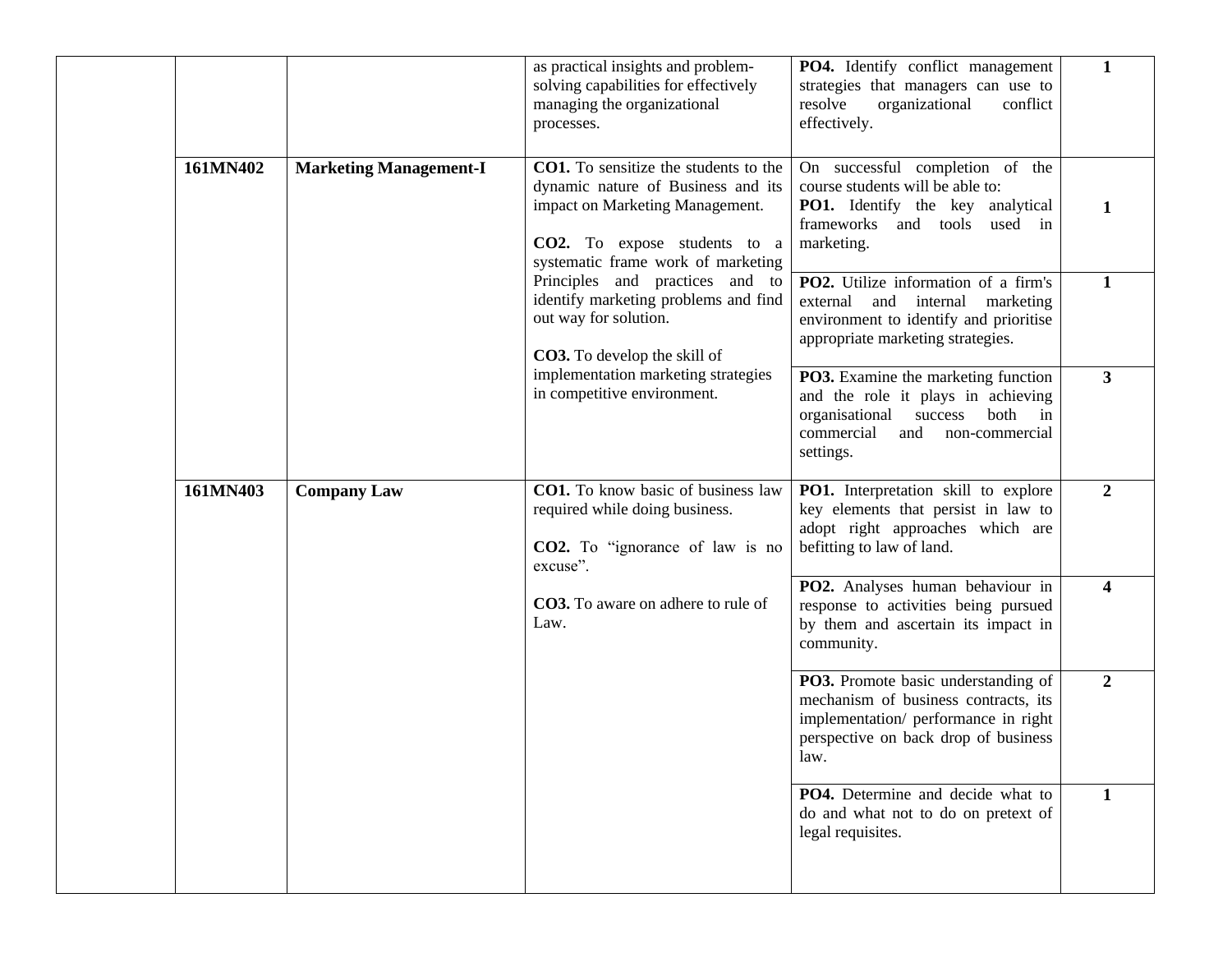| 161MN404 | <b>Entrepreneurship &amp; Small</b><br><b>Business Management</b> | <b>CO1.</b> To improve the students'<br>confidence,<br>grooming,<br>and<br>communication skills.<br>CO2. To develop self- awareness in<br>the students for the purpose of<br>impression<br>management<br>and | On successful completion of the<br>course students will be able to:<br>PO1. Demonstrate a fundamental<br>of<br>comprehension<br>business<br>opportunity evaluation, from the<br>perspective of a prospective investor.                                                                                                                                                 | 3                       |
|----------|-------------------------------------------------------------------|--------------------------------------------------------------------------------------------------------------------------------------------------------------------------------------------------------------|------------------------------------------------------------------------------------------------------------------------------------------------------------------------------------------------------------------------------------------------------------------------------------------------------------------------------------------------------------------------|-------------------------|
|          |                                                                   | exception management.<br>CO3. To prepare the students to On<br>line Aptitude Tests, Group                                                                                                                    | PO2. Identify the most recognized<br>sources of potential funding and<br>financing for business start-ups and/or<br>expansion.                                                                                                                                                                                                                                         | $\mathbf{1}$            |
|          |                                                                   | Discussions, and interviews. During<br>the recruitment process.                                                                                                                                              | PO3. Demonstrate their skills in<br>customer development,<br>customer<br>validation, and competitive analysis.                                                                                                                                                                                                                                                         | $3^{\circ}$             |
|          |                                                                   |                                                                                                                                                                                                              | <b>PO4.</b> Outline presentations<br>and<br>business plans that articulate and<br>financial,<br>apply<br>operational,<br>organizational, market, and sales<br>knowledge to identify paths to value<br>creation<br>$through \t1)$<br>company<br>formation (for-profit);<br>2) social<br>innovation (non-profit);<br>3)<br><b>or</b><br>intellectual property licensing. | $\overline{\mathbf{4}}$ |
| 161MN405 | <b>Management Accounting</b>                                      | <b>CO1.</b> To help the students to<br>develop<br>cognizance<br>of<br>the<br>importance of accounting in<br>organization financial statements.                                                               | PO1. Understanding and explaining<br>of Basic Accounting Procedure,<br>Balancing<br>of<br>Accounts<br>&<br>Management Accounting.                                                                                                                                                                                                                                      | $\overline{2}$          |
|          |                                                                   | CO2. To enable students to<br>describe how people analyze the<br>corporate financial under different<br>conditions and understand why<br>people describe the financial                                       | PO2. Apply managerial accounting<br>and its objectives in a way that<br>demonstrates a clear understanding<br>of ethical responsibilities.                                                                                                                                                                                                                             | $\overline{\mathbf{3}}$ |
|          |                                                                   | statements in different manner.<br>CO3. To provide the students to<br>analyze specific characteristics of                                                                                                    | PO3.<br>Understanding and Basic<br>Knowledge of Cost Accounting with<br>application of its various tools.                                                                                                                                                                                                                                                              | $\overline{2}$          |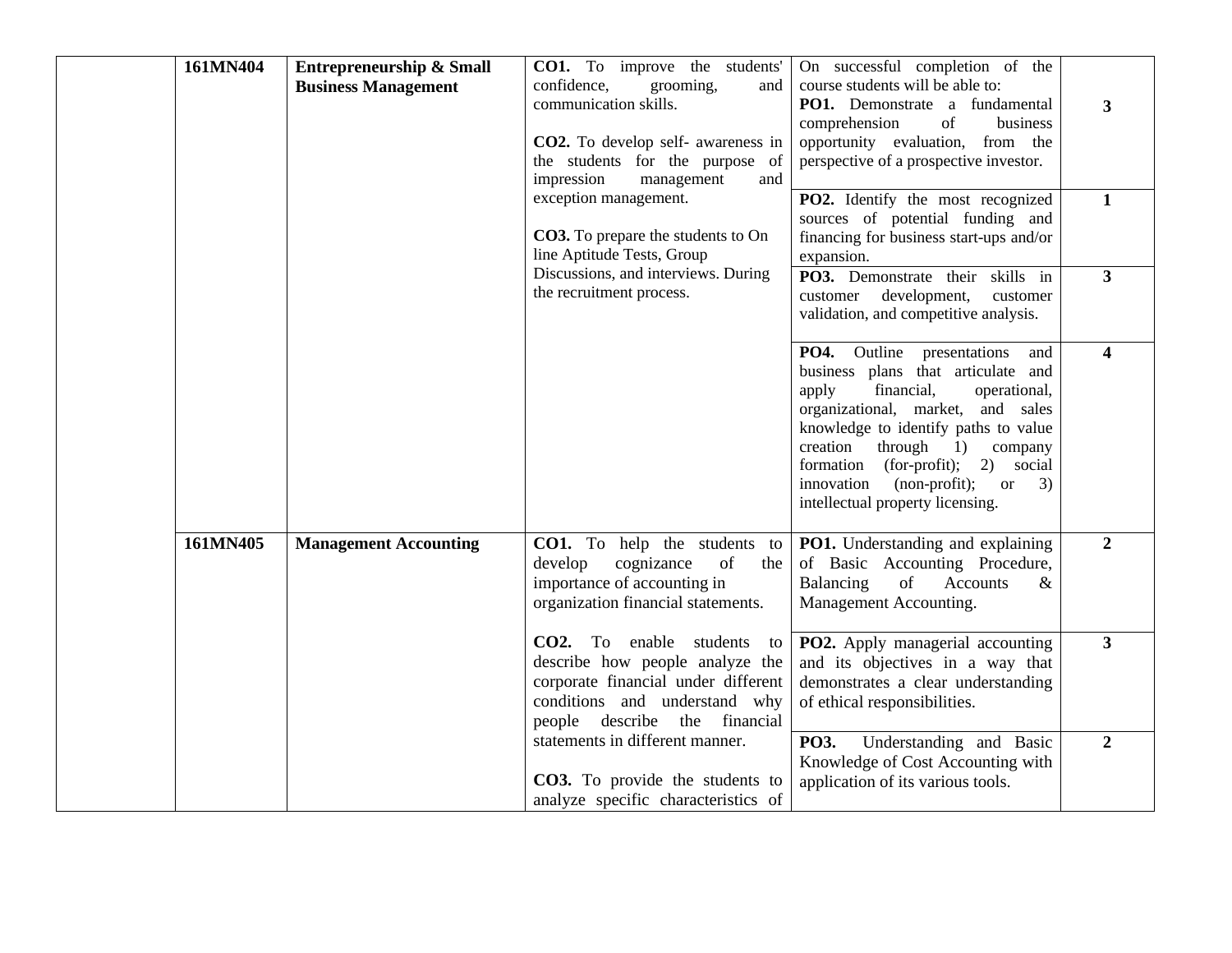|                          |          |                                | standard costing.<br><b>CO4.</b> To enable students to<br>synthesize related information and<br>evaluate options for most logical<br>and optimal solution such that they<br>would be able to predict and control<br>cost incurrence and improve results. | PO4. Critically analyze and provide<br>recommendations to improve the<br>business<br>operations<br>using<br>accounting techniques.<br>PO5. Identify problems associated<br>with relying on financial accounting<br>information for internal decision<br>making, Valuation of Goodwill and<br>Inventory Management. | $\overline{\mathbf{4}}$<br>$\overline{2}$ |
|--------------------------|----------|--------------------------------|----------------------------------------------------------------------------------------------------------------------------------------------------------------------------------------------------------------------------------------------------------|--------------------------------------------------------------------------------------------------------------------------------------------------------------------------------------------------------------------------------------------------------------------------------------------------------------------|-------------------------------------------|
| 5 <sup>th</sup> Semester | 161MN501 | <b>Financial Management-I</b>  | CO1. To help the students to<br>cognizance<br>of<br>develop<br>the<br>Financial<br>importance<br>of<br>Management in corporate valuation.<br>CO2. To enable students to<br>describe how people analyze the                                               | On completion of this course, the<br>students will be able to<br>PO1. Demonstrate the applicability<br>of the concept of Financial<br>Management to understand the<br>managerial Decisions and Corporate                                                                                                           | $\mathbf{3}$                              |
|                          |          |                                | corporate leverage under different<br>conditions and understand why<br>people valuate different corporates<br>in different manner.                                                                                                                       | Capital Structure.<br>PO2. Apply the CAPM model, NPV<br>and IRR Analysis associate with<br>Financial Data in the corporate.                                                                                                                                                                                        | $\overline{\mathbf{4}}$                   |
|                          |          |                                | CO3. To provide the students to<br>analyze specific characteristics of<br>long term financing                                                                                                                                                            | PO3. Analyse the complexities<br>associated with management of cost<br>of funds in the capital Structure.                                                                                                                                                                                                          | $\overline{\mathbf{4}}$                   |
|                          |          |                                | CO4. To enable students to<br>synthesize related information and<br>evaluate options for most logical<br>and optimal solution such that they<br>would be able to predict and control<br>Equity<br>Debt<br>incurrence<br>and<br>improve results           | PO4. Demonstrate how the concepts<br>financial<br>of<br>management<br>and<br>investment, financing and dividend<br>policy decisions could integrate<br>while identification and resolution<br>of problems.                                                                                                         | $\mathbf{3}$                              |
|                          | 161MN502 | <b>Marketing Management-II</b> | CO1. To sensitize the students to the<br>dynamic nature of Business and its<br>impact on Marketing Management.<br>CO2. To expose students to a                                                                                                           | On successful completion of the<br>course students will be able to:<br>PO1. Identify the key analytical<br>frameworks and tools<br>used in<br>marketing.                                                                                                                                                           | 1                                         |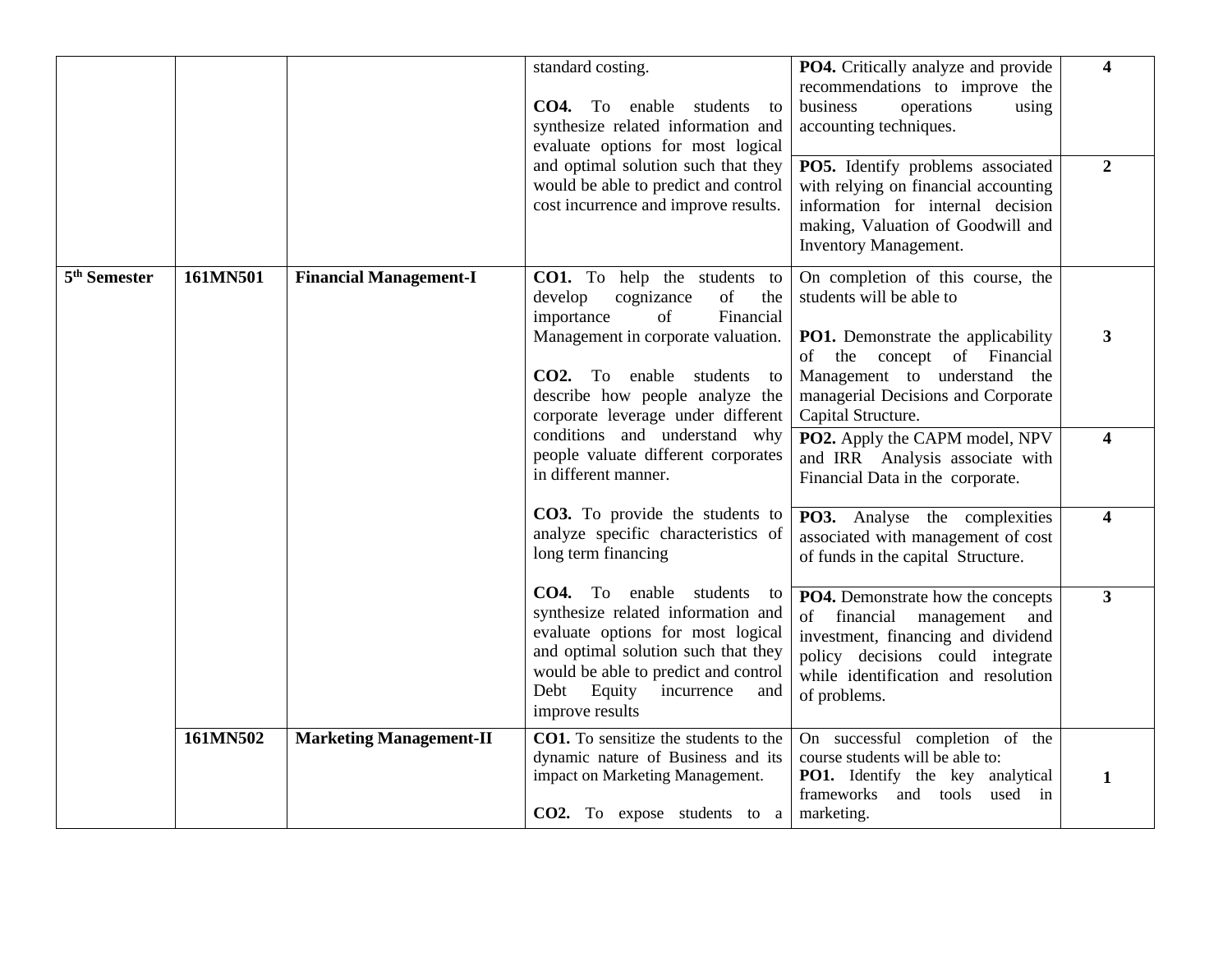|          |                                              | systematic frame work of marketing<br>Principles and practices and to<br>identify marketing problems and find<br>out way for solution.<br><b>CO3.</b> To develop the skill of<br>implementation marketing strategies<br>in competitive environment. | <b>PO2.</b> Utilize information of a firm's<br>and internal marketing<br>external<br>environment to identify and prioritise<br>appropriate marketing strategies.<br>PO3. Examine the marketing function<br>and the role it plays in achieving<br>organisational success both in<br>commercial and non-commercial<br>settings. | $\mathbf{1}$<br>$\overline{\mathbf{3}}$ |
|----------|----------------------------------------------|-----------------------------------------------------------------------------------------------------------------------------------------------------------------------------------------------------------------------------------------------------|-------------------------------------------------------------------------------------------------------------------------------------------------------------------------------------------------------------------------------------------------------------------------------------------------------------------------------|-----------------------------------------|
| 161MN503 | <b>Operation Management-I</b>                | CO1. To understanding the concepts,<br>principles, problems, and practices of<br>operation.<br>CO2. To understand the importance                                                                                                                    | <b>PO1.</b><br>Operations<br>management<br>involves a wide range of areas as well<br>as redesigning business operations in<br>the production of goods or services.                                                                                                                                                            | $\mathbf{1}$                            |
|          |                                              | of an effective operations strategy in<br>an organization.<br>CO3. To understand the various<br>production design decision and how                                                                                                                  | PO2. Known about the various<br>industries which were implanting<br>operation management in competitive<br>advantages.                                                                                                                                                                                                        | $\mathbf{1}$                            |
|          |                                              | they relate to the overall strategic of<br>organisation.                                                                                                                                                                                            | PO3. Develop strategies which are as<br>capacity planning, facilities location<br>planning, aggregate planning and<br>scheduling, as well as inventory<br>management techniques and quality<br>management.                                                                                                                    | 6                                       |
|          |                                              |                                                                                                                                                                                                                                                     | PO4. Demonstrate ability to identify<br>weaknesses<br>strengths<br>and<br>of<br>alternative solutions<br>and obtain<br>relevant managerial insights.                                                                                                                                                                          | $\overline{\mathbf{3}}$                 |
| 161MN504 | <b>Human Resource</b><br><b>Management-I</b> | CO1. To introduce and<br>explain<br>different phenomenon of Human<br>resource management.<br>CO2. To enrich<br>the<br>students<br>understanding<br>human<br>resource<br>management, which may enable them<br>to implement the concept workplace?    | <b>PO1.</b> Identify each of the major HRM 1<br>function and process of strategic<br>HRM planning, job analysis and<br>design,<br>selection,<br>requirement,<br>training<br>and<br>development,<br>compensation<br>benefits<br>and<br>and<br>performance appraisal.                                                           |                                         |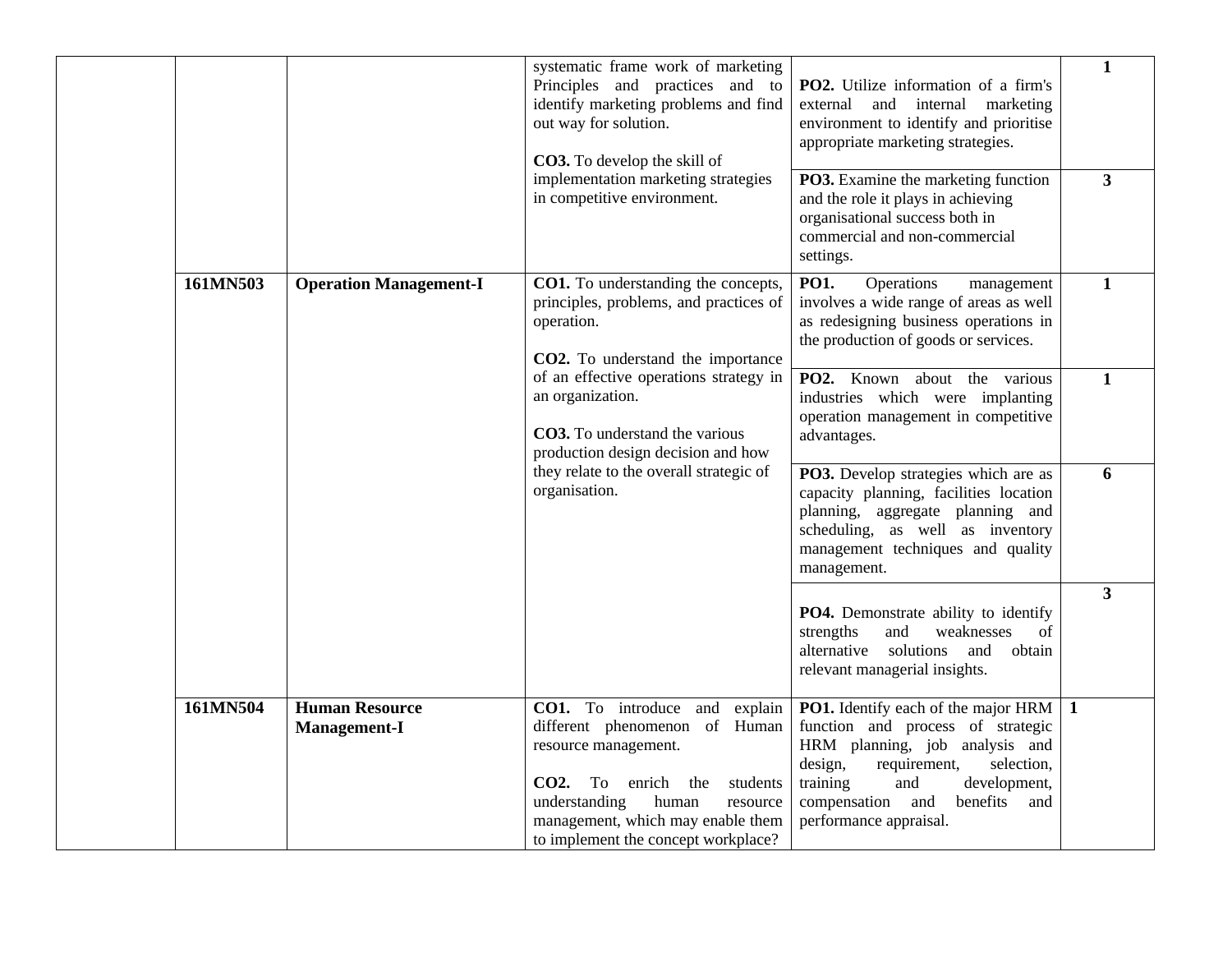|                          |          |                                |                                                                                                                                                  | PO2. Demonstrate HRM process to<br>organization's<br>strategic<br>the<br>management and decision making<br>process.<br><b>PO3.</b> Analyse sources for attracting<br>and recruiting talent and appropriate<br>practices for job placement, training<br>and development processes as well as<br>future trends for HRM globalization. | $\mathbf{3}$<br>$\overline{4}$ |
|--------------------------|----------|--------------------------------|--------------------------------------------------------------------------------------------------------------------------------------------------|-------------------------------------------------------------------------------------------------------------------------------------------------------------------------------------------------------------------------------------------------------------------------------------------------------------------------------------|--------------------------------|
|                          | 161MN505 | <b>Employment Legislation</b>  | CO1. To provide present state of<br>Industrial relations in India and<br>understand the various processes<br>procedures<br>of<br>handling<br>and | PO1. Describe the dynamic legal<br>context in<br>which<br>employment<br>relationship are enacted.                                                                                                                                                                                                                                   | $\mathbf{1}$                   |
|                          |          |                                | Employee Relations.<br>CO2. To understand acquainted                                                                                             | PO2. Apply aspects of employment<br>law to real workplace situations.                                                                                                                                                                                                                                                               | $\mathbf{3}$                   |
|                          |          |                                | with the concepts, principles and<br>issues connected with trade unions,                                                                         | PO3. Summarize emerging trends in<br>employment law.                                                                                                                                                                                                                                                                                | $\boldsymbol{2}$               |
|                          |          |                                | collective bargaining, workers<br>participation, grievance redressal,<br>and employee discipline and dispute<br>resolution.                      | <b>PO4.</b> Interpret the ethical implications<br>of current and emerging labour<br>regulation.                                                                                                                                                                                                                                     | $\boldsymbol{2}$               |
|                          |          |                                |                                                                                                                                                  | <b>PO5.</b> Illustrate the features of welfare<br>and wage Legislations also to<br>integrate the knowledge of Labour<br>Law in General HRD Practice.                                                                                                                                                                                | $\overline{\mathbf{3}}$        |
| 6 <sup>th</sup> Semester | 161MN601 | <b>Financial Management-II</b> | <b>CO1.</b> 1. To study various concepts<br>and basics of corporate finance.                                                                     | On completion of this course, the<br>students will be able to                                                                                                                                                                                                                                                                       |                                |
|                          |          |                                | CO2 To identify different concepts<br>like time-value calculation,<br>compounding, discounting, risk and<br>return                               | different<br>Describe<br><b>PO1.</b><br>the<br>concepts and fundamentals of<br>corporate finance                                                                                                                                                                                                                                    | 2                              |
|                          |          |                                | CO3 To approximate the<br>organisation's cost of capital, and<br>understand how this cost is                                                     | <b>PO2.</b> Apply efficient models for<br>firm's optimum dividend pay-out                                                                                                                                                                                                                                                           | $\mathbf{3}$                   |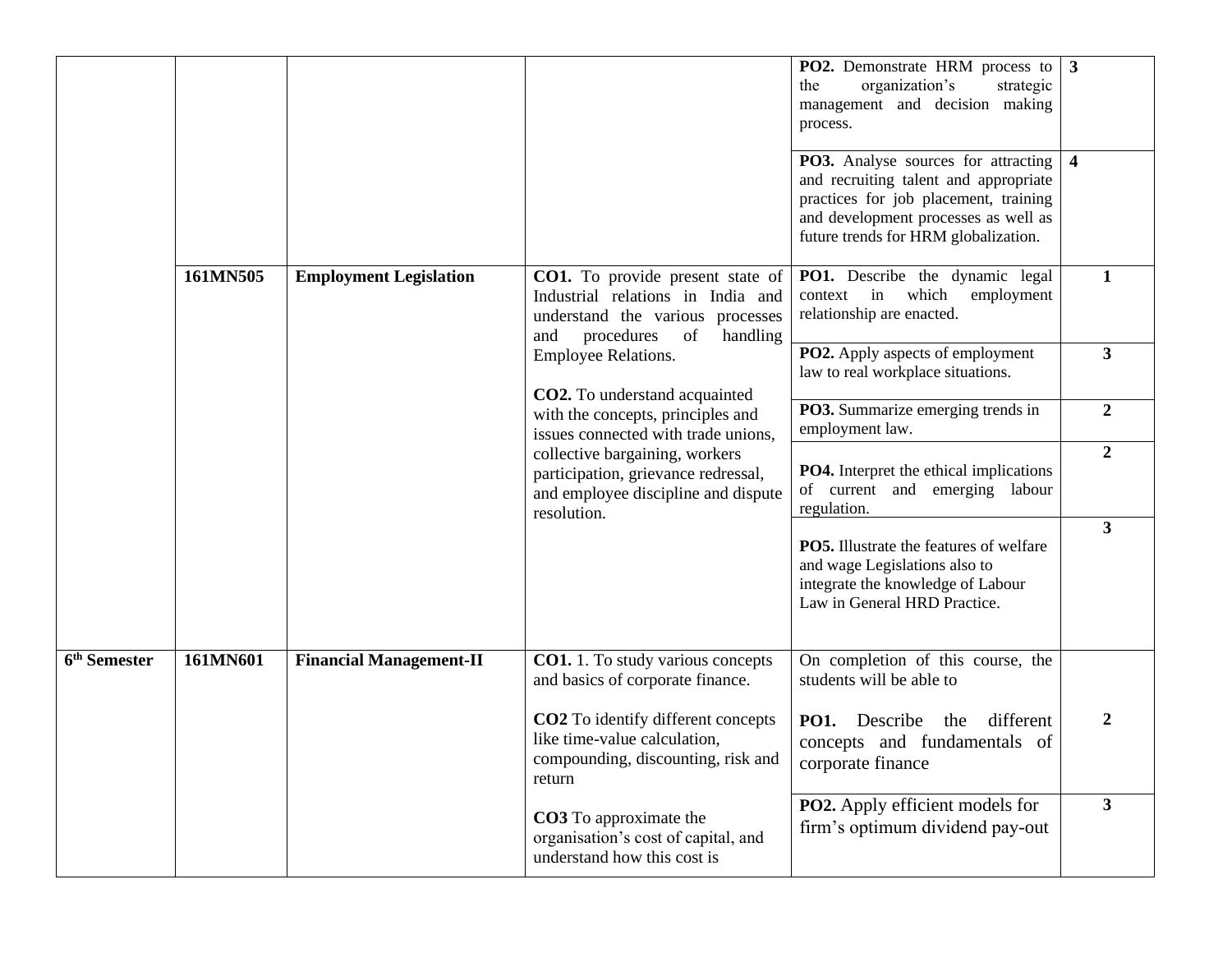|          |                                | impacted by taxation, "leverage"<br>and other factor.<br><b>CO4.</b> To outline various tools<br>and techniques for Current asset                             | <b>PO3.</b> Analyze and outline various<br>tools and techniques for Capital<br><b>Budgeting</b>                                                                                                            | 4                       |
|----------|--------------------------------|---------------------------------------------------------------------------------------------------------------------------------------------------------------|------------------------------------------------------------------------------------------------------------------------------------------------------------------------------------------------------------|-------------------------|
|          |                                | management                                                                                                                                                    | <b>PO4.</b> Formulate the strategies for<br>selection of sources of capital<br>and minimizing cost of capital                                                                                              | $\overline{\mathbf{3}}$ |
| 161MN602 | <b>Research Methods</b>        | CO1. To equip the students with the<br>basic understating of the research<br>methodology in changing business<br>scenario.                                    | PO1. Understand the various kinds of<br>research, objectives of doing research,<br>research process, research designs and<br>sampling.                                                                     | $\overline{2}$          |
|          |                                | <b>CO2.</b> To provide an insight into the<br>application of dynamic analytical<br>techniques to face the challenges,<br>aimed at fulfilment the objective of | <b>PO2.</b><br>Assess measurement<br>and<br>scaling<br>options<br>determine<br>to<br>appropriate measures required to<br>address specific research questions.                                              | 5                       |
|          |                                | business decision making.                                                                                                                                     | PO3. Apply and interpret the different<br>types of data analysis and hypothetic<br>testing procedures.                                                                                                     | $\mathbf{3}$            |
|          |                                |                                                                                                                                                               | PO4. Communicate research in a<br>writer report and presentation.                                                                                                                                          | $\mathbf{1}$            |
| 161MN603 | <b>Operation Management-II</b> | CO1. To understanding the concepts,<br>principles, problems, and practices of<br>operation.<br>CO2. To understand the importance                              | <b>PO1.</b><br>Operations<br>management<br>involves a wide range of areas as well<br>as redesigning business operations in<br>the production of goods or services.                                         | $\mathbf{1}$            |
|          |                                | of an effective operations strategy in<br>an organization.<br><b>CO3.</b> To understand the various<br>production design decision and how                     | PO2. Known about the various<br>industries which were implanting<br>operation management in competitive<br>advantages.                                                                                     | $\mathbf{1}$            |
|          |                                | they relate to the overall strategic of<br>organisation.                                                                                                      | PO3. Develop strategies which are as<br>capacity planning, facilities location<br>planning, aggregate planning and<br>scheduling, as well as inventory<br>management techniques and quality<br>management. | 6                       |
|          |                                |                                                                                                                                                               |                                                                                                                                                                                                            |                         |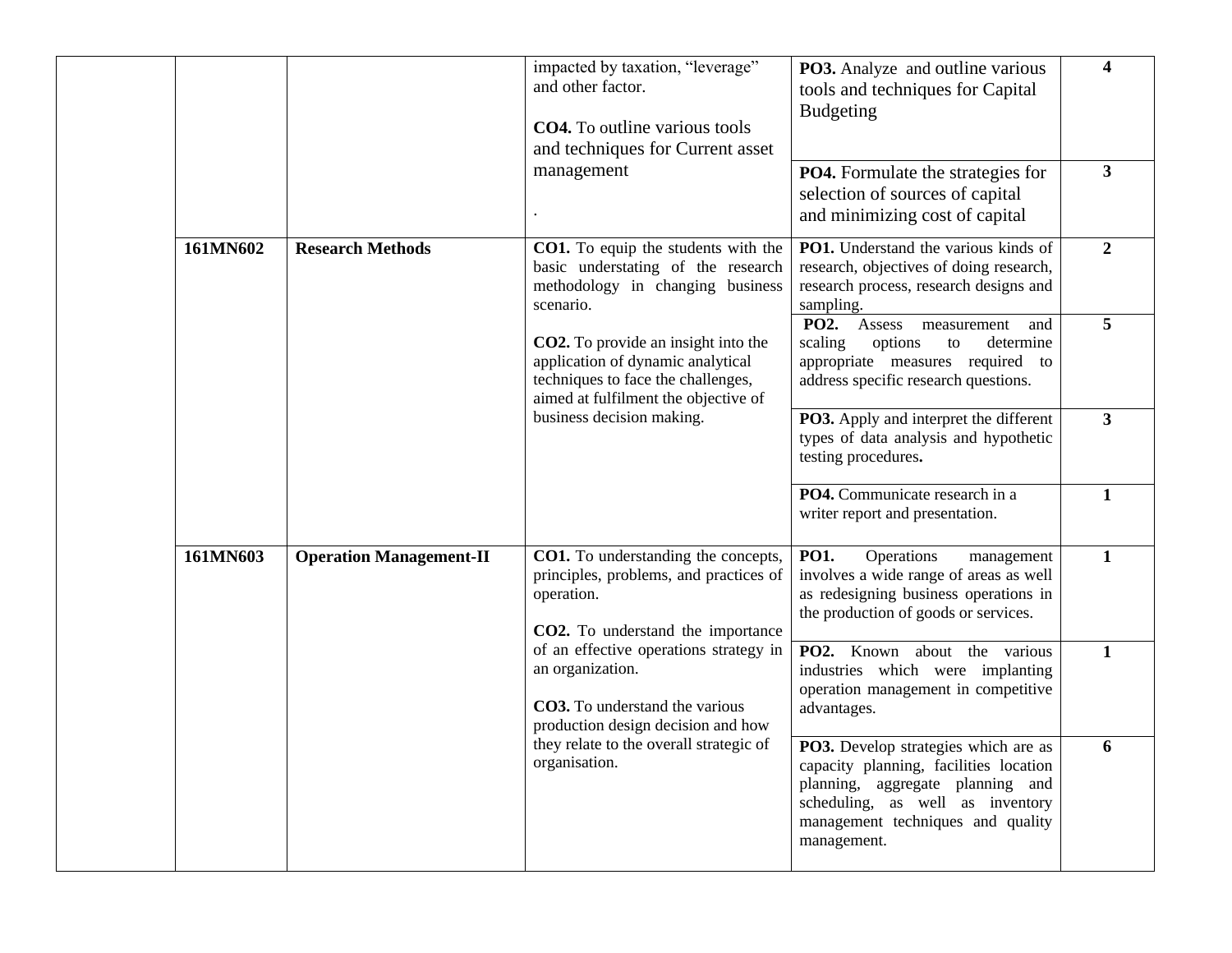|          |                                               |                                                                                                                                                                                                                                   | PO4. Demonstrate ability to identify<br>strengths<br>weaknesses<br>and<br>of<br>alternative solutions<br>obtain<br>and<br>relevant managerial insights.                                                                                                    | $\overline{\mathbf{3}}$ |
|----------|-----------------------------------------------|-----------------------------------------------------------------------------------------------------------------------------------------------------------------------------------------------------------------------------------|------------------------------------------------------------------------------------------------------------------------------------------------------------------------------------------------------------------------------------------------------------|-------------------------|
| 161MN604 | <b>Human Resource</b><br><b>Management-II</b> | CO1. To introduce and explain<br>different phenomenon of Human<br>resource management.<br>CO2. To enrich the students<br>understanding human resource<br>management, which may enable them<br>to implement the concept workplace. | PO1. Identify each of the major HRM<br>function and process of strategic<br>HRM planning, job analysis and<br>design,<br>requirement,<br>selection,<br>training<br>and<br>development,<br>compensation<br>and<br>benefits<br>and<br>performance appraisal. | $\mathbf{1}$            |
|          |                                               |                                                                                                                                                                                                                                   | PO2. Demonstrate HRM process to<br>the<br>organization's<br>strategic<br>management and decision making<br>process.                                                                                                                                        | $\mathbf{3}$            |
|          |                                               |                                                                                                                                                                                                                                   | PO3. Analyse sources for attracting<br>and recruiting talent and appropriate<br>practices for job placement, training<br>and development processes as well as<br>future trends for HRM globalization.                                                      | $\boldsymbol{\Lambda}$  |
| 161MN605 | <b>Business Ethics</b>                        | <b>CO1.</b> Explore the relationship<br>between ethics and business and the<br>subsequent theories of justice and<br>economics across different cultural                                                                          | of<br><b>PO1.</b><br>Apply<br>knowledge<br>management theories and practices<br>to solve business problems.                                                                                                                                                | $\overline{3}$          |
|          |                                               | traditions.<br>CO2. Comprehend the relationship<br>between ethics, morals and values                                                                                                                                              | PO 2. Foster Analytical and critical<br>thinking abilities for data-based<br>decision making.                                                                                                                                                              | $\overline{2}$          |
|          |                                               | in the workplace.<br>CO3. Analyze and understand                                                                                                                                                                                  | PO 3. Ability to develop Value<br>based Leadership ability.                                                                                                                                                                                                | $\overline{\mathbf{4}}$ |
|          |                                               | various ethical philosophies to<br>explain how they contribute to<br>current management practices.                                                                                                                                | PO4. Ability to understand, analyze<br>and communicate global, economic,<br>legal,<br>and<br>ethical aspects<br>of<br>business.                                                                                                                            | $\mathbf{3}$            |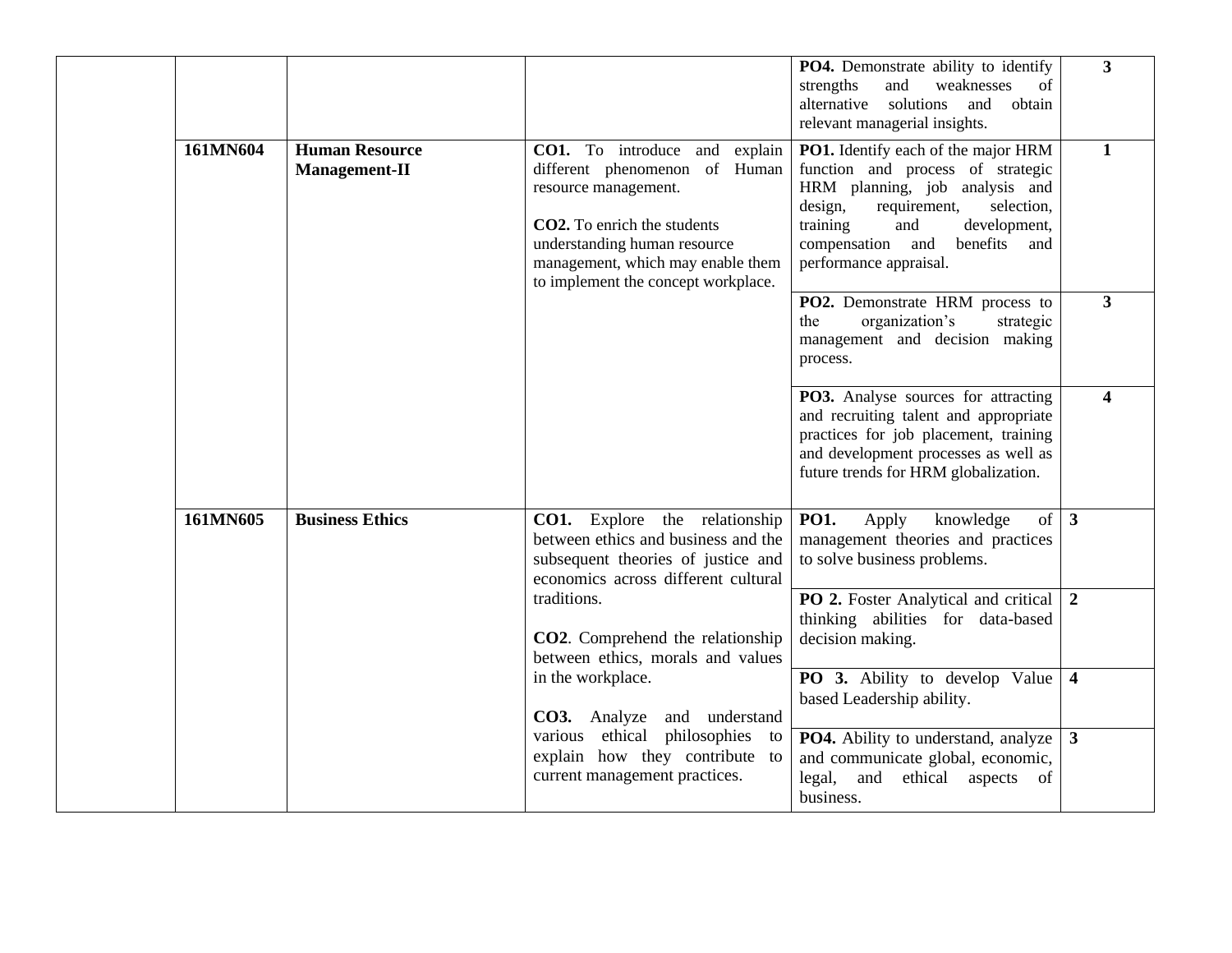|                          |          |                                                     | CO4.<br>Critically<br>apply<br>understanding of ethics of real-<br>world contexts and gather and<br>analyse information by way of<br>undertaking a research project on a<br>topic relevant to business ethics.<br><b>CO5.</b> Critically analyze the reasons<br>of systematic failure of corporate<br>governance that could spread from<br>individual firms to entire markets or<br>economies | <b>PO 5.</b> Ability to lead themselves<br>and others in the achievement of<br>organizational goals, contributing<br>effectively to a team environment<br>PO6.<br>Ability<br>to<br>engage<br>in<br>independent and life-long learning<br>in the context of managing<br>unpredictable societal and global<br>issues. | $\mathbf{3}$<br>$\boldsymbol{2}$ |
|--------------------------|----------|-----------------------------------------------------|-----------------------------------------------------------------------------------------------------------------------------------------------------------------------------------------------------------------------------------------------------------------------------------------------------------------------------------------------------------------------------------------------|---------------------------------------------------------------------------------------------------------------------------------------------------------------------------------------------------------------------------------------------------------------------------------------------------------------------|----------------------------------|
| 7 <sup>th</sup> Semester | 161MN701 | <b>Fundamental of ERP</b>                           | fundamental<br><b>CO1.</b> To provide<br>knowledge on the basic aspects of IT<br>applications in business Management<br>information Systems in place and                                                                                                                                                                                                                                      | <b>PO1.</b> Learn to use various IT tools for<br>solving business problems.<br>PO2. Understand<br>basic<br>of<br>use                                                                                                                                                                                                | 3<br>$\overline{2}$              |
|                          |          |                                                     | Enterprise Resource Planning in<br>different functional areas.                                                                                                                                                                                                                                                                                                                                | enterprise software and its role in<br>integrating business functions.                                                                                                                                                                                                                                              |                                  |
|                          |          |                                                     |                                                                                                                                                                                                                                                                                                                                                                                               | <b>PO3.</b><br>implement<br>Develop<br>and<br>information system<br>(MIS)<br>for<br>business Application                                                                                                                                                                                                            | 5                                |
|                          |          |                                                     |                                                                                                                                                                                                                                                                                                                                                                                               | PO4. Analyze the strategic options for<br>ERP identification and adoption.                                                                                                                                                                                                                                          | $\overline{\mathbf{4}}$          |
|                          | 161MN702 | <b>Banking &amp; Insurance</b><br><b>Management</b> | CO1. To disseminate knowledge<br>among the students inculcate I them<br>their theoretical structures about<br>banking and insurance.                                                                                                                                                                                                                                                          | PO1. Distinguish the concepts of<br>regulation and innovation in banking<br>system.                                                                                                                                                                                                                                 | $\overline{2}$                   |
|                          |          |                                                     | CO2. To provide learners with a<br>basic understanding of the banking                                                                                                                                                                                                                                                                                                                         | <b>PO2.</b> To train and equip the students<br>with the skills of modern banking.                                                                                                                                                                                                                                   | $\mathbf{1}$                     |
|                          |          |                                                     | sector.<br><b>CO3.</b> To develop the Understanding<br>of how Banking Sector Functions.                                                                                                                                                                                                                                                                                                       | PO3. Further gives information to<br>the students about the regulations<br>that exist in the banking sector                                                                                                                                                                                                         | 4                                |
|                          |          |                                                     | <b>CO4.</b> To give an overview of<br>advanced technology<br>that has<br>emerged in the insurance sector                                                                                                                                                                                                                                                                                      | PO4 It helps students to gain<br>knowledge about the technology<br>used                                                                                                                                                                                                                                             | $\overline{\mathbf{4}}$          |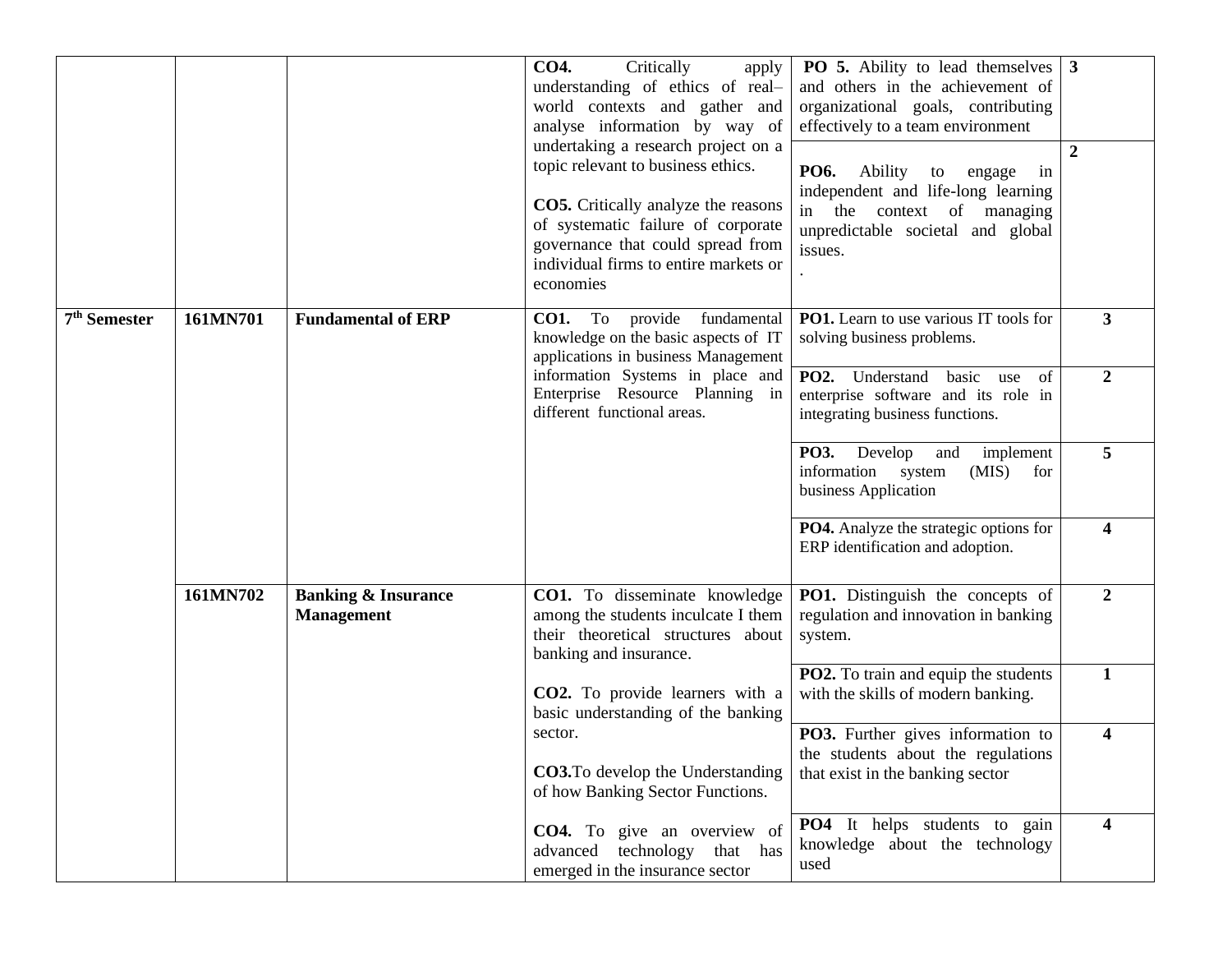|          |                             |                                     | in insurance and risk management.                                      |   |
|----------|-----------------------------|-------------------------------------|------------------------------------------------------------------------|---|
|          |                             |                                     |                                                                        |   |
|          |                             |                                     |                                                                        |   |
|          |                             |                                     |                                                                        |   |
|          |                             |                                     |                                                                        |   |
|          |                             |                                     |                                                                        |   |
|          |                             |                                     |                                                                        |   |
|          |                             |                                     |                                                                        |   |
|          |                             |                                     |                                                                        |   |
|          |                             |                                     |                                                                        |   |
|          |                             |                                     |                                                                        |   |
|          |                             |                                     |                                                                        |   |
|          |                             |                                     |                                                                        |   |
|          |                             |                                     |                                                                        |   |
|          |                             |                                     |                                                                        |   |
|          |                             |                                     |                                                                        |   |
|          |                             |                                     |                                                                        |   |
|          |                             |                                     |                                                                        |   |
|          |                             |                                     |                                                                        |   |
|          |                             |                                     |                                                                        |   |
|          |                             |                                     |                                                                        |   |
|          |                             |                                     |                                                                        |   |
|          |                             |                                     |                                                                        |   |
|          |                             |                                     |                                                                        |   |
|          |                             |                                     |                                                                        |   |
|          |                             |                                     |                                                                        |   |
|          |                             |                                     |                                                                        |   |
|          |                             |                                     |                                                                        |   |
|          |                             |                                     |                                                                        |   |
| 161MN703 | <b>Managerial Economics</b> | CO1. To lay an adequate theoretical | On completion of the course students                                   |   |
|          |                             | foundation to study various applied | will be able to:                                                       |   |
|          |                             | fields in economics and management. |                                                                        |   |
|          |                             | CO2. To demonstrate the application | <b>PO1.</b><br>Adopt the managerial<br>economics concepts for business | 1 |
|          |                             | of economics theory to business     | decision making. Also know law of                                      |   |
|          |                             | decisions.                          | demand and it exceptions to use                                        |   |
|          |                             |                                     | different forecasting methods for                                      |   |
|          |                             | CO3. To develop a student's ability | predicting demand<br>for various                                       |   |
|          |                             | to think analytically about the     | products and services.                                                 |   |
|          |                             | economics force at work in society. |                                                                        |   |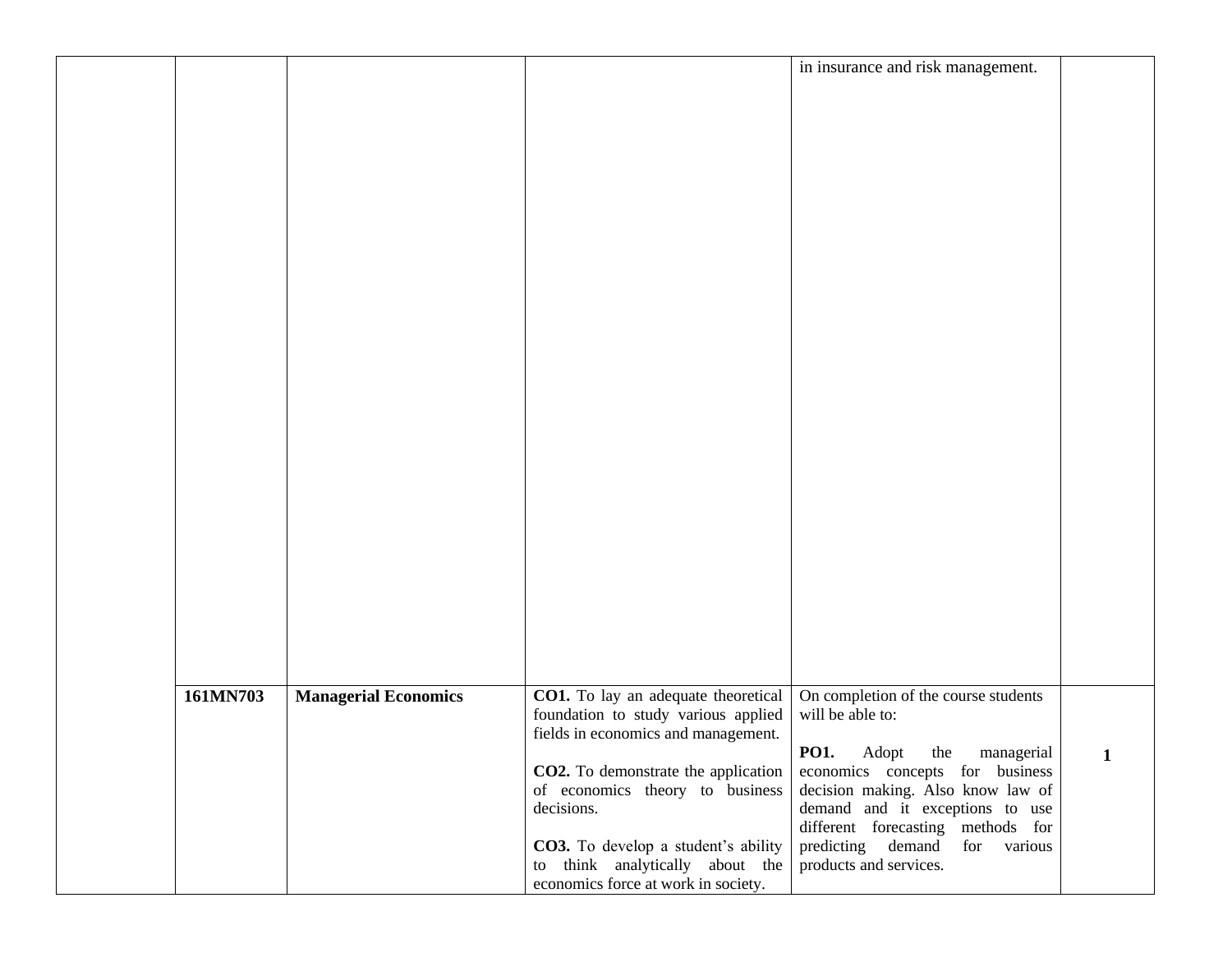| $\overline{2}$          | PO2. Understand the different costs<br>of production and how they affect<br>short and long run decision.                                                                                                                                       | CO4. To develop a framework which<br>the students may use to analyse the<br>overall behaviour of a modern mixed                             |                               |          |
|-------------------------|------------------------------------------------------------------------------------------------------------------------------------------------------------------------------------------------------------------------------------------------|---------------------------------------------------------------------------------------------------------------------------------------------|-------------------------------|----------|
| $\overline{3}$          | PO3.<br>Derive<br>the<br>equilibrium<br>conditions for cost minimization and<br>maximization.<br>And<br>profit<br>the<br>economic od scale, diseconomies of<br>scale and economics of scope and<br>how each affects the cost of<br>production. | economy                                                                                                                                     |                               |          |
| $\overline{\mathbf{4}}$ | PO4. Analyse different phases of<br>business cycle, understand the impact<br>of cyclical fluctuation on the growth<br>business and lay policies to control<br>business cycle.                                                                  |                                                                                                                                             |                               |          |
|                         | <b>Students</b><br>with<br>graduating<br>an<br>International Business should be able<br>to:                                                                                                                                                    | CO1. To gain adequate knowledge<br>about the different aspects of the<br>international business environment<br>and global investment arena. | <b>International Business</b> | 161MN704 |
| 1                       | PO1. Explain business expansion<br>abroad and key issues related to their<br>operations in other countries.                                                                                                                                    |                                                                                                                                             |                               |          |
| 4                       | PO2. Compare and contrast cultures<br>societies<br>and<br>globally<br>using<br>socioeconomic<br>and<br>cultural<br>frameworks.                                                                                                                 |                                                                                                                                             |                               |          |
| $\boldsymbol{2}$        | PO3.<br>Understand<br>international<br>business policies related to FDI,<br>Export and Import norms.                                                                                                                                           |                                                                                                                                             |                               |          |
| 6                       | PO4. Develop an entry strategy into<br>other markets recognizing the nature<br>of institutions and forces governing<br>the process of globalization.                                                                                           |                                                                                                                                             |                               |          |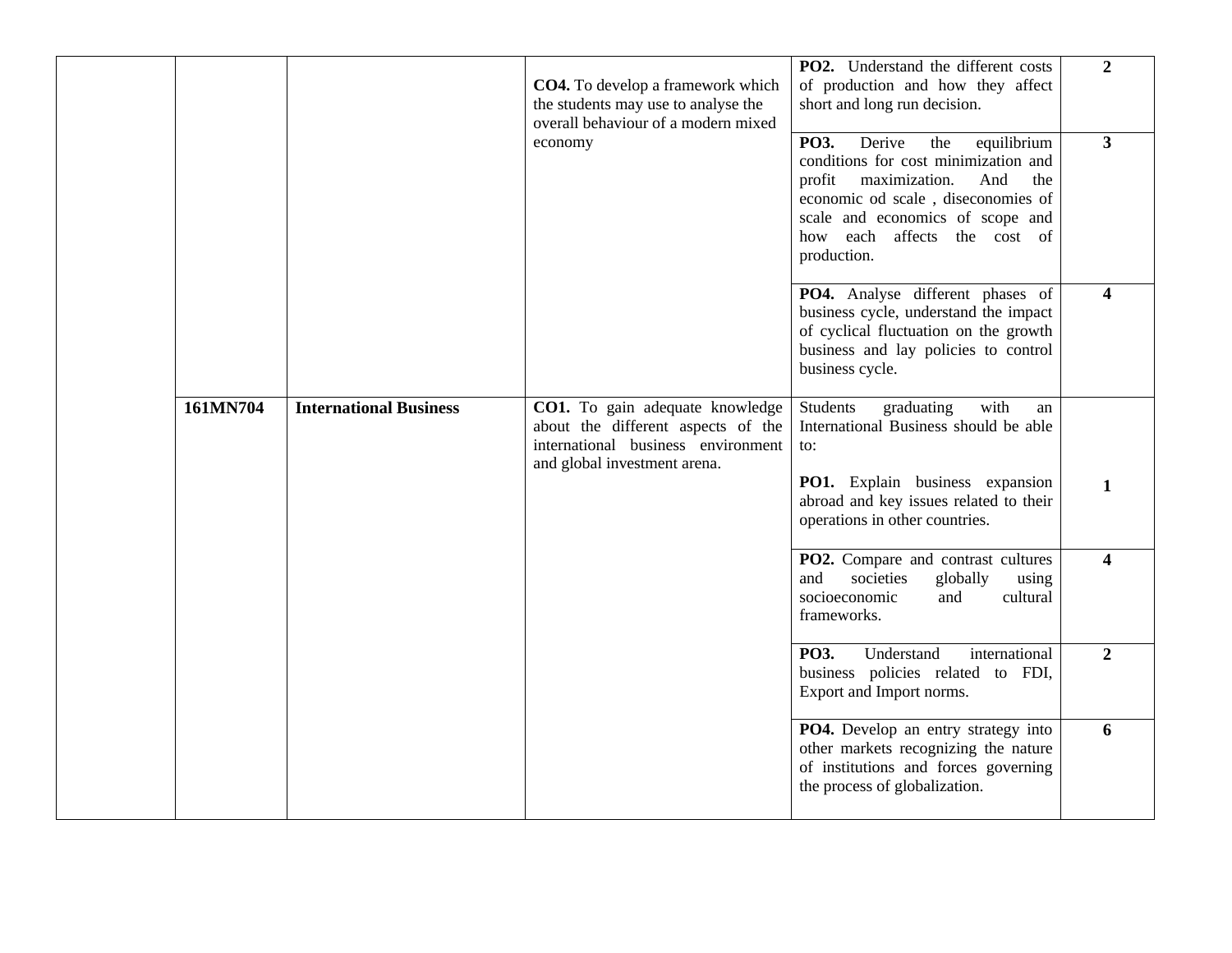|                                                           | 161MN705                                                                  | <b>Corporate Strategy</b>                                                                                                            | CO1. To learn the major initiatives<br>by<br>company's<br>taken<br>$\mathbf{a}$<br>top<br>management on behalf of corporates,<br>involving resources and performance<br>in business environment.<br><b>CO2.</b> To specify the Organization's<br>mission, vision and objectives and<br>develop policies.<br><b>CO3.</b> To understand the analysis and | On successful completion of the<br>course students will be able to:<br>PO1. Define and understand the<br>concept of corporate strategy.<br>PO2. Identify the different levels of<br>corporate strategy and able to devise<br>strategies for the organisation that<br>derive from both the external and<br>internal analyses performed. | 1<br>$\overline{\mathbf{4}}$ |
|-----------------------------------------------------------|---------------------------------------------------------------------------|--------------------------------------------------------------------------------------------------------------------------------------|--------------------------------------------------------------------------------------------------------------------------------------------------------------------------------------------------------------------------------------------------------------------------------------------------------------------------------------------------------|----------------------------------------------------------------------------------------------------------------------------------------------------------------------------------------------------------------------------------------------------------------------------------------------------------------------------------------|------------------------------|
|                                                           | implementation or strategic<br>management in strategic business<br>units. | <b>PO3.</b> Examine the reasons<br>for<br>developing Strategies and analyze the<br>resources and capabilities of the<br>organization | $\overline{\mathbf{4}}$                                                                                                                                                                                                                                                                                                                                |                                                                                                                                                                                                                                                                                                                                        |                              |
|                                                           |                                                                           |                                                                                                                                      |                                                                                                                                                                                                                                                                                                                                                        | <b>PO4.</b> Understand the interlink ages<br>the<br>strategy of<br>between<br>the<br>organization and the structure of the<br>organization.                                                                                                                                                                                            | $\overline{2}$               |
| 8 <sup>th</sup> Semester<br>(Marketing<br>Specialization) | 161MN801A                                                                 | <b>Consumer Behaviour</b>                                                                                                            | CO1. To understand the role of<br>consumer behaviour in marketing and<br>to develop the skills to map the<br>consumer's mind set.                                                                                                                                                                                                                      | On successful completion of the<br>course students will be able to:<br>PO1. Discuss the rationale for<br>studying consumer behaviour.                                                                                                                                                                                                  | $\boldsymbol{2}$             |
|                                                           |                                                                           |                                                                                                                                      | CO2. To identify consumer<br>behaviour and to analyse emerging<br>issues in buying behaviour.                                                                                                                                                                                                                                                          | PO2. Identify and explain factors<br>which influence consumer behaviour<br>inclusive of society and culture.                                                                                                                                                                                                                           | $\mathbf{1}$                 |
|                                                           |                                                                           |                                                                                                                                      |                                                                                                                                                                                                                                                                                                                                                        | PO3. Demonstrate how knowledge of<br>consumer behaviour can be applied to<br>marketing.                                                                                                                                                                                                                                                | 3 <sup>1</sup>               |
|                                                           |                                                                           |                                                                                                                                      |                                                                                                                                                                                                                                                                                                                                                        | PO4. Demonstrate the capability to<br>employ inquiry processes to complete<br>marketing projects.                                                                                                                                                                                                                                      | 3 <sup>1</sup>               |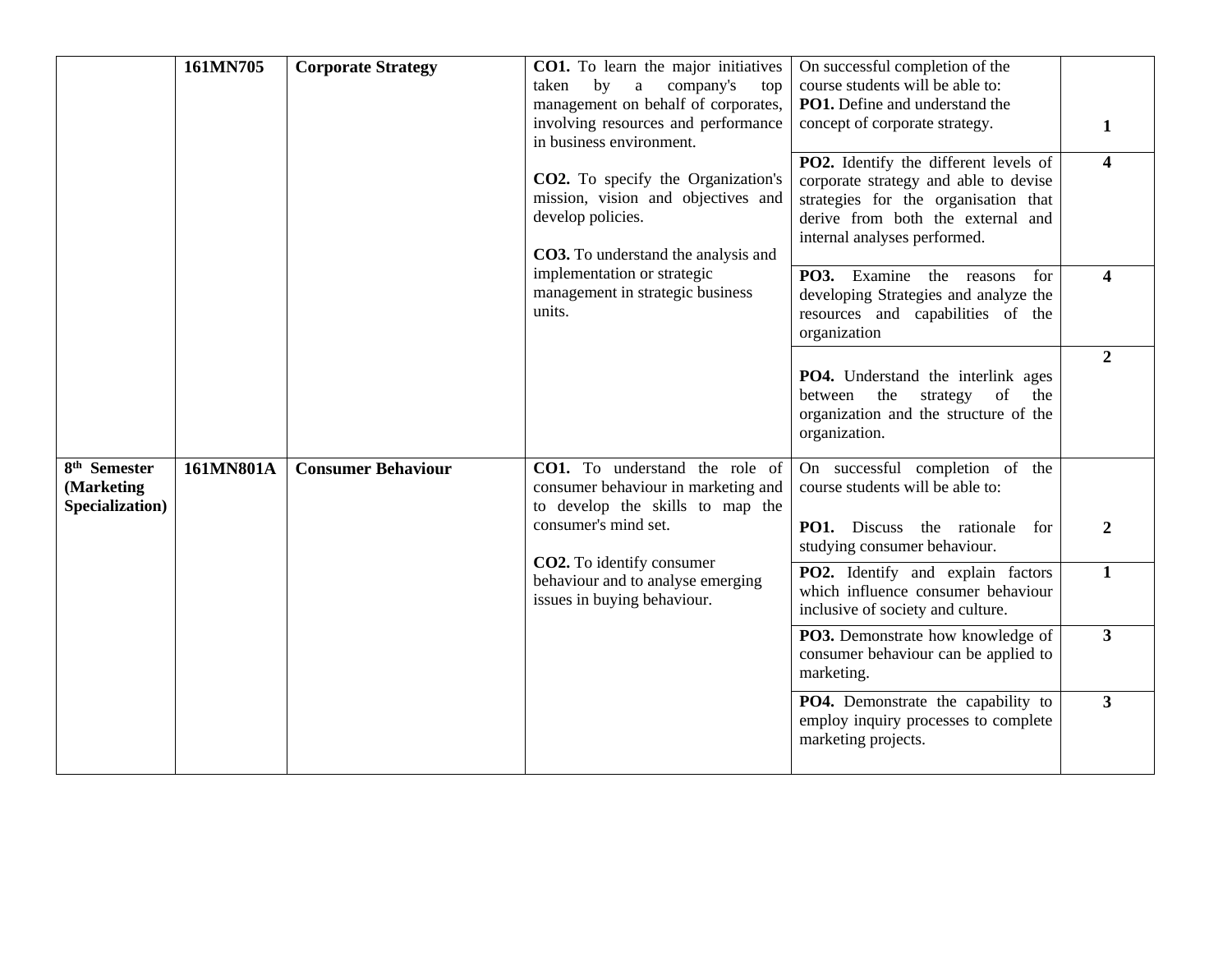|                                               | 161MN802A                                                                                                                                                 | <b>Sales &amp; Distribution</b><br><b>Management</b>                                 | CO1. To enrich students with the<br>dynamics of sales & various practices<br>in current business scenario.                                | On successful completion of the<br>course students will be able to:                                                               |                |
|-----------------------------------------------|-----------------------------------------------------------------------------------------------------------------------------------------------------------|--------------------------------------------------------------------------------------|-------------------------------------------------------------------------------------------------------------------------------------------|-----------------------------------------------------------------------------------------------------------------------------------|----------------|
|                                               |                                                                                                                                                           |                                                                                      | CO2. To learn various functions of<br>distribution, service outputs to be<br>delivered by marketing channel and                           | <b>PO1.</b> Understand & appreciate the<br>diverse variables affecting the sales $\&$<br>distribution function.                   | $\overline{2}$ |
|                                               |                                                                                                                                                           |                                                                                      | establishing customer relationship.<br>CO3. To learn various technics for                                                                 | PO2. Develop critical skills for<br>generating, evaluating and selecting<br>sales and distribution strategies.                    | $\overline{3}$ |
|                                               |                                                                                                                                                           |                                                                                      | analysing sales data and designing<br>market solutions and strategy.<br>CO4. To study various issues and<br>challenges changing the whole | PO3. Understand techniques and<br>approaches required for effective<br>decision making in the areas of Sales<br>and Distribution. | $\overline{2}$ |
|                                               |                                                                                                                                                           |                                                                                      | complexion of sales & distribution (e-<br>marketing, aggregator concept &<br>Digital marketing)                                           | PO4. Able to link the distribution<br>function with other marketing<br>variables.                                                 | $\overline{2}$ |
|                                               | 161MN803A                                                                                                                                                 | <b>Digital Marketing</b>                                                             | CO1. To understand online consumer<br>behavior and concept of cyber<br>branding.                                                          | On successful completion of the<br>course students will be able to:                                                               |                |
|                                               |                                                                                                                                                           |                                                                                      | CO <sub>2</sub> .<br>To<br>understand<br>the<br>technological importance of SEO.                                                          | PO1. Explain emerging trends in<br>digital marketing and critically assess<br>the use of digital marketing tools.                 | 2              |
|                                               |                                                                                                                                                           |                                                                                      | CO3. How to create Google Ad<br>Words campaign, Social Media                                                                              | PO2. The extended range of digital<br>strategies and tactics.                                                                     | $\overline{2}$ |
|                                               | planning to get basic knowledge of<br>Google analytics for measuring effect<br>of digital marketing and getting<br>insight future trends that will affect | PO3. Comprehend the importance of<br>working with digital relationship<br>marketing. | $\overline{\mathbf{3}}$                                                                                                                   |                                                                                                                                   |                |
|                                               |                                                                                                                                                           |                                                                                      | future<br>development<br>of<br>digital<br>marketing.                                                                                      | PO4. Analyse cross-cultural and<br>ethical issues in globalized digital<br>markets.                                               | 4              |
| $8th$ Semester<br>(Finance<br>Specialization) | 161MN801B                                                                                                                                                 | <b>Security Analysis Portfolio</b><br><b>Management</b>                              | CO1. To understand the<br>alternative form of investment                                                                                  | On productive accomplishment of the<br>course the students should be able to                                                      |                |
|                                               |                                                                                                                                                           |                                                                                      | and to calculate risk and return<br>related with it                                                                                       | PO1. Describe basic<br>understanding of investment and<br>its constituents.                                                       | $\mathbf{1}$   |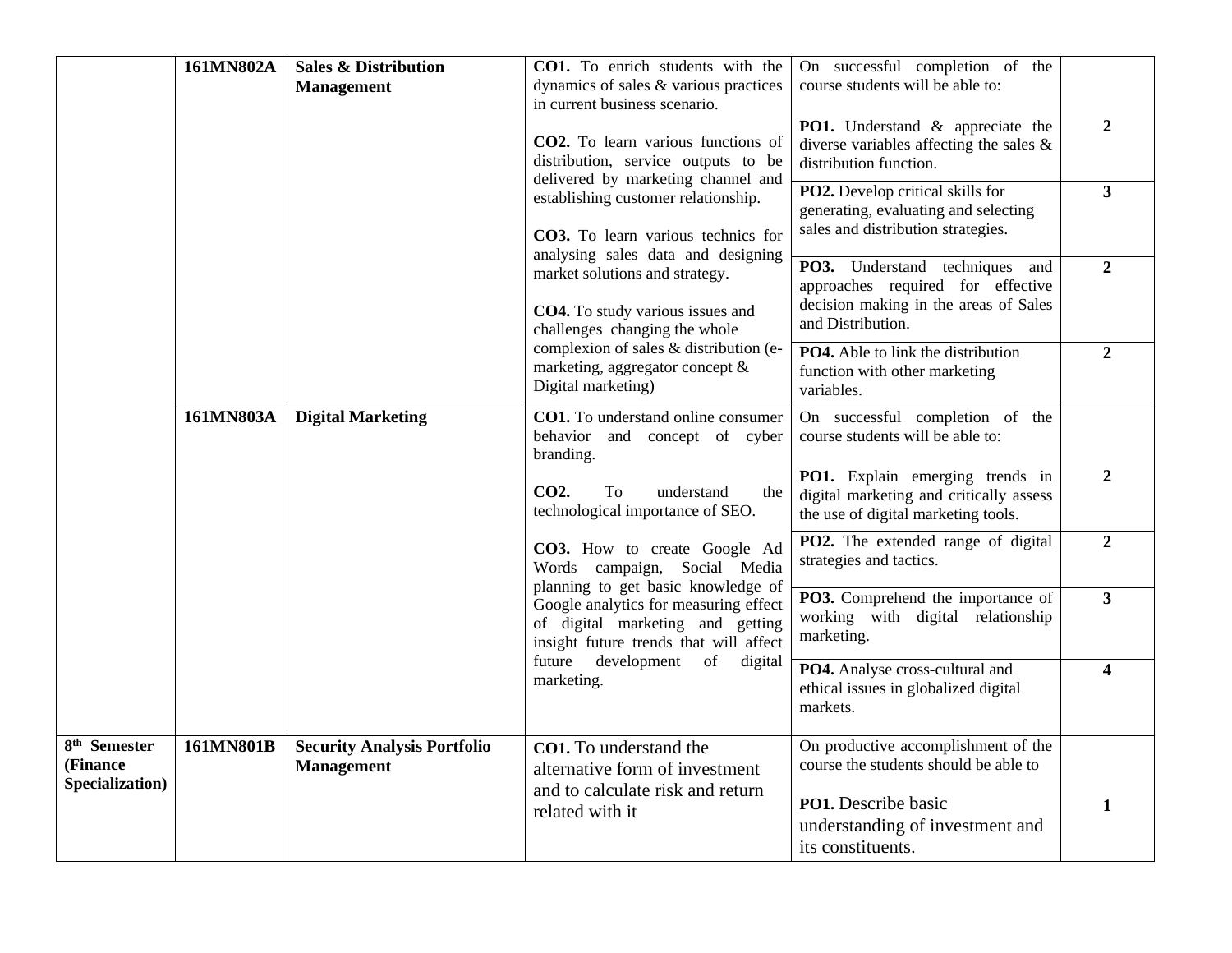|           |                              | CO2. To learn different models<br>of portfolio selection based on<br>risk &return parameters.                                                                                                            | <b>PO2.</b> Design Optimal portfolio<br>and evaluate them using models.                                                                                                                              | $\overline{\mathbf{4}}$ |
|-----------|------------------------------|----------------------------------------------------------------------------------------------------------------------------------------------------------------------------------------------------------|------------------------------------------------------------------------------------------------------------------------------------------------------------------------------------------------------|-------------------------|
|           |                              | <b>CO3.</b> To calculate the pricing of<br>securities with CAPM, Arbitrage<br>pricing theory, Efficient market<br>Hypothesis etc.                                                                        | <b>PO3.</b> Apply precise models to<br>securities performance and<br>forecasting                                                                                                                     | $\overline{\mathbf{3}}$ |
|           |                              | CO4. To examine Fundamental<br>and Technical analysis, charting<br>tool for effective portfolio<br>evaluation.                                                                                           | PO4. Inspect Fundamental and<br>Technical analysis for portfolio<br>selection and evaluation.                                                                                                        | 6                       |
| 161MN802B | <b>Financial Derivatives</b> | CO1. To study different type of<br>derivative and traders in the<br>derivative market.                                                                                                                   | On successful completion of the<br>course, students should be able to                                                                                                                                |                         |
|           |                              | CO2. To analyse Future hedging<br>strategies using different models<br>like cost of carry, convenience yield<br>& compounding.                                                                           | PO1. Apply knowledge of all<br>aspects of derivative market<br>theory and the roles they play in<br>the financial markets                                                                            | 1                       |
|           |                              | CO3. To study various models of<br>Option pricing. Critically evaluate<br>Option Payoff strategies<br>and<br>understand its efficacy.<br>CO4. To learn SWAPS<br>and<br>demonstrates its different types. | PO2. Identify how derivative<br>instruments can be used to<br>change or hedge risk and<br>evaluate risks and pay-offs<br>associated with trading such<br>instruments<br>and<br>their<br>implications | $\overline{2}$          |
|           |                              |                                                                                                                                                                                                          | basic risk<br>PO3. Define<br>the<br>and<br>trading<br>management<br>strategies using futures and<br>options                                                                                          | $\mathbf{1}$            |
|           |                              |                                                                                                                                                                                                          | PO4. Justify the techniques used to<br>value options and the factors that<br>determine valuation                                                                                                     | $\overline{\mathbf{3}}$ |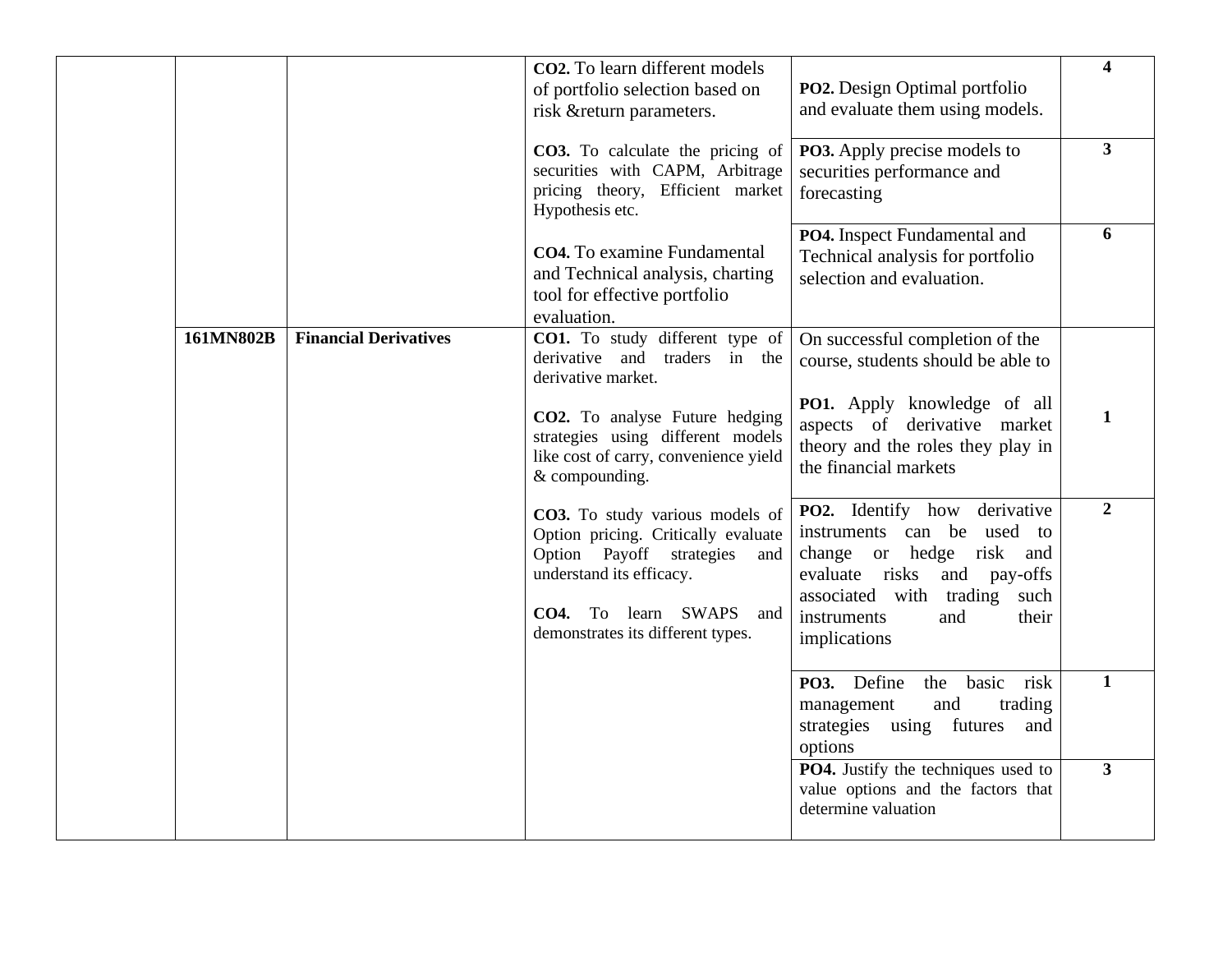|                                                     | 161MN803B | <b>Advanced Management</b><br><b>Accounting</b> | CO1. To understand the basics and<br>scope of Management Accounting<br>in any business activity.<br>CO <sub>2</sub> .<br>different<br>To<br>analyse<br>techniques of Costing treatment in<br>relation to Job Costing, Service<br>Costing and Product Costing.<br><b>CO3.</b> To develop management tools<br>to Budgetary<br>related<br>control,<br>Standard Costing etc. | On successful completion of the<br>course, students should be able to<br>PO1. Define the concept of<br>management<br>accounting,<br>budgetary control etc.<br><b>PO2.</b> Examine the cost sheet with<br>for the preparation of various<br>types of Budget. | 1<br>$\overline{\mathbf{4}}$ |
|-----------------------------------------------------|-----------|-------------------------------------------------|--------------------------------------------------------------------------------------------------------------------------------------------------------------------------------------------------------------------------------------------------------------------------------------------------------------------------------------------------------------------------|-------------------------------------------------------------------------------------------------------------------------------------------------------------------------------------------------------------------------------------------------------------|------------------------------|
|                                                     |           |                                                 |                                                                                                                                                                                                                                                                                                                                                                          | PO3. Infer management decision<br>based on the calculation of<br>marginal costing, break even<br>analysis.                                                                                                                                                  | $3^{\circ}$                  |
| 8 <sup>th</sup> Semester<br>(HR)<br>Specialization) | 161MN801C | <b>Manpower Planning</b>                        | CO1. To enable the students to<br>acquire<br>knowledge<br>and<br>skill<br>preparing<br>for<br>the<br>necessary<br>manpower plan of the business<br>enterprise or to understand such a                                                                                                                                                                                    | PO1. Explain the significance of<br>human resource planning at macro<br>(national, state) and micro levels<br>(company, department)                                                                                                                         | $\overline{2}$               |
|                                                     |           |                                                 | plan drawn up by the manpower<br>planning cell of company.                                                                                                                                                                                                                                                                                                               | PO2. Quote the academic status of<br>human resource planning as an<br>integrated discipline.                                                                                                                                                                | $\mathbf{1}$                 |
|                                                     |           |                                                 |                                                                                                                                                                                                                                                                                                                                                                          | <b>PO3.</b> Analyze the implications of<br>change in the manpower situation of a<br>company and of the availability of HR<br>within the organization and outside.                                                                                           | $\overline{\mathbf{4}}$      |
|                                                     |           |                                                 |                                                                                                                                                                                                                                                                                                                                                                          | <b>PO4.</b> Apply the knowledge and skill<br>necessary for preparing the manpower<br>plan of a business enterprise or to<br>understand such a plan drawn up by<br>the manpower planning cell of the<br>company.                                             | $3^{\circ}$                  |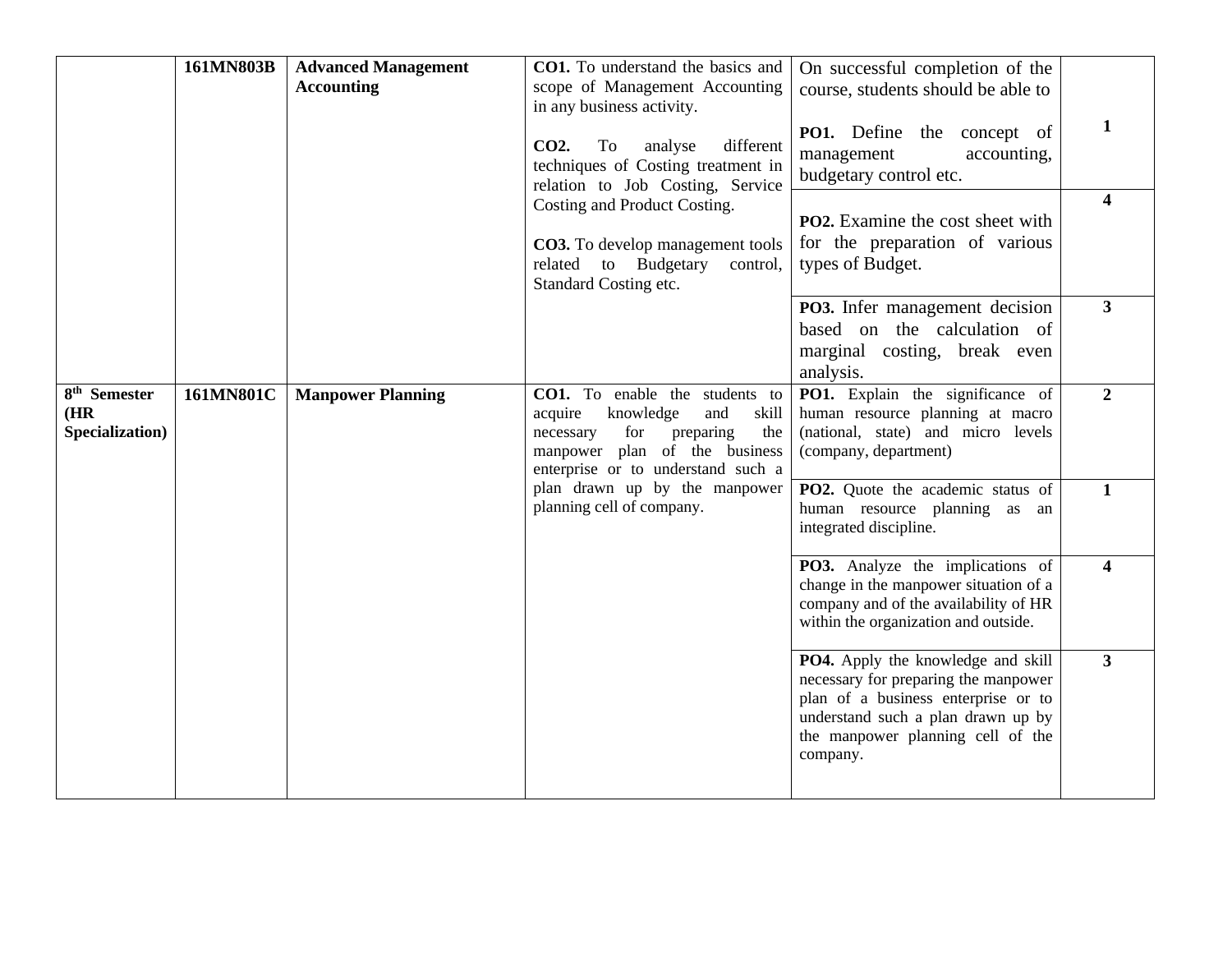| 161MN802C | <b>Employee Relations</b>                            | CO1. Describe the nature and<br>importance of employee relation to<br>develop a good and healthy<br>employee- employer relationship in<br>the organization.<br>CO2. To know the different acts of<br>industrial relation system for | On productive accomplishment of the<br>course the students should be able to<br>PO1. Understand nature of<br>the<br>employment<br>relationship<br>and<br>Employee relations policies<br>and<br>managing employee relationships in<br>organization. | $\overline{2}$          |
|-----------|------------------------------------------------------|-------------------------------------------------------------------------------------------------------------------------------------------------------------------------------------------------------------------------------------|----------------------------------------------------------------------------------------------------------------------------------------------------------------------------------------------------------------------------------------------------|-------------------------|
|           |                                                      | effective management of the trade<br>unions.                                                                                                                                                                                        | <b>PO2.</b> Apply various laws and theories<br>in case of collective bargaining and<br>Disputes resolution in employer<br>organization.                                                                                                            | $\overline{\mathbf{3}}$ |
|           |                                                      |                                                                                                                                                                                                                                     | PO3. Analyse the<br>employment<br>relationship in terms of the form of<br>power available to employers and the<br>nature of employee involvement.                                                                                                  | $\boldsymbol{4}$        |
|           |                                                      |                                                                                                                                                                                                                                     | PO4. Examine the nature of the<br>employment relationship in terms of<br>compliance or commitment.                                                                                                                                                 | 3 <sup>1</sup>          |
| 161MN803C | <b>Compensation and Benefit</b><br><b>Management</b> | CO1. To learn basic compensations<br>concepts<br>and<br>the<br>context<br>of<br>compensation practice.                                                                                                                              | PO1. Describe basic compensation<br>concepts<br>and<br>the<br>context<br>of<br>compensation practice.                                                                                                                                              | $\mathbf{1}$            |
|           |                                                      | CO2. To learn the concepts of<br>and employee benefits<br>payments<br>issues.                                                                                                                                                       | PO2. Interpret different ways to<br>strengthen the pay for performance<br>link.                                                                                                                                                                    | $\overline{2}$          |
|           |                                                      | CO3. To understand various benefits<br>an employee can avail during service.                                                                                                                                                        | PO3. Explain the concepts<br>of<br>Payment and employee benefits issues<br>for contingent workers.                                                                                                                                                 | $\overline{3}$          |
|           |                                                      |                                                                                                                                                                                                                                     | PO4. Interpret the legally required<br>employee benefits.                                                                                                                                                                                          | $\overline{2}$          |
|           |                                                      |                                                                                                                                                                                                                                     | PO5. Summarize how pay decisions<br>help the organization achieve a<br>competitive advantage.                                                                                                                                                      | $\overline{2}$          |
|           |                                                      |                                                                                                                                                                                                                                     |                                                                                                                                                                                                                                                    |                         |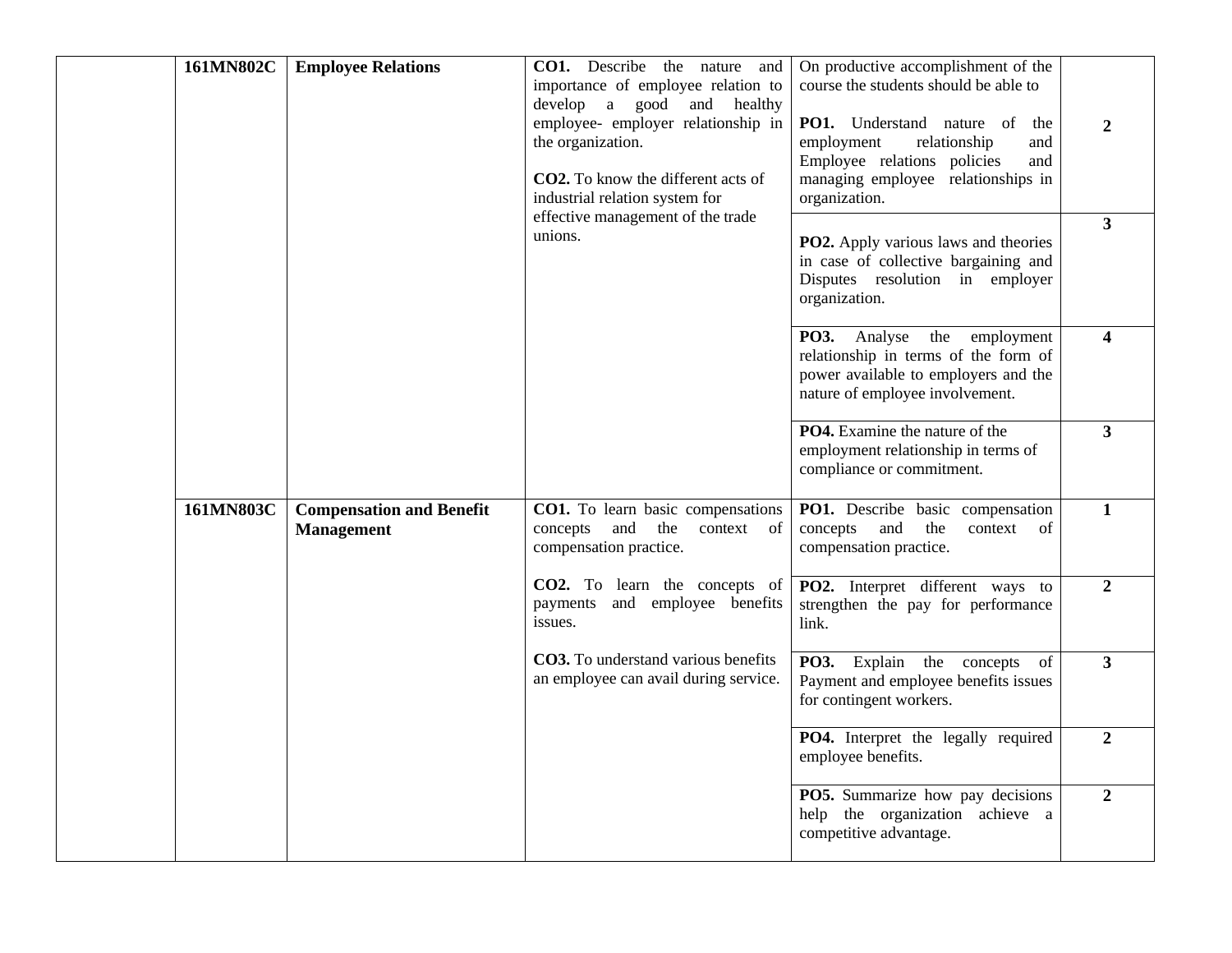|                                                     |           |                                                          |                                                                                                                                                                                                                                                                                                                           | PO6. Apply the knowledge to solve<br>compensation related problems in<br>organizations                                                                                                                                                                                              | $3^{\circ}$      |
|-----------------------------------------------------|-----------|----------------------------------------------------------|---------------------------------------------------------------------------------------------------------------------------------------------------------------------------------------------------------------------------------------------------------------------------------------------------------------------------|-------------------------------------------------------------------------------------------------------------------------------------------------------------------------------------------------------------------------------------------------------------------------------------|------------------|
| 8 <sup>th</sup> Semester<br>(OM)<br>Specialization) | 161MN801D | <b>Supply Chain Management &amp;</b><br><b>Logistics</b> | <b>CO1.</b> To analyze the supply chain<br>scenario and to make understand the<br>students the insights on supply chain<br>process from sourcing to distribution.<br>CO2. To enhance the supply chain<br>integration and sustainable supply<br>chain strategic skills among the<br>students.                              | On successful completion of the<br>course students will be able to:<br>PO1. Analyse the supply chain<br>scenario and to make understand the<br>students the insights on supply chain<br>process<br>from<br>sourcing<br>to<br>distribution.                                          | 4                |
|                                                     |           |                                                          |                                                                                                                                                                                                                                                                                                                           | <b>PO2.</b> Enhance the supply chain<br>integration and sustainable supply<br>chain strategic skills among the<br>students.                                                                                                                                                         | $\overline{3}$   |
|                                                     |           |                                                          |                                                                                                                                                                                                                                                                                                                           | PO3. Apply knowledge to evaluate<br>and manage an effective supply<br>chain.                                                                                                                                                                                                        | $\mathbf{3}$     |
|                                                     |           |                                                          |                                                                                                                                                                                                                                                                                                                           | PO4. Understand the foundational<br>role of logistics as it relates to<br>transportation and warehousing.                                                                                                                                                                           | $\overline{2}$   |
|                                                     | 161MN802D | <b>Pricing and Revenue</b><br><b>Management</b>          | To<br><b>CO1.</b><br>offer<br>fundamental<br>understandings of<br>pricing<br>and<br>revenue management with respect to<br>operations management.<br>CO2. To analyze the impact of<br>different types of pricing and<br>economy on revenue management.<br>CO3. To provide Network and<br>Capacity Control ideas in Revenue | On successful completion of the<br>course students will be able to:<br>PO1. Understand the fundamental of<br>pricing and revenue management, role<br>of prices in a free economy, perfectly<br>competitive markets and increase<br>profitability in real time price<br>environment. | $\boldsymbol{2}$ |
|                                                     |           |                                                          | Management.<br><b>CO4.</b> To practice the students by                                                                                                                                                                                                                                                                    | PO2. Better<br>ability to predict<br>customer wants and needs, a more<br>effective pricing strategy.                                                                                                                                                                                | $\overline{2}$   |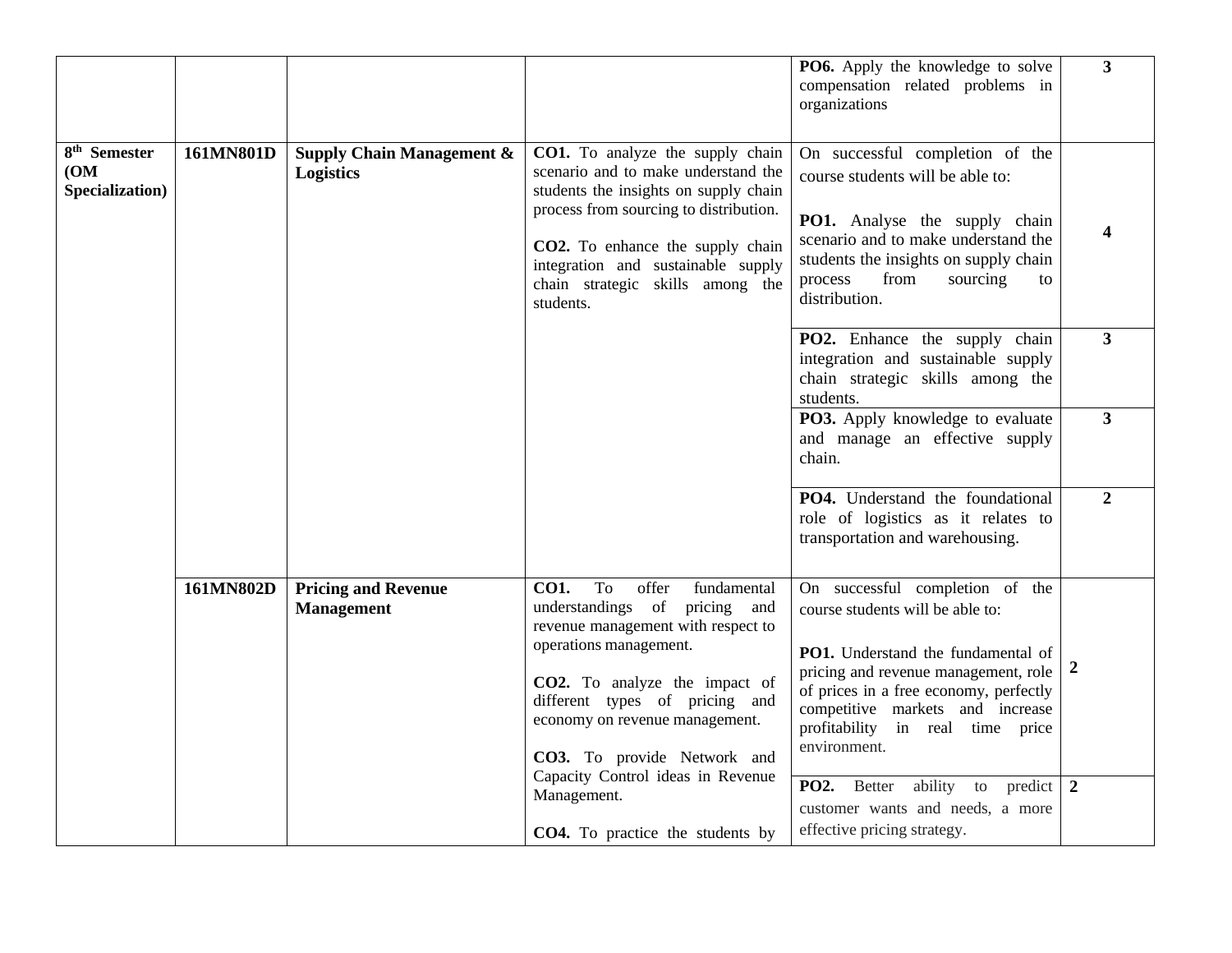|                                                           |           |                           | pricing<br>and<br>apply<br>revenue<br>management in various fields.                                                                                                                                                                                               | PO3. Knowledge about popular<br>Pricing strategy, how it should be<br>implement in business environment to<br>increase Revenue.<br>different<br><b>PO4.</b><br>Analyse<br>pricing                      | $\mathbf{1}$<br>$\overline{\mathbf{4}}$ |
|-----------------------------------------------------------|-----------|---------------------------|-------------------------------------------------------------------------------------------------------------------------------------------------------------------------------------------------------------------------------------------------------------------|--------------------------------------------------------------------------------------------------------------------------------------------------------------------------------------------------------|-----------------------------------------|
|                                                           |           |                           |                                                                                                                                                                                                                                                                   | application to<br>various<br>strategy<br>business organization.                                                                                                                                        |                                         |
|                                                           | 161MN803D | <b>Operation Strategy</b> | CO1. To make understand the<br>students about what is operations<br>strategy and how it's applied in the<br>field of operations management.<br>CO2. To offer operations strategy in<br>terms of business process, capacity,<br>technology and facilities domains. | On successful completion of the<br>course students will be able to:<br>PO1.<br>Understand<br>about<br>what<br>operations strategy is and how it's<br>applied in the field of operations<br>management. | 2                                       |
|                                                           |           |                           | CO3. To analyze the operations<br>strategy in terms of quality and cost<br>perspective.                                                                                                                                                                           | PO2. Understand operations strategy<br>in terms of business process, capacity,<br>technology and facilities domains.                                                                                   | $\overline{2}$                          |
|                                                           |           |                           | CO4. To build the students to use<br>operations strategy in the field of<br>purchasing/sourcing<br>and<br>supply<br>chain management                                                                                                                              | PO3. Analyse the operations strategy<br>terms of quality<br>and cost<br>in<br>perspective.                                                                                                             | $\overline{\mathbf{4}}$                 |
|                                                           |           |                           |                                                                                                                                                                                                                                                                   | <b>PO4.</b> Apply operations strategy in the<br>filed of purchasing/sourcing<br>and<br>supply chain management.                                                                                        | $\overline{\mathbf{3}}$                 |
| 9 <sup>th</sup> Semester<br>(Marketing<br>Specialization) | 161MN901A | <b>Service Marketing</b>  | CO1. To understand the importance<br>of marketing and basic fundamentals.                                                                                                                                                                                         | On successful completion of the<br>course students will be able to:                                                                                                                                    |                                         |
|                                                           |           |                           | CO2. To introduce and apply skills<br>for the 7 Ps of services marketing and<br>design the market plan.                                                                                                                                                           | PO1. Explain the unique challenges<br>of services marketing, including the<br>7P's.                                                                                                                    | $\mathbf{2}$                            |
|                                                           |           |                           | CO3. To analyze the factors<br>contributing to customer satisfaction<br>in a service Organization.                                                                                                                                                                | Design<br><b>PO2.</b><br>service<br>quality<br>measurements to build<br>customer<br>loyalty and evaluate effectiveness.                                                                                | $\overline{\mathbf{4}}$                 |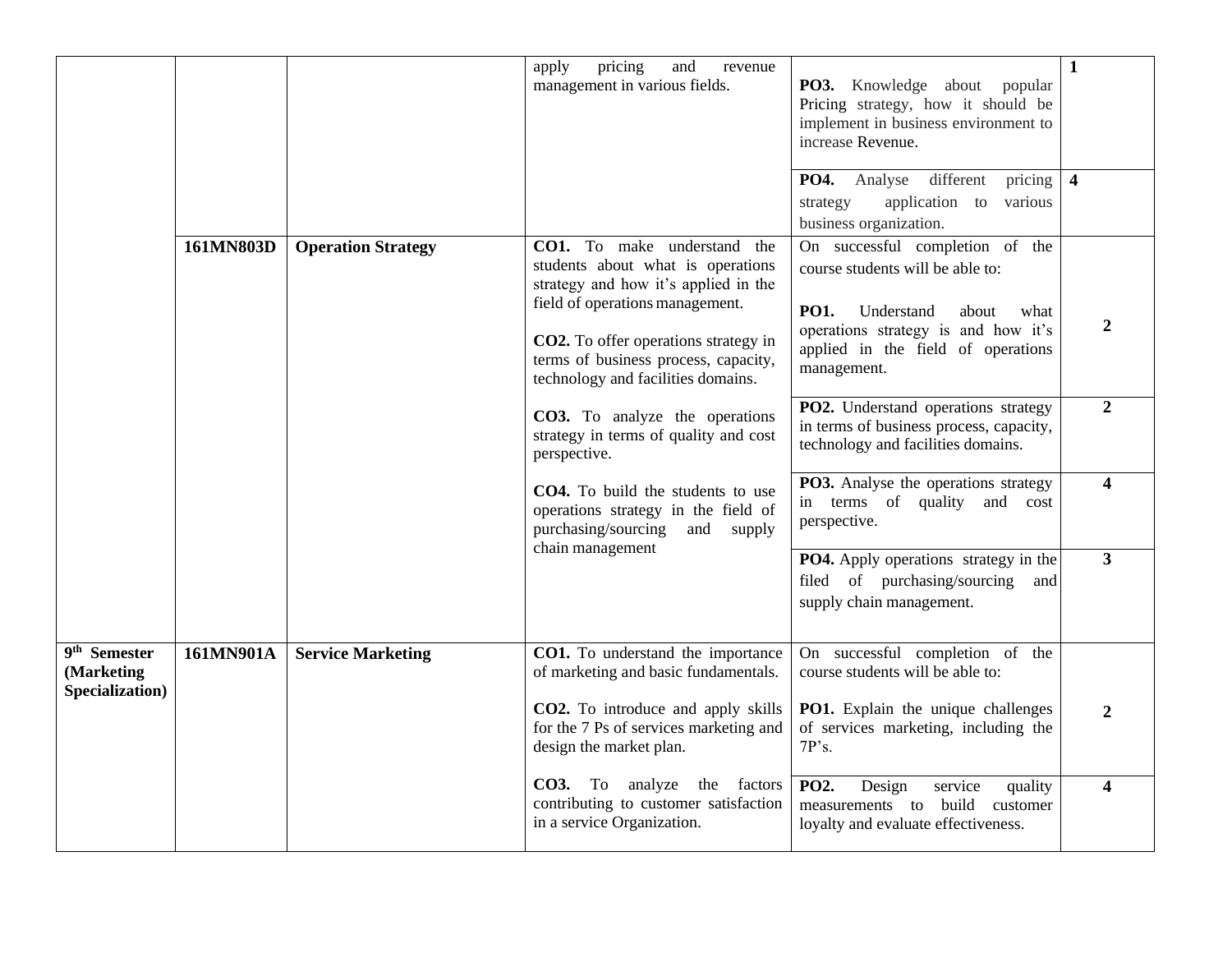|           |                                                    |                                                                                                                                   | PO3. Explain service blueprinting,<br>and other key issues facing today's<br>service providers.                                                          | $\overline{2}$          |
|-----------|----------------------------------------------------|-----------------------------------------------------------------------------------------------------------------------------------|----------------------------------------------------------------------------------------------------------------------------------------------------------|-------------------------|
|           |                                                    |                                                                                                                                   | PO4. Become better customer service<br>representatives<br>in<br>the<br>service<br>environment.                                                           | $\overline{\mathbf{3}}$ |
| 161MN902A | <b>Retail Management</b>                           | CO1. To familiarize students with<br>retailing concepts, strategies, and<br>problems.                                             | On successful completion of the<br>course students will be able to:                                                                                      |                         |
|           |                                                    | <b>CO2.</b> To enhance student's capability<br>to identify and analyze business<br>environment and its opportunities and          | <b>PO1.</b> Evaluate current retailing trends<br>based on consumer, legal and<br>competitive environments.                                               | $\mathbf{1}$            |
|           |                                                    | limitations, to set appropriate goals<br>and to design the strategies to achieve<br>those goals within the current<br>situations. | PO <sub>2</sub> .<br>Identify<br>various<br>retail<br>opportunities<br>and<br>evaluate<br>the<br>strategies associated with each type of<br>opportunity. | 1                       |
|           |                                                    |                                                                                                                                   | PO3. Distinguish and characterize the<br>factors and management tools that<br>retailers consider and use when<br>developing their merchandise mix.       | $\overline{2}$          |
|           |                                                    |                                                                                                                                   | PO4. Assess current Indian retail<br>practices in their ability to respond to<br>environmental trends.                                                   | $\mathbf{3}$            |
| 161MN903A | <b>Product &amp; Branding</b><br><b>Management</b> | CO1. To generate marketing skills<br>among students to identify a product<br>in its life cycle and formulating                    | On successful completion of the<br>course students will be able to:                                                                                      |                         |
|           |                                                    | tactical strategies in a competitive<br>marketing environment.                                                                    | <b>PO1.</b> Understand the key concepts<br>and theories in product portfolio<br>management.                                                              | $\overline{2}$          |
|           |                                                    | CO2. To teach various fundamentals<br>of brand management and compute<br>brand value and equity.                                  | <b>PO2.</b> Understand the use of branding<br>on products and the relevant<br>psychological branding theories.                                           | $\overline{2}$          |
|           |                                                    |                                                                                                                                   | <b>PO3.</b> Develop the ability to appraise<br>brand strategies and make suggestions<br>for improvement.                                                 | $\overline{\mathbf{3}}$ |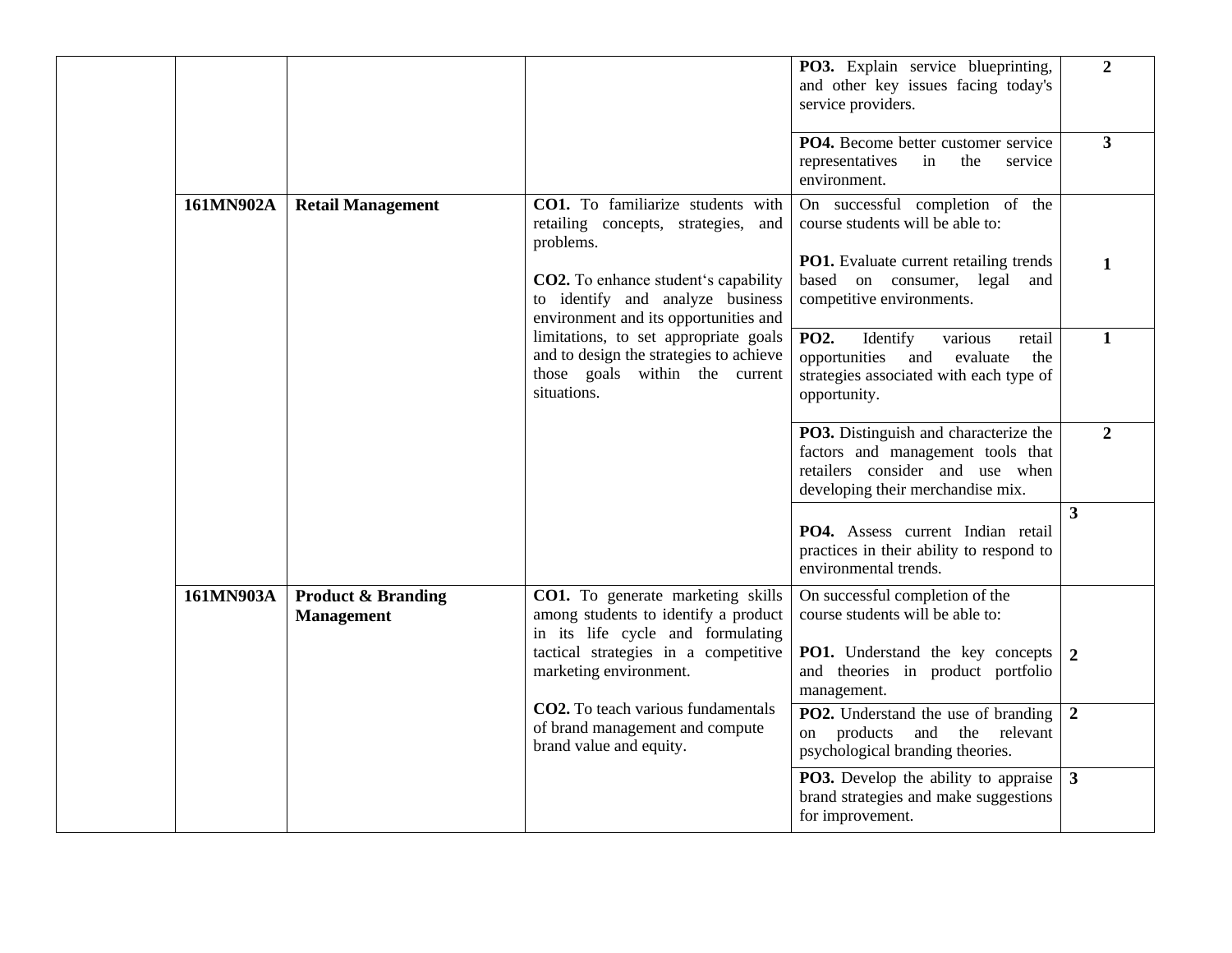|                                                         |           |                                                  |                                                                                                                                                                             | <b>PO4.</b> Develop the ability to recognize<br>and respond to challenges in the<br>management of products and brands.      | $\mathbf{1}$   |
|---------------------------------------------------------|-----------|--------------------------------------------------|-----------------------------------------------------------------------------------------------------------------------------------------------------------------------------|-----------------------------------------------------------------------------------------------------------------------------|----------------|
| 9 <sup>th</sup> Semester<br>(Finance<br>Specialization) | 161MN901B | <b>Project Appraisal and</b><br><b>Financing</b> | CO1. To identify projects, its<br>characteristics<br>and<br>project<br>formulation based on tax incentive,<br><b>UNIDO</b><br>objectives,<br>manual.<br>feasibility report. | On productive accomplishment of<br>the course the students should be<br>able to<br><b>PO1.</b> Describe the characteristics | $\overline{2}$ |
|                                                         |           |                                                  | CO2. To identify various strategies                                                                                                                                         | and various stages of the project                                                                                           |                |
|                                                         |           |                                                  | of Cost estimation and Project<br>appraisal.<br>CO3. To Justify the sources of                                                                                              | PO2. Apply project management<br>strategies for cost minimization and<br>maximisation of profit                             | $\mathbf{3}$   |
|                                                         |           |                                                  | financing and its role in Project<br>Financing                                                                                                                              | <b>PO3.</b> Justify the risk management<br>plan of a project (planning,<br>scheduling, and execution control)               | 5              |
|                                                         |           |                                                  | <b>CO4.</b> To evaluate different methods<br>of Risk analysis techniques with<br>reference to various kind of<br>projects.                                                  | <b>PO4.</b> Outline the techniques and<br>methods<br>for project planning<br>forecast.                                      | $\mathbf{1}$   |
|                                                         | 161MN902B | <b>Business Taxation</b>                         | CO1. To understand the basic<br>principle underlying the Income<br>Tax Act with reference to previous<br>and assessment year                                                | On productive accomplishment of<br>the course the students should be<br>able to                                             |                |
|                                                         |           |                                                  | CO2. To compute Income Tax from<br>several sources ; salary, capital                                                                                                        | <b>PO1.</b><br>Understand<br>the<br>various<br>concepts and fundamentals for direct<br>and indirect tax                     | 2              |
|                                                         |           |                                                  | gain, business, and subsequent<br>exemption from the same.                                                                                                                  | PO2. Compute total income and<br>describe tax structure.                                                                    | $\mathbf{3}$   |
|                                                         |           |                                                  | CO3. To analyse the assessment<br>procedure of Indirect tax; GST,<br>value added tax etc.                                                                                   | PO3. Calculate<br>IT<br>return<br><sub>on</sub><br>individual basis.                                                        | $\mathbf{3}$   |
|                                                         |           |                                                  |                                                                                                                                                                             | PO4. Evaluate taxation and GST,<br>value added tax etc.                                                                     | 5              |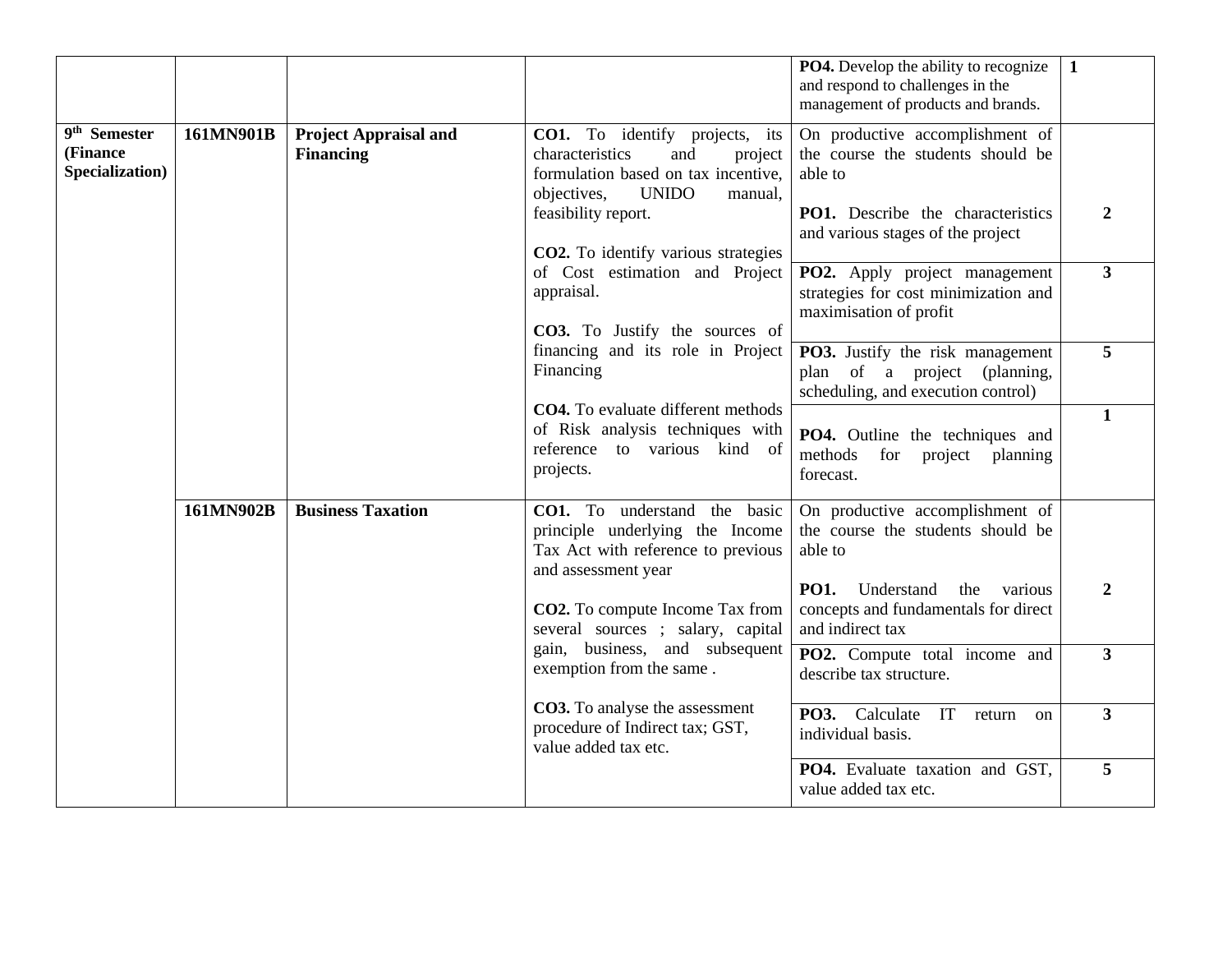|                                                    | 161MN903B | <b>Behavioural Finance</b>                     | <b>CO1.</b> To understand profoundly                                                                                     | On successful completion of the                                                                                                                                                                                           |                         |
|----------------------------------------------------|-----------|------------------------------------------------|--------------------------------------------------------------------------------------------------------------------------|---------------------------------------------------------------------------------------------------------------------------------------------------------------------------------------------------------------------------|-------------------------|
|                                                    |           |                                                | Behaviour Finance, its nature and<br>significance in current business                                                    | course, students should be able                                                                                                                                                                                           |                         |
|                                                    |           |                                                | environment.                                                                                                             | PO1. Understand and critically                                                                                                                                                                                            | $\overline{2}$          |
|                                                    |           |                                                | <b>CO2.</b> To evaluate various theory;                                                                                  | discuss the differences between a<br>behavioural finance perspective and                                                                                                                                                  |                         |
|                                                    |           |                                                | Mental<br>Ellsberg<br>accounting,<br>Paradox, etc. in the context of                                                     | a traditional finance perspective.                                                                                                                                                                                        |                         |
|                                                    |           |                                                | <b>Investor Sentiment.</b>                                                                                               | <b>PO2.</b> Explain the cognitive biases                                                                                                                                                                                  | $\overline{\mathbf{3}}$ |
|                                                    |           |                                                | CO3. To examine external factors<br>(Heuristics<br>and<br>biases,                                                        | and errors of judgment that affect<br>financial decisions.                                                                                                                                                                |                         |
|                                                    |           |                                                | Overconfidence, Fear etc.) and its<br>subsequent impact on investor's                                                    | PO3.<br>behavioural<br>Examine                                                                                                                                                                                            | 5                       |
|                                                    |           |                                                | behaviour.                                                                                                               | influences involving<br>individual's<br>investment decisions.                                                                                                                                                             |                         |
|                                                    |           |                                                |                                                                                                                          | PO4.<br>behavioural<br>Evaluate<br>influences<br>involving<br>financial<br>decisions.                                                                                                                                     | $\mathbf{1}$            |
| 9 <sup>th</sup> Semester<br>(HR<br>Specialization) | 161MN901C | <b>Performance Management</b><br><b>System</b> | CO1. To describe the nature of<br>performance management an outline<br>the core objectives of performance<br>management. | <b>PO1.</b> Interpret an organization's<br>performance management process that<br>is compliant with law and support<br>organizational mission and strategy.                                                               | $\overline{2}$          |
|                                                    |           |                                                | <b>CO2.</b> To identify the different<br>performance appraisal techniques that<br>can be used by organisation.           | PO2. Identify various organizational<br>performance management program<br>and best practice and define attributes<br>of effective performance management<br>systems.                                                      | $\mathbf{1}$            |
|                                                    |           |                                                |                                                                                                                          | PO3. Apply job-related performance<br>standard and performance indicators<br>that reflect the employee's range of<br>responsibilities.                                                                                    | 3 <sup>1</sup>          |
|                                                    |           |                                                |                                                                                                                          | PO4. Determined how increased<br>employee involvement can contribute<br>to effective performance and couch<br>employees to identify career path and<br>available<br>resources<br>to<br>support<br>individual development. | $\mathbf{3}$            |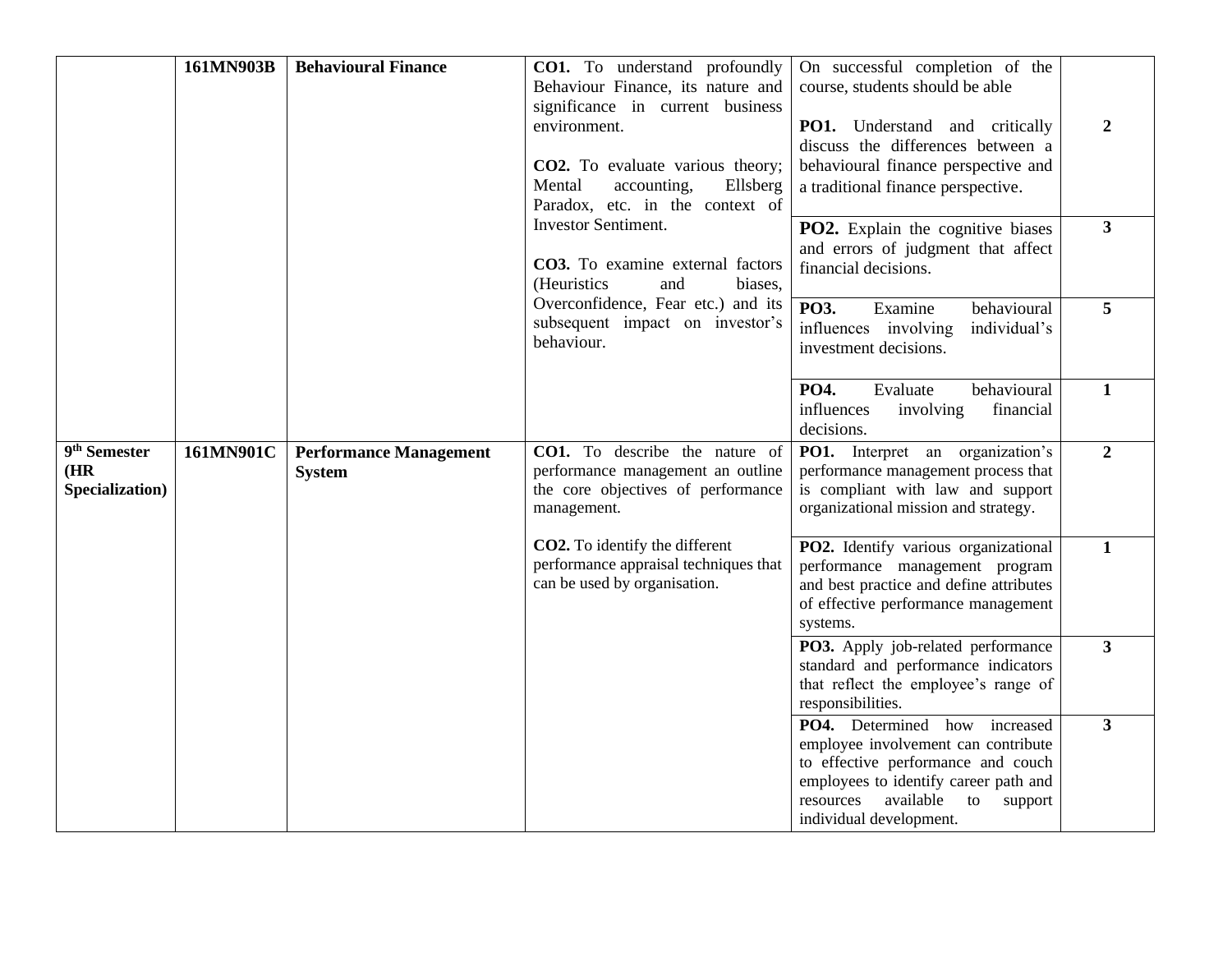|           |                             |                                                                                                                                                               | <b>PO5.</b> Identify and communicate<br>appropriate actions with employees<br>(e.g. training and development, wage<br>increase, promotion, bounce etc.)<br>based on their performance strengths<br>and weakness. | $\mathbf 1$             |
|-----------|-----------------------------|---------------------------------------------------------------------------------------------------------------------------------------------------------------|------------------------------------------------------------------------------------------------------------------------------------------------------------------------------------------------------------------|-------------------------|
| 161MN902C | <b>Team Dynamic at Work</b> | The purpose is to;<br><b>CO1.</b> Learn the essential elements of                                                                                             | PO1. Describe various stages of team<br>development.                                                                                                                                                             | $\mathbf{1}$            |
|           |                             | a functioning team and important<br>aspects of Team building and Team<br>functioning.                                                                         | <b>PO2.</b><br>effective<br>Demonstrate<br>cooperation and communication.                                                                                                                                        | $\mathbf{3}$            |
|           |                             | CO2. Prepare and present a brief,<br>informative presentation to a small                                                                                      | PO3. Define<br>and<br>communicate<br>management and team member roles.                                                                                                                                           | $\mathbf{1}$            |
|           |                             | group and Work as a group to<br>accomplish a task.                                                                                                            | PO4. Identify team and individual<br>strengths and weaknesses.                                                                                                                                                   | $\mathbf{1}$            |
|           |                             | CO3. Explain the difference between<br>a working group and a team and the<br>relationship between team purpose<br>and performance by using team<br>character. | <b>PO5.</b> Outline strategies for building<br>high-performance teams and eliminate<br>obstacles of effective teamwork.                                                                                          | $\overline{\mathbf{4}}$ |
| 161MN903C | <b>Strategic HRM</b>        | CO1. To provide knowledge to the<br>students about tools and techniques<br>essential as strategies contribution of<br>HRM to the organizational growth.       | PO1. Demonstrate an understanding<br>of key terms, theories/ concepts and<br>practices within the field of HRM.                                                                                                  | $\mathbf{3}$            |
|           |                             |                                                                                                                                                               | PO2. Outline an in-depth knowledge<br>of specific HRM-related theories,<br>skills and practices.                                                                                                                 | $\overline{\mathbf{4}}$ |
|           |                             |                                                                                                                                                               | PO3. Interpret the implications of<br>increasing globalization for the<br>management of human resources, with<br>particular reference to HRM in<br>multinational corporations.                                   | $\overline{2}$          |
|           |                             |                                                                                                                                                               | PO4. Identify and appreciate the<br>significance of ethical issues in HR<br>practices and the management of<br>people in the workplace.                                                                          | $\mathbf{1}$            |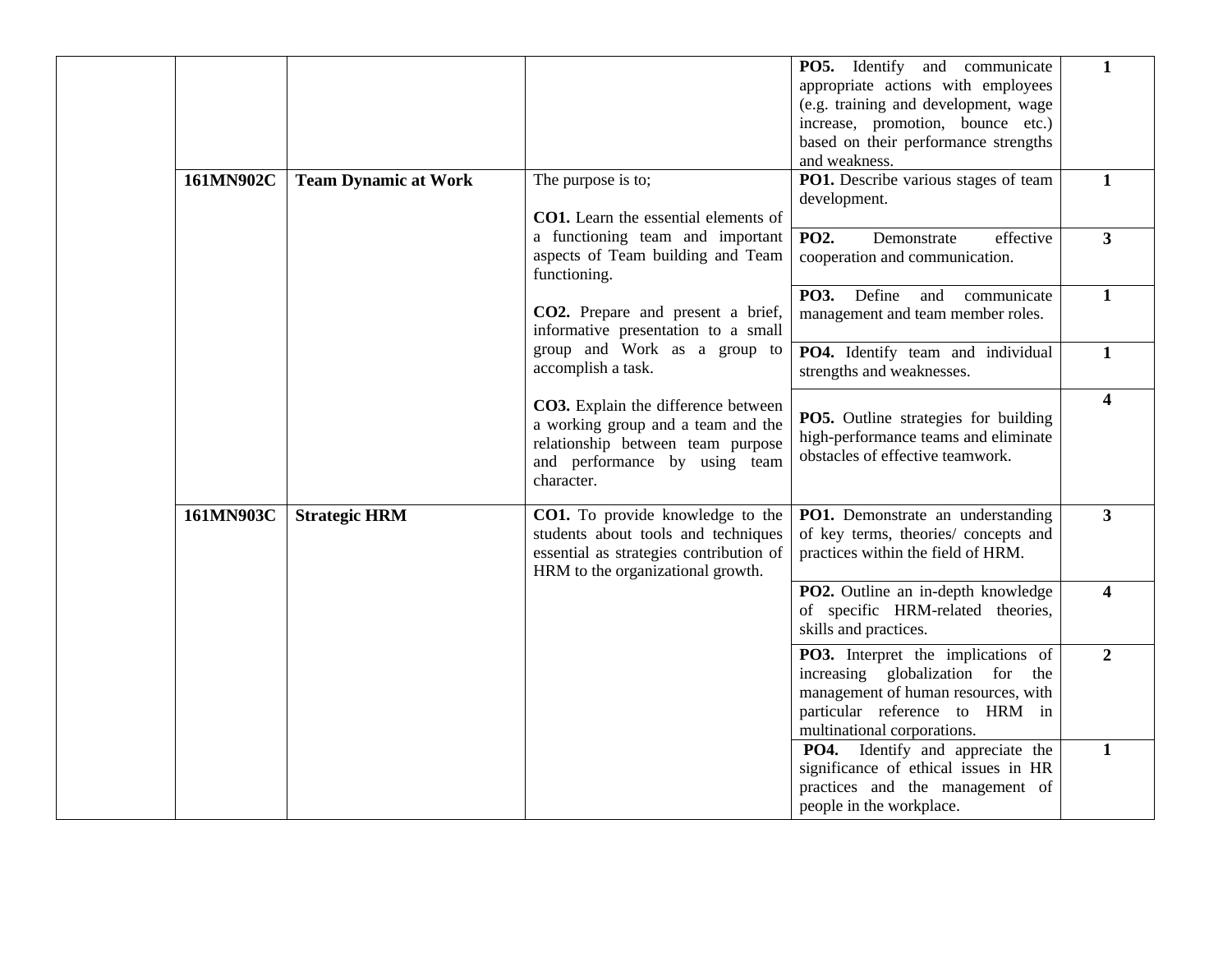| $\overline{9}$ <sup>th</sup> Semester<br>(OM)<br>Specialization) | 161MN901D | <b>Sales and Operation Planning</b> | <b>CO1.</b> To make the students to<br>familiarize on operations planning<br>and control activities in both<br>manufacturing<br>and<br>service<br>organizations.<br>CO2. To build the students to take<br>decisions on operations planning<br>and control activities through by<br>forecasting<br>estimating<br>future<br>requirements, capacity, aggregate<br>requirements,<br>and<br>material | On successful completion of the<br>course students will be able to:<br><b>PO1.</b> Understand on operations<br>planning and control activities in both<br>manufacturing<br>and<br>service<br>organizations.<br>PO2. Analyse different complex<br>problems in business organization as<br>far as concern with sale and operation.<br><b>PO3.</b> Apply of business practices to | $\overline{2}$<br>4<br>$\overline{3}$ |
|------------------------------------------------------------------|-----------|-------------------------------------|-------------------------------------------------------------------------------------------------------------------------------------------------------------------------------------------------------------------------------------------------------------------------------------------------------------------------------------------------------------------------------------------------|--------------------------------------------------------------------------------------------------------------------------------------------------------------------------------------------------------------------------------------------------------------------------------------------------------------------------------------------------------------------------------|---------------------------------------|
|                                                                  |           |                                     | requirements.                                                                                                                                                                                                                                                                                                                                                                                   | the<br>level<br>create<br>highest<br>of efficiency possible<br>within<br>an<br>organization.                                                                                                                                                                                                                                                                                   |                                       |
|                                                                  |           |                                     |                                                                                                                                                                                                                                                                                                                                                                                                 | PO4. Make decisions on operations<br>planning and control<br>activities<br>through by estimating<br>forecasting<br>future<br>requirements,<br>capacity,<br>aggregate requirements, and material<br>requirements                                                                                                                                                                | $\mathbf{3}$                          |
|                                                                  | 161MN902D | <b>Management</b> of                | CO1. To make the students to                                                                                                                                                                                                                                                                                                                                                                    | On successful completion of the                                                                                                                                                                                                                                                                                                                                                | $\boldsymbol{2}$                      |
|                                                                  |           | <b>Manufacturing System</b>         | understand underlying concepts of<br>general manufacturing systems.                                                                                                                                                                                                                                                                                                                             | course students will be able to:                                                                                                                                                                                                                                                                                                                                               |                                       |
|                                                                  |           |                                     | CO2. To provide more insights on<br>cellular manufacturing systems.                                                                                                                                                                                                                                                                                                                             | PO1. Understand underlying<br>of<br>concepts<br>general<br>manufacturing systems.                                                                                                                                                                                                                                                                                              |                                       |
|                                                                  |           |                                     | CO3. To expose the students in to<br>Just-in-Time conceptual ideas and<br>familiar about the same.                                                                                                                                                                                                                                                                                              | PO2. More insights on cellular<br>manufacturing systems as present day<br>requirement in industry.                                                                                                                                                                                                                                                                             | $\mathbf{1}$                          |
|                                                                  |           |                                     | CO4. To provide knowledge on<br>synchronizing<br>and<br>Flexible<br>manufacturing systems                                                                                                                                                                                                                                                                                                       | PO3. Apply in to Just-in-Time<br>conceptual ideas and familiar about<br>the lean philosophy, Kaizen concept<br>and Six Sigma.                                                                                                                                                                                                                                                  | $\mathbf{3}$                          |
|                                                                  |           |                                     |                                                                                                                                                                                                                                                                                                                                                                                                 | PO4. Knowledge on synchronizing<br>and Flexible manufacturing systems<br>special reference to product industry.                                                                                                                                                                                                                                                                | $\mathbf{1}$                          |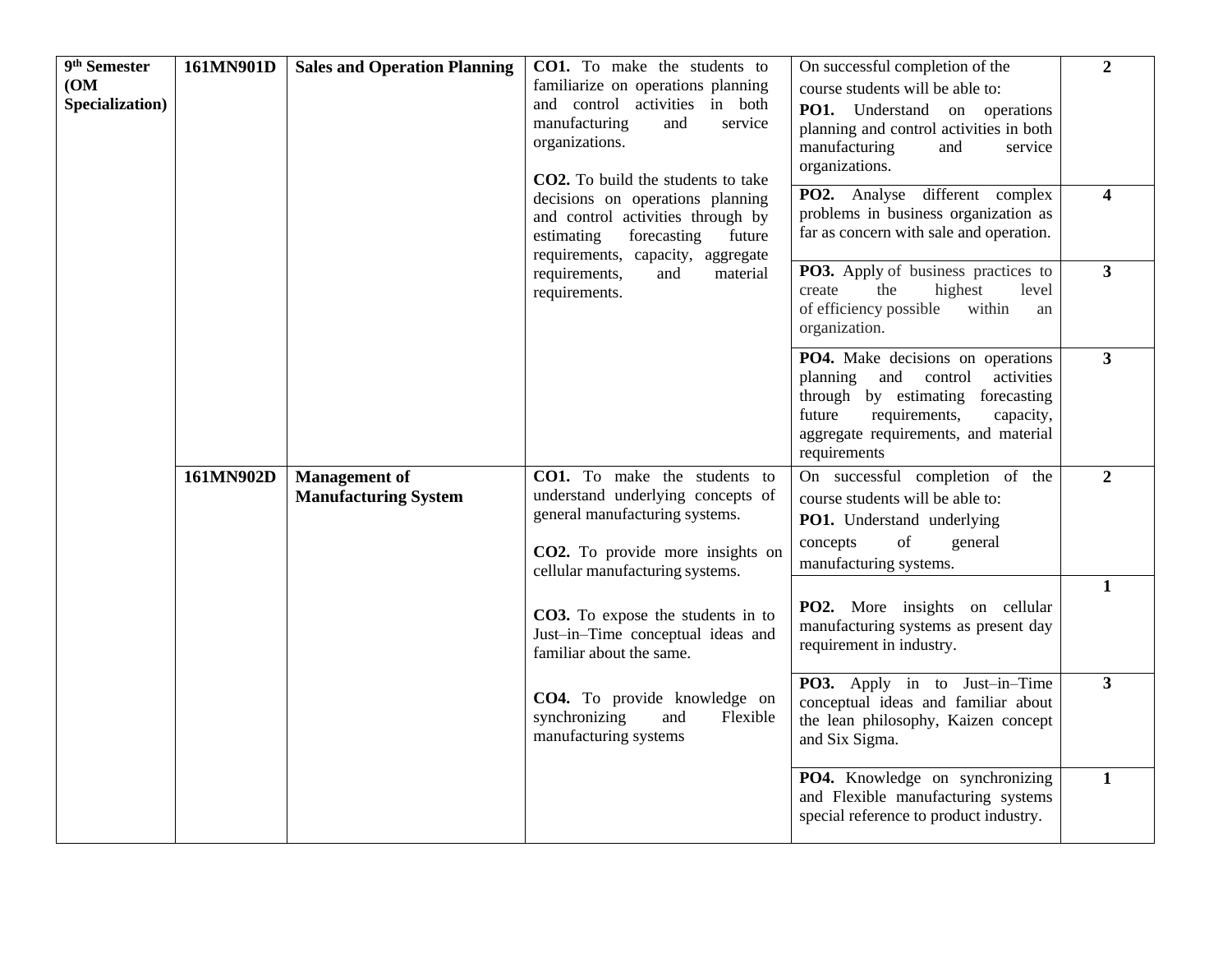|                                                            | 161MN903D      | <b>Sourcing Management</b> | CO1. To provide knowledge on<br>global sourcing principles<br>and<br>practices.<br>CO2. To inculcate the habit of<br>Negotiation, Risk analysis, Market<br>Research<br>and<br>Evaluation<br>of<br>suppliers before selecting them.<br>CO3. To expose various methods<br>and analytical tools for Supplier<br>Rating and Selection.<br>CO4. To offer insights<br>on<br>Electronic<br>Sourcing<br>and<br><b>Sustainable Sourcing Strategies</b> | On successful completion of the<br>course students will be able to:<br>PO1. Knowledge on global sourcing<br>principles and practices with recent<br>advances.<br>PO2. Apply Negotiation,<br>Risk<br>analysis, Market Research<br>and<br>Evaluation<br>of<br>suppliers<br>before<br>selecting them.<br>PO3. Know various methods and<br>analytical tools for Supplier Rating<br>and Selection with references to<br>Sourcing.<br>PO4. Knowledge Electronic Sourcing<br>and Sustainable Sourcing Strategies<br>and real time application in industry. | $\mathbf{1}$<br>$\boldsymbol{2}$<br>$\mathbf{1}$<br>$\mathbf{1}$ |
|------------------------------------------------------------|----------------|----------------------------|-----------------------------------------------------------------------------------------------------------------------------------------------------------------------------------------------------------------------------------------------------------------------------------------------------------------------------------------------------------------------------------------------------------------------------------------------|-----------------------------------------------------------------------------------------------------------------------------------------------------------------------------------------------------------------------------------------------------------------------------------------------------------------------------------------------------------------------------------------------------------------------------------------------------------------------------------------------------------------------------------------------------|------------------------------------------------------------------|
| 10 <sup>th</sup> Semester<br>(Marketing<br>Specialization) | 161MN1001<br>A | <b>B2B Marketing</b>       | provides<br><b>CO1.</b><br>To<br>theoretical,<br>imperial and case based concepts<br>geared to the needs of the students<br>interested to work in business to<br>business market.<br><b>CO2.</b> To study the Strategic Market<br>Planning for Products and Channels<br>in B2B Market.                                                                                                                                                        | On successful completion of the<br>course students will be able to:<br><b>PO1.</b><br>Expand<br>their<br>analytical<br>capability to capitalize on business<br>opportunities.<br>PO2. Develop skill-set in the domain<br>of strategic<br>planning,<br>decision-<br>making, problem-solving, and general<br>management.                                                                                                                                                                                                                              | $\overline{\mathbf{4}}$<br>$\overline{\mathbf{3}}$               |
|                                                            |                |                            |                                                                                                                                                                                                                                                                                                                                                                                                                                               | <b>PO3.</b> Improve their ability to develop<br>and/or strengthen relationship with<br>your customer and supplier.                                                                                                                                                                                                                                                                                                                                                                                                                                  | $\mathbf{3}$                                                     |
|                                                            |                |                            |                                                                                                                                                                                                                                                                                                                                                                                                                                               | PO4. Apply industrial-organisational<br>psychology and B2B marketing<br>concepts and tools in a stable as well<br>as a tumultuous environment.                                                                                                                                                                                                                                                                                                                                                                                                      | $\overline{\mathbf{3}}$                                          |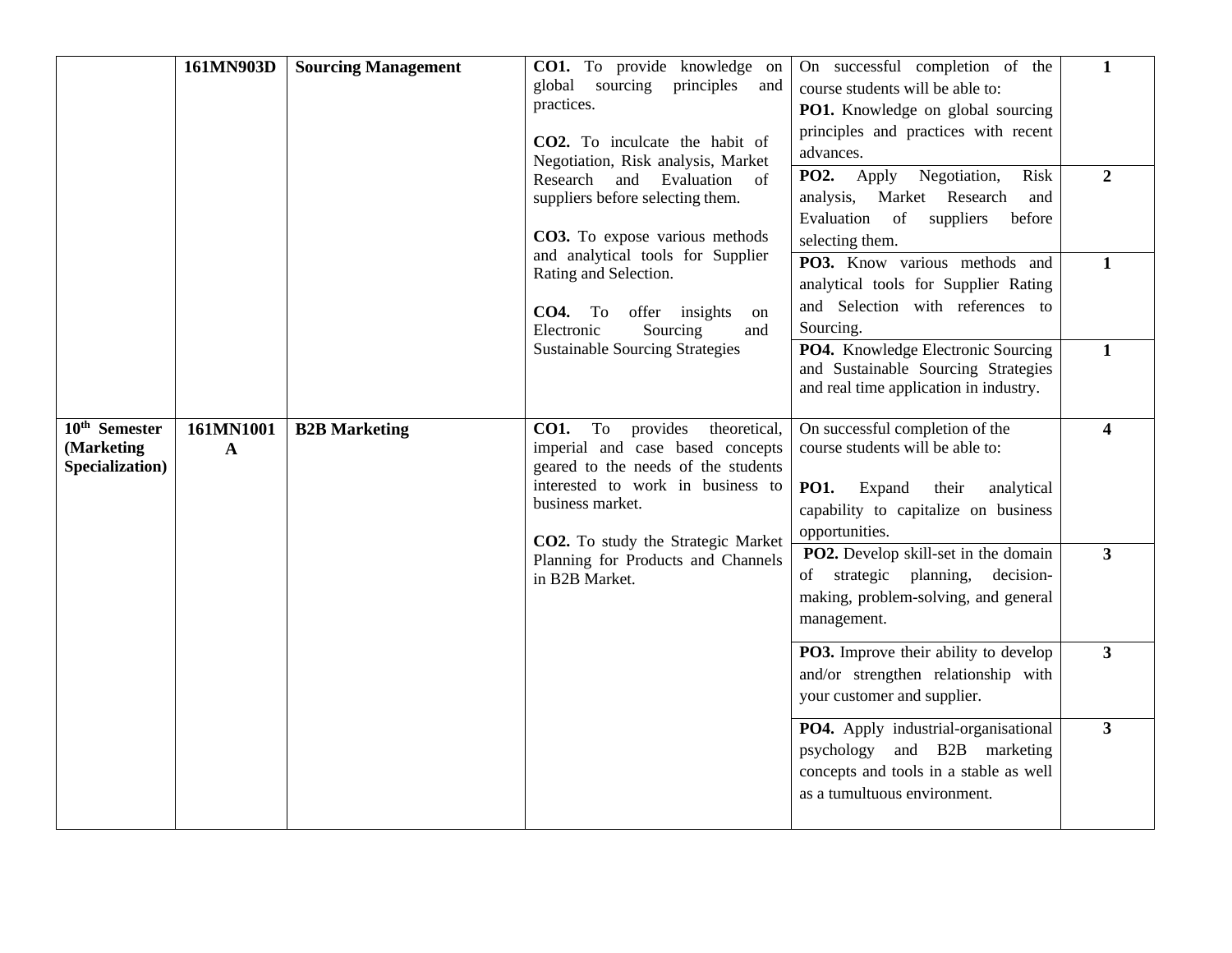| $10th$ Semester                                      | 161MN1001                | <b>Merger and Corporate</b>   | CO1. To understand in details the                                                                                                                | On successful completion of the                                                                                                                      | $\mathbf{1}$            |
|------------------------------------------------------|--------------------------|-------------------------------|--------------------------------------------------------------------------------------------------------------------------------------------------|------------------------------------------------------------------------------------------------------------------------------------------------------|-------------------------|
| (Finance<br>Specialization)                          | B                        | <b>Restructuring</b>          | concepts relating to Merger and                                                                                                                  | course, students should be able to;                                                                                                                  |                         |
|                                                      |                          |                               | Acquisition                                                                                                                                      | PO1. Describe the key issues and                                                                                                                     |                         |
|                                                      |                          |                               | CO2. To demonstrate the process of                                                                                                               | concepts of mergers and acquisitions.                                                                                                                |                         |
|                                                      |                          |                               | M&A through negotiation, due                                                                                                                     |                                                                                                                                                      | $\mathbf{1}$            |
|                                                      |                          |                               | diligence, legal requirement etc.                                                                                                                |                                                                                                                                                      |                         |
|                                                      |                          |                               | CO3. To evaluate various form of<br>corporate takeover and techniques<br>for controlling the same; Spinoff,<br>MBO, CBO                          | <b>PO2.</b> Critically<br>associate most<br>strategies underlie most Merger and<br>Acquisition.                                                      |                         |
|                                                      |                          |                               | To<br>Corporate<br><b>CO4.</b><br>study<br>with reference to<br>Restructure<br>refinancing, restricting of assets and<br>corporate restricting.  | PO3.<br>Examine<br>the<br>necessary<br>conditions for value to be created.                                                                           | $\overline{3}$          |
|                                                      |                          |                               |                                                                                                                                                  | PO4.<br>Infer<br>various<br>valuation<br>strategies,<br>pre-post-merger<br>and<br>acquisition issues                                                 | $\overline{3}$          |
| 10 <sup>th</sup> Semester<br>(HR)<br>Specialization) | 161MN1001<br>$\mathbf C$ | <b>Industrial Legislation</b> | CO1. To provide present state of<br>Industrial relations in India and<br>understand the various processes and<br>procedures of handling Employee | PO1. Describe the dynamic legal<br>context in which<br>employment<br>relationship are enacted.                                                       | $\mathbf{1}$            |
|                                                      |                          |                               | Relations.<br>CO2. To understand acquainted with                                                                                                 | PO2. Apply aspects of employment<br>law to real workplace situations.                                                                                | $\overline{\mathbf{3}}$ |
|                                                      |                          |                               | the concepts, principles and issues<br>with<br>unions,<br>connected<br>trade<br>collective<br>bargaining,<br>workers                             | PO3. Summarize emerging trends in<br>employment law.                                                                                                 | $\overline{2}$          |
|                                                      |                          |                               | participation, grievance redressal, and<br>employee discipline and dispute<br>resolution.                                                        | <b>PO4.</b> Interpret the ethical implications<br>of current and emerging labour<br>regulation.                                                      | $\overline{2}$          |
|                                                      |                          |                               |                                                                                                                                                  | <b>PO5.</b> Illustrate the features of welfare<br>and wage Legislations also to<br>integrate the knowledge of Labour<br>Law in General HRD Practice. | $\overline{\mathbf{3}}$ |